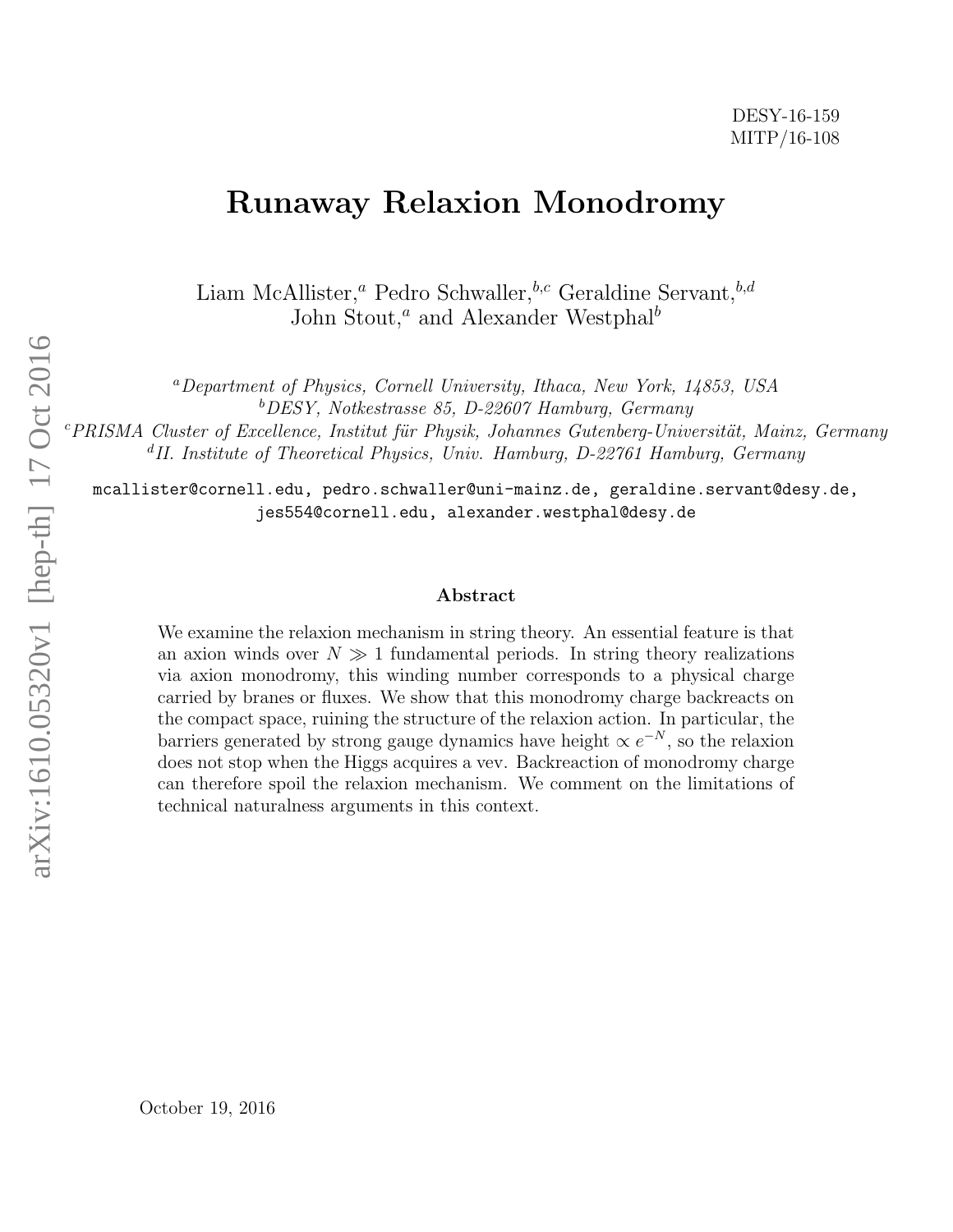# Contents

| 1              | Introduction                                                                                                                                                                                                                                                                                                                                                                                                                                                           | $\overline{2}$                                                 |  |  |
|----------------|------------------------------------------------------------------------------------------------------------------------------------------------------------------------------------------------------------------------------------------------------------------------------------------------------------------------------------------------------------------------------------------------------------------------------------------------------------------------|----------------------------------------------------------------|--|--|
| $\overline{2}$ | <b>Relaxion Zoology</b><br>2.1<br>2.2<br><b>CHAIN</b><br>2.3<br>2.4                                                                                                                                                                                                                                                                                                                                                                                                    | 11<br>12<br>12<br>13<br>15                                     |  |  |
| 3              | <b>Relaxion Monodromy</b>                                                                                                                                                                                                                                                                                                                                                                                                                                              | 16                                                             |  |  |
|                | 3.1<br>3.2<br>3.3                                                                                                                                                                                                                                                                                                                                                                                                                                                      | 16<br>19<br>23                                                 |  |  |
| 4              | Microphysical Constraints                                                                                                                                                                                                                                                                                                                                                                                                                                              | 27                                                             |  |  |
|                | 4.1<br>4.2<br>4.2.1<br>Universal effect on geometry $\dots \dots \dots \dots \dots \dots \dots \dots$<br>4.2.2<br>4.2.3<br>Suppression from warping $\ldots \ldots \ldots \ldots \ldots \ldots \ldots \ldots$<br>4.2.4<br>4.2.5<br>Effects on the moduli potential $\ldots \ldots \ldots \ldots \ldots \ldots \ldots$<br>4.2.6<br>4.2.7<br>Classical annihilation of the dipole $\ldots \ldots \ldots \ldots \ldots \ldots$<br>4.2.8<br>4.2.9<br>Light NS5-brane modes | 27<br>29<br>29<br>30<br>31<br>32<br>34<br>35<br>36<br>38<br>38 |  |  |
| $\bf{5}$       | Discussion and Outlook<br>5.1<br>5.2<br>Constraints from the Weak Gravity Conjecture                                                                                                                                                                                                                                                                                                                                                                                   | 40<br>40<br>43                                                 |  |  |
| 6              | Conclusions                                                                                                                                                                                                                                                                                                                                                                                                                                                            | 43                                                             |  |  |
|                | A Axions in String Theory                                                                                                                                                                                                                                                                                                                                                                                                                                              | 45                                                             |  |  |
| В              | Necessity of the Intersection<br>47                                                                                                                                                                                                                                                                                                                                                                                                                                    |                                                                |  |  |
|                | C Type IIB Supergravity with Fivebranes<br>49                                                                                                                                                                                                                                                                                                                                                                                                                          |                                                                |  |  |
|                | D Backreaction on the Internal Space                                                                                                                                                                                                                                                                                                                                                                                                                                   | 53                                                             |  |  |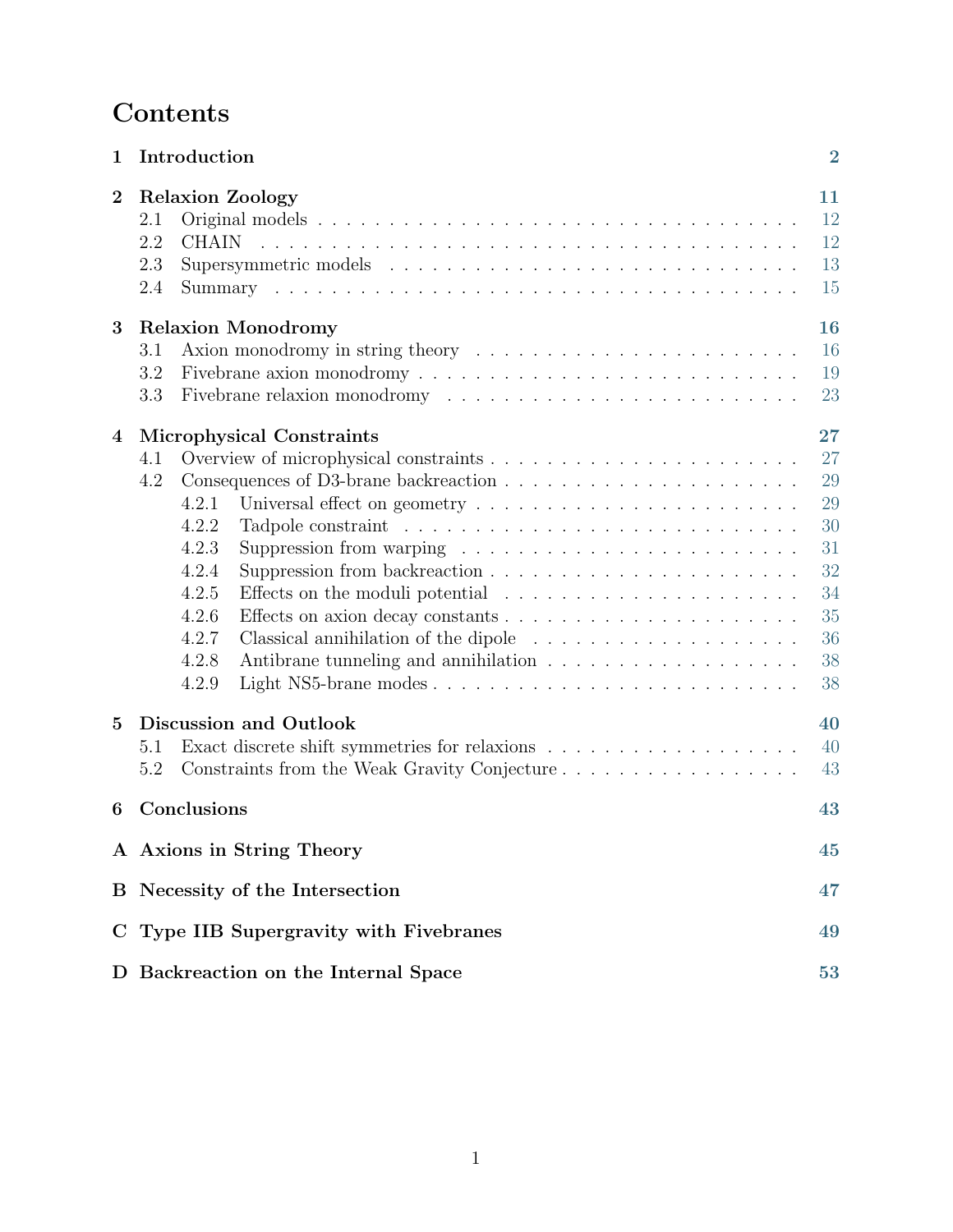# <span id="page-2-0"></span>1 Introduction

Why is the Higgs mass so small? Graham, Kaplan, and Rajendran (GKR) have proposed a novel solution to the electroweak hierarchy problem, the *relaxion mechanism*, in which the evolution of an axion field  $\phi$  drives the Higgs mass  $m_h$  to relax dynamically to a value much smaller than the cutoff,  $|m_h^2| \ll M^2$  [\[1\]](#page-56-0). Achieving a large hierarchy in this way requires very small dimensionless couplings, as well as field excursions  $\Delta \phi \gg M$ , but GKR argued that the requisite couplings are technically natural.

In this work, we study the impact of ultraviolet completion on the relaxion mechanism. The large field excursions required by the mechanism, while technically natural in effective field theory, turn out to be *source terms* in string theory! Winding an axion  $\phi$  over  $N \gg 1$ fundamental periods leads to the accumulation of  $N$  units of monodromy charge, providing a large source term in ten dimensions. This changes the shape of the compactification and alters the couplings of the effective theory, eliminating the barrier that is needed to stop the relaxion once the Higgs acquires a vev.

The root of the problem is that new states linked to the monodromy charge, which are too massive in the initial configuration to be visible, are eventually drawn below the cutoff M. These new light states induce changes in the couplings of the effective theory. In particular, the gauge coupling  $g_{YM}$  of the gauge theory that generates the stopping potential receives a correction  $\delta g_{\text{YM}}^{-2} \sim N$ . This leads to an exponential suppression of the stopping potential, with barrier heights  $\sim e^{-N}$ , and therefore to a runaway relaxion. This problem persists even in the limit in which the relaxion shift symmetry appears to be restored.

Although we work in string theory, and quantum gravity completion is the central question, our results do not hinge on super-Planckian displacements  $\Delta \phi \gg M_{\text{pl}}$ , which are famously challenging in quantum gravity. The problems that we expose occur even for  $\Delta \phi \ll M_{\text{pl}}$ . The core issue is indeed one of large displacements, but here large means compared to the natural scale (or periodicity) of the effective theory. When  $\phi$  is an axion with decay constant f, the backreaction of monodromy charge is significant for  $\Delta \phi \gg f$ .

Our analysis does not amount to a complaint that the effective theories given in [\[1\]](#page-56-0) contain small dimensionless parameters. Constructing a solution of string theory that yields an effective field theory containing small numbers plausibly requires fine-tuning, e.g. of the discrete data of a compactification. Quantifying this obvious issue is not our aim. The backreaction phenomenon that we identify is a much more severe problem: even granting fine-tuned data that gives rise to an apparently-suitable relaxion Lagrangian in the probe approximation that omits the monodromy charge as a source in ten dimensions, the full Lagrangian beyond the probe approximation is not of the form given in [\[1\]](#page-56-0), and does not allow for relaxation of a hierarchy.

Our goal is to identify the challenges that confront the relaxion mechanism in string theory. Though we analyze a specific realization in type IIB string theory, we find a set of surprising, plausibly general, qualitative lessons about the nature of hierarchies and technical naturalness in low energy effective field theories descending from string theory.

The remainder of  $\S1$  $\S1$  is a microcosm of the paper. We begin with a review of the relaxion mechanism and then provide an overview of our results, leaving detailed analysis for the main text. The casual reader need only read §[1.](#page-2-0)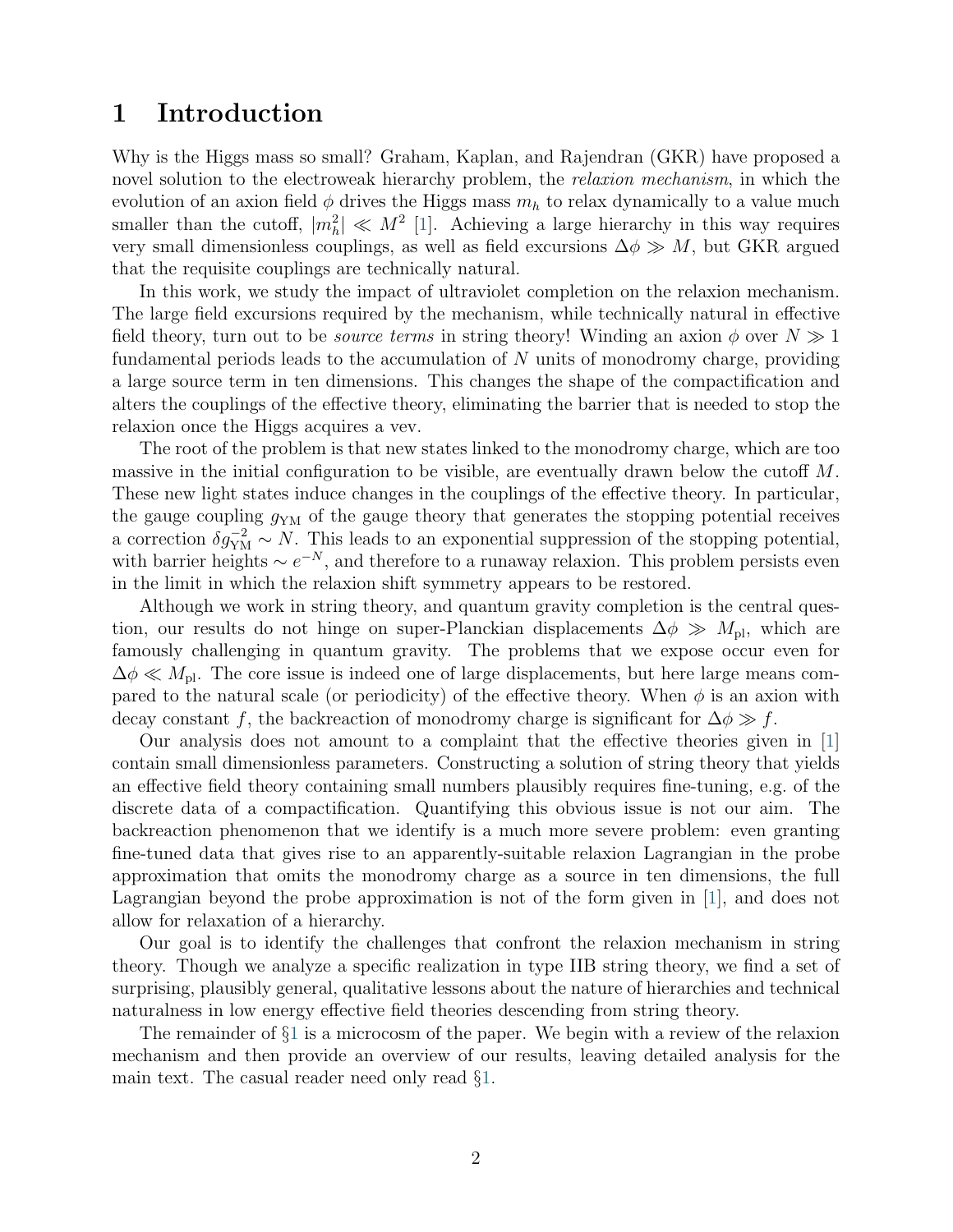<span id="page-3-2"></span>

**Figure 1:** Schematic plot of the relaxion potential  $(1)$ .

#### <span id="page-3-5"></span>Overview of the Relaxion

The simplest model of electroweak scale relaxation involves adding to the Standard Model a single axion  $\phi$ , the relaxion, with the potential<sup>[1](#page-3-1)</sup>

<span id="page-3-0"></span>
$$
V(\phi, h) = \left(M^2 - gM\left(\phi_{\text{init}} - \phi\right)\right)|h|^2 + gM^3\phi + V_{\text{stop}}(\phi, v). \tag{1}
$$

Here h is the Higgs field and v is its vacuum expectation value,  $v^2 \equiv \langle |h|^2 \rangle$ , M is the cutoff of the effective field theory, and  $q$  is a dimensionless parameter that controls the explicit (albeit weak) complete breaking of the relaxion's perturbatively exact continuous shift symmetry  $\phi \mapsto \phi + \text{const.}$  The coupling  $\textcircled{A}$  promotes the Higgs mass  $m_h^2$  to a dynamical variable, so that evolution of  $\phi$  scans over a range of Higgs masses, while  $\circledB$  is a potential that forces  $\phi$  to smaller values,  $\phi_{\text{final}} \ll \phi_{\text{init}}$ . Finally,  $\overline{C}$  is a non-perturbatively generated, oscillatory "stopping potential"  $V_{\text{stop}}(\phi, v) = V_{\text{stop}}(\phi + f, v)$ , whose height grows with the Higgs vev v. For now, we take this potential to be

<span id="page-3-4"></span>
$$
V_{\text{stop}}(\phi, v) = \Lambda_c^3 v \cos\left(\frac{2\pi\phi}{f}\right)
$$
 (2)

with  $\Lambda_c$  the confinement scale of a gauge theory G to which  $\phi$  has an axionic coupling, though we will consider more general potentials in  $\S2$ . This potential is generated by strong gauge dynamics and disappears when the theory is in a phase with unbroken chiral symmetry, i.e. in a phase with massless quarks. Thus, the stopping potential vanishes unless the Higgs has developed a vev.

The mechanism is illustrated in Fig. [1.](#page-3-2) The relaxion starts at a large value  $\phi_{\text{init}}$ , where  $m_h^2 \sim M^2$ , and begins to slowly roll down the linear potential  $\overline{B}$ . For generic initial conditions, the relaxion will roll a distance

<span id="page-3-3"></span>
$$
\Delta \phi \sim M/g \tag{3}
$$

<span id="page-3-1"></span><sup>&</sup>lt;sup>1</sup>We follow the same notation as [\[1\]](#page-56-0), except that we take the coupling g to be dimensionless,  $g_{\text{GKR}} = g \times M$ , and shift the origin of the relaxion  $\phi$  field space.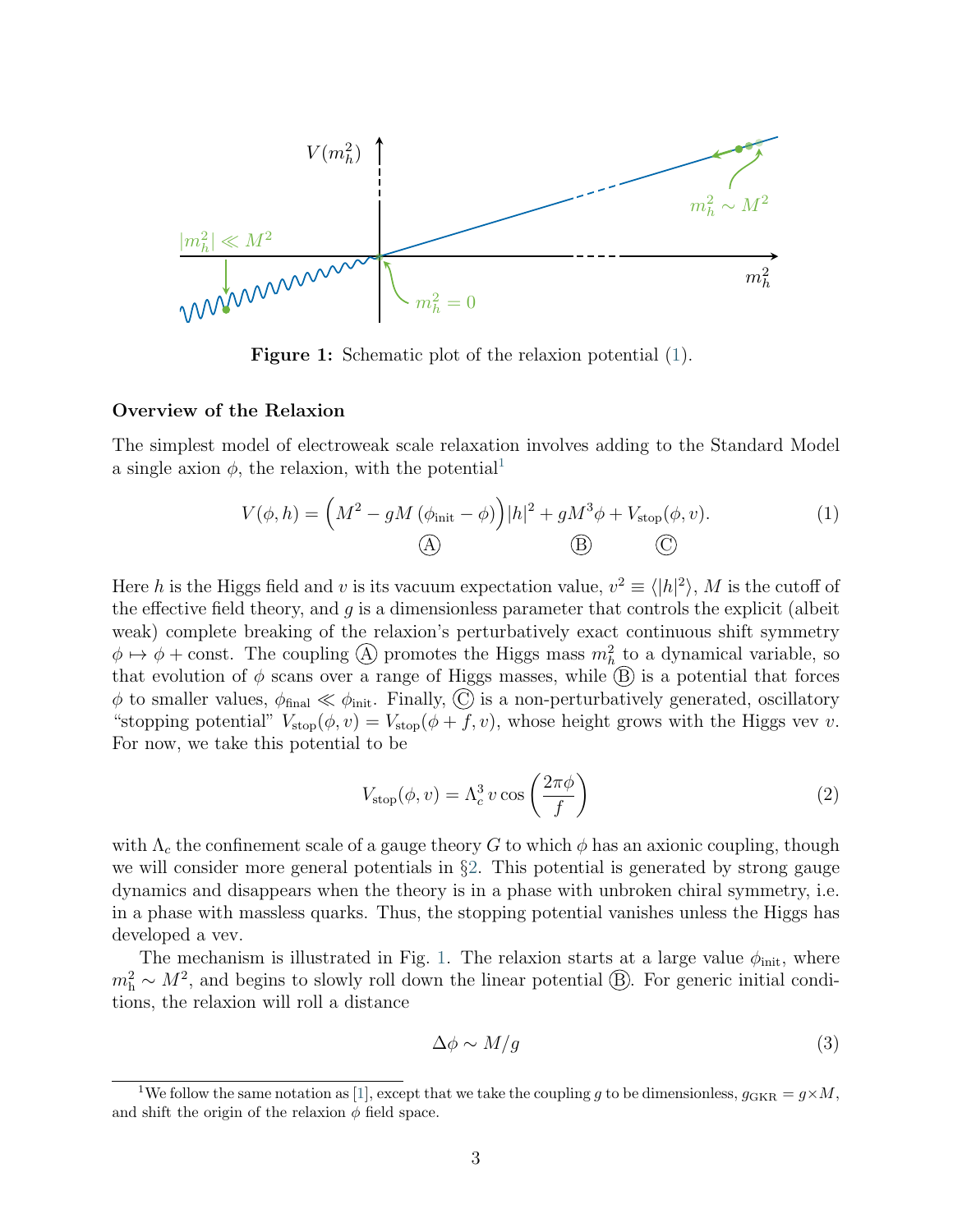in field space before the Higgs becomes massless,  $\mathcal{A} = m_h^2 = 0$ . The Higgs then develops a vev and the stopping potential is generated. The relaxion continues to roll, halting once the stopping potential grows strong enough to counterbalance the linear potential—roughly when

<span id="page-4-1"></span>
$$
\frac{v}{M} \sim g \left(\frac{M}{\Lambda_c}\right)^3 \frac{f}{M}.\tag{4}
$$

The hierarchy between the Higgs vev and the cutoff of the theory is thus controlled by the shift-symmetry breaking parameter  $g$ . In effective field theory, it is technically natural for  $g$ to be arbitrarily small. However, we will see that there are obstacles to such a structure in string theory.

#### Requirements for Relaxation

We now summarize the necessary ingredients for a successful relaxation of the electroweak scale.

1. The Higgs mass must be made dynamical by introducing an axion<sup>[2](#page-4-0)</sup> field  $\phi$  with a coupling to the Higgs of the form

$$
\mathcal{L}_h \supset \mathcal{G}(\phi)|h|^2 \tag{5}
$$

where  $\mathcal{G}(\phi)$  is some polynomial in  $\phi$ . Evolution in  $\phi$  scans over Higgs masses.

- 2. The dynamics of  $\phi$  must be attractive, with the late-time (when  $m_h^2 \sim 0$ ) behavior of  $\phi$  being independent of the initial conditions.
- 3.  $\phi$  must stop when the Higgs mass is approximately its observed, unnatural value.

For the evolution of the relaxion to be both attractive and dominated by classical dynamics, some friction is necessary. Therefore, the relaxion scenario has been assumed to take place during inflation (for an alternative source of friction from particle production see [\[2\]](#page-56-1)). In this paper we will not discuss the underlying model of inflation (e.g. see  $[3-5]$  $[3-5]$ ), nor its possible realization in string theory; these issues are the subject of an extensive literature (see for example [\[6\]](#page-56-4)). We assume inflation to be operative, and concentrate instead on the relaxion potential and examine how it may arise in string theory constructions.

Typically, the stopping potential is generated by non-perturbative effects and is fperiodic. This ensures that only  $(A)$  and  $(B)$  explicitly break the discrete shift symmetry  $\phi \mapsto \phi + f$ , and protects against possibly disastrous corrections. The height of the stopping potential must depend on the Higgs vev. Furthermore, we require the minima of [\(1\)](#page-3-0) to scan through Higgs masses finely enough so that a small overshoot does not dramatically increase the final electroweak scale; since the stopping potential minima are spaced roughly  $\Delta \phi \sim f$ apart, this translates into the requirement that  $\mathcal{G}'(\phi)f \ll v^2$ .

<span id="page-4-0"></span><sup>&</sup>lt;sup>2</sup>As is clear from the name, it is important the relaxion  $\phi$  be an axion: the axionic shift symmetry protects the potential against undesirable corrections. One could envision a more general relaxation scenario involving a field  $\phi$  that is not an axion, but it would then be necessary to explain how the structures in [\(1\)](#page-3-0) could be technically natural.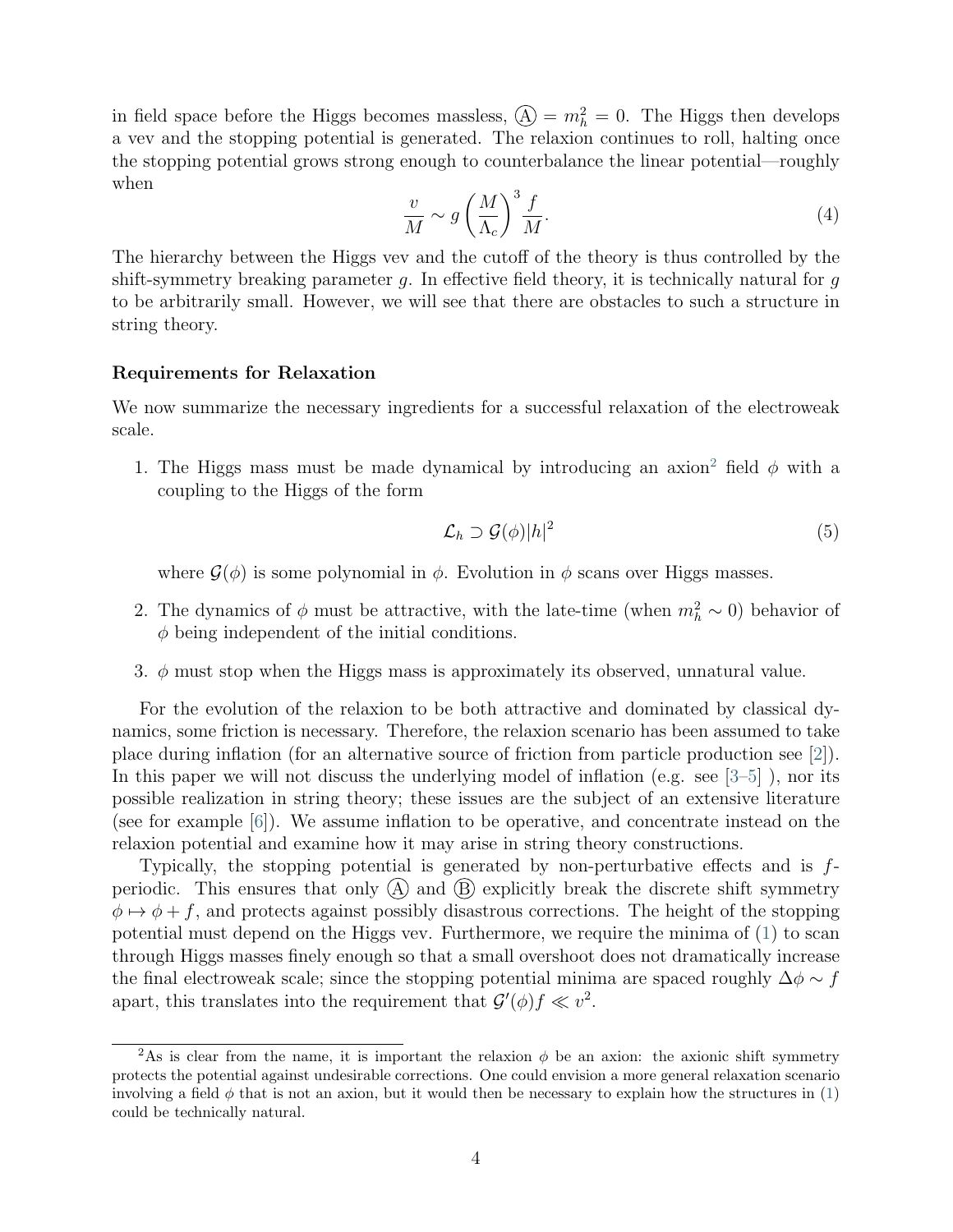While this appears to be a beautiful solution to the Higgs hierarchy problem, there is some cause for concern: g must be an exceptionally small number in order to generate a sizable hierarchy. The simplest model of [\[1\]](#page-56-0) requires  $g \sim 10^{-28}$  $g \sim 10^{-28}$  $g \sim 10^{-28}$ ; see §2 for the requirements in variants of the model. It is reasonable to ask whether the associated large number  $1/g$ infects any other terms in the effective action.

Note that although we used the same  $g$  in  $(A)$  and  $(B)$ , these two terms could in principle be different. Let us temporarily distinguish them and denote the coupling in  $(A)$  as  $g_h$ . If  $g \ll g_h$  at tree level, Higgs loops will drive the coupling in  $\textcircled{B}$  to be of order  $g_h$  so that the two couplings in (A) and (B) are not very different. If, on the other hand, we take  $g \gg g_h$ at tree level, this hierarchy is stable but the required field excursion in [\(3\)](#page-3-3) increases to  $M/g_h \gg M/g$ . So, models with  $g_h \sim g$  undergo the smallest field excursion, and for this reason we only consider one q coupling in Eq.  $(1)$ .

Although all the phenomena that we will uncover in this work can be encoded in an effective field theory, appropriately extended to include the effects of states that enter the spectrum as the relaxion makes its long excursion, these effects are not easily seen without the perspective of an ultraviolet theory. This is to say that the technical naturalness reasoning of [\[1\]](#page-56-0) amounts to a set of premises about the field content and interactions of an effective theory, together with conclusions that indeed follow from those premises. In this work we question these premises, asking whether string theory imposes restrictions or refinements on the possible effective theories. We first critically examine technical naturalness arguments in this context and then turn to a string theory embedding of the relaxion.

#### Technical Naturalness and Large Displacements

Technical naturalness is often used as a panacea in model building: one begins with a symmetry that protects against potentially disastrous quantum corrections and then weakly breaks it, confident that all corrections induced by this breaking are necessarily small. If g is a dimensionless parameter measuring the weak symmetry breaking, and the symmetry is restored for  $g \to 0$ , corrections in the effective theory are proportional to positive powers of g, and so are well-controlled for  $g \ll 1$ . This logic must be used with care in the presence of field excursions  $\Delta\phi$  that are large compared to the effective theory's cutoff M. The essential problem is that  $\Delta\phi/M$  provides a new large parameter and corrections can depend both on g and on  $\Delta\phi/M$ .

As a toy example, consider a four-dimensional effective theory for a scalar field  $\phi$  with Lagrangian

<span id="page-5-1"></span>
$$
\mathcal{L} = -\frac{1}{2}(\partial \phi)^2 - M^4 \sum_{i=1}^{\infty} c_i \left(\frac{\phi}{M}\right)^{d_i} g^{e_i},\tag{6}
$$

where M is a physical ultraviolet cutoff (the scale of some new physics),  $g \ll 1$  is a dimensionless parameter, the  $c_i$  are dimensionless Wilson coefficients, and the  $d_i$  and  $e_i$  are non-negative numbers. As long as

<span id="page-5-0"></span>
$$
e_i \neq 0 \qquad \forall i,
$$
\n<sup>(7)</sup>

all quantum corrections are proportional to powers of  $g$ , and the continuous shift symmetry  $\phi \mapsto \phi$  + const. is restored in the limit  $g \to 0$ . However, we stress that [\(7\)](#page-5-0) must be checked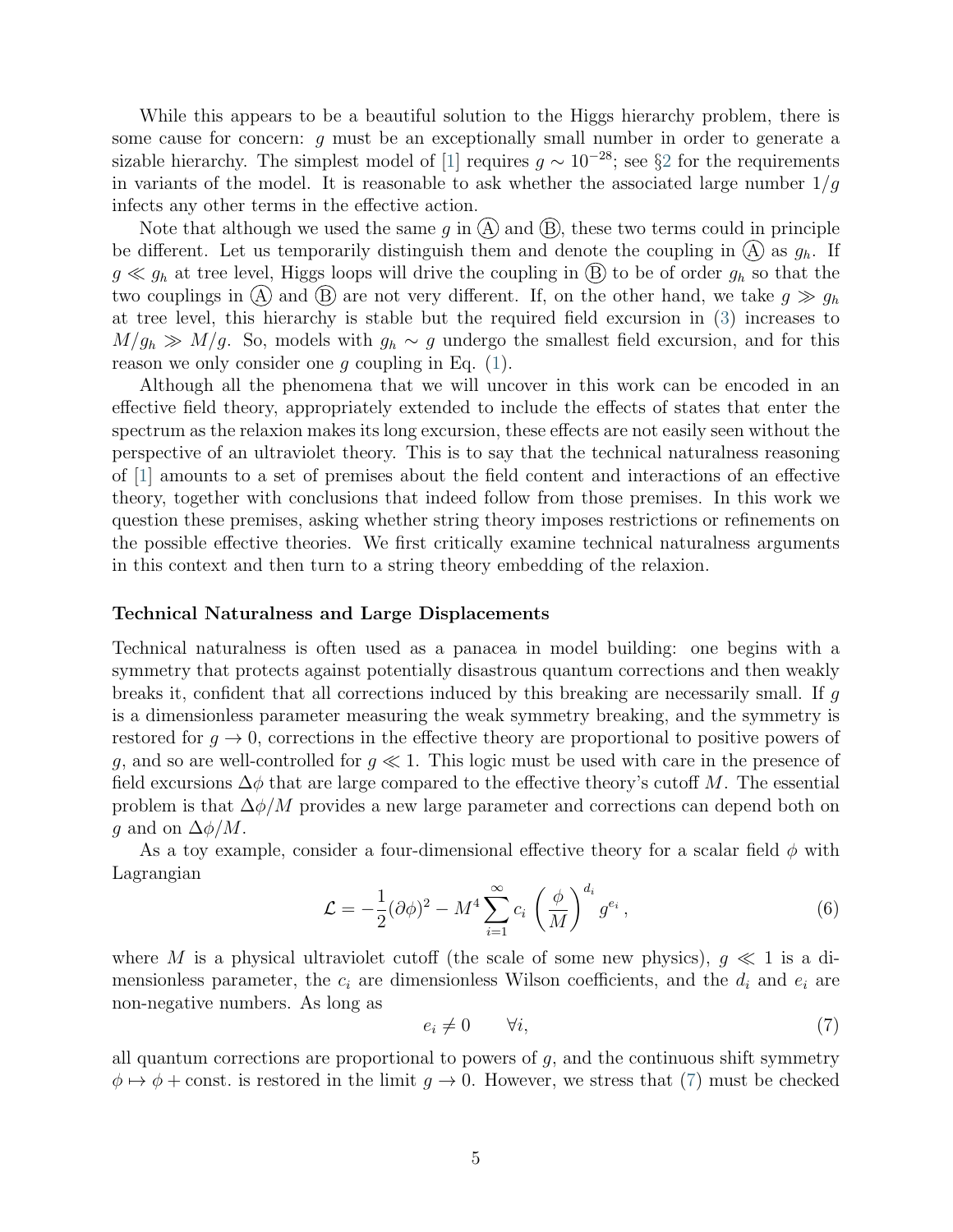for every term in [\(6\)](#page-5-1), as any  $e_i = 0$  term, no matter how irrelevant, could potentially provide disastrous corrections.

At large displacements  $\phi \gg M$ , the condition [\(7\)](#page-5-0) is far from sufficient to ensure that quantum corrections are under control at small but finite  $q$ . The theory contains a new large parameter,  $\phi/M$ , and corrections proportional to  $g^{e_i}(\phi/M)^{d_i}$  are not necessarily small for  $g \ll 1$  and  $\phi/M \gg 1$ . Ensuring that the corrections to the classical equations of motion are small requires knowledge about the *entire sequence*  $\{c_i, d_i, e_i\}$ , and so the full Lagrangian [\(6\)](#page-5-1).

In systems allowing axion monodromy, there is an additional subtlety: the limit  $g \to 0$ is not smooth,<sup>[3](#page-6-0)</sup> because the field space *discontinuously* changes from a helix (for  $g \neq 0$ ) to a circle (for  $g = 0$ ). Standard technical naturalness arguments that rely on the  $g \to 0$  limit can therefore become problematic.

Now suppose one obtains an effective theory from the top down, beginning in a vacuum of quantum gravity and integrating out Planck-scale degrees of freedom, for example by performing dimensional reduction in a string compactification with stabilized moduli. Then the low-energy theory in four dimensions could still take the form [\(6\)](#page-5-1), but with two important caveats. First, the exponents  $d_i$ ,  $e_i$  are dictated by the vacuum configuration of the underlying theory, and the condition [\(7\)](#page-5-0) must be established rather than assumed. Second, in configurations with  $\leq 4$  supercharges in four dimensions, in practice one never obtains complete information about the infinite sum in [\(6\)](#page-5-1): some terms can be computed in different approximations, but other terms remain incalculable, although they are in principle determined by the underlying vacuum.

Because we do not have the ability to compute every term in [\(6\)](#page-5-1) in any halfway-realistic solution of string theory, it is difficult to prove that [\(7\)](#page-5-0) is possible in quantum gravity. As a result, there is a disjunction between bottom-up reasoning based on technical naturalness, and top-down reasoning based on obtaining effective theories from quantum gravity: the former strictly requires the condition  $(7)$ , which appears not to be provable in quantum gravity.

In our view, the difficulty in establishing [\(7\)](#page-5-0) in any particular solution of string theory is not just that the computation is challenging; it is that plausible general reasoning about black hole thermodynamics in quantum gravity suggests that [\(7\)](#page-5-0) is in fact false. Exact continuous global internal symmetries are thought by many to be impossible in quantum gravity and have not appeared in string theory to date. We therefore expect quantum gravity to dramatically affect the  $g \to 0$  limit. Although our results will turn out to be compatible with this general expectation, we do not rely on bottom-up reasoning about quantum gravity at any point in our analysis. In particular, we do not assume any form of the Weak Gravity Conjecture (WGC).[4](#page-6-1)

We will argue that axion monodromy in string theory is very generally characterized by the existence of one or more terms in the effective action [\(6\)](#page-5-1) with  $e_i = 0$ , and the theory is poorly-controlled in the limit  $g \to 0$ ,  $\phi/M \to \infty$ . The physical origin of these problematic terms is backreaction by monodromy charge, as we now explain.

<span id="page-6-0"></span><sup>&</sup>lt;sup>3</sup>This observation led the authors of [\[7\]](#page-56-5) to argue that the  $g \to 0$  limit is not technically natural.

<span id="page-6-1"></span><sup>&</sup>lt;sup>4</sup>For work applying the WGC to the relaxion, see e.g.  $[8, 9]$  $[8, 9]$  $[8, 9]$ .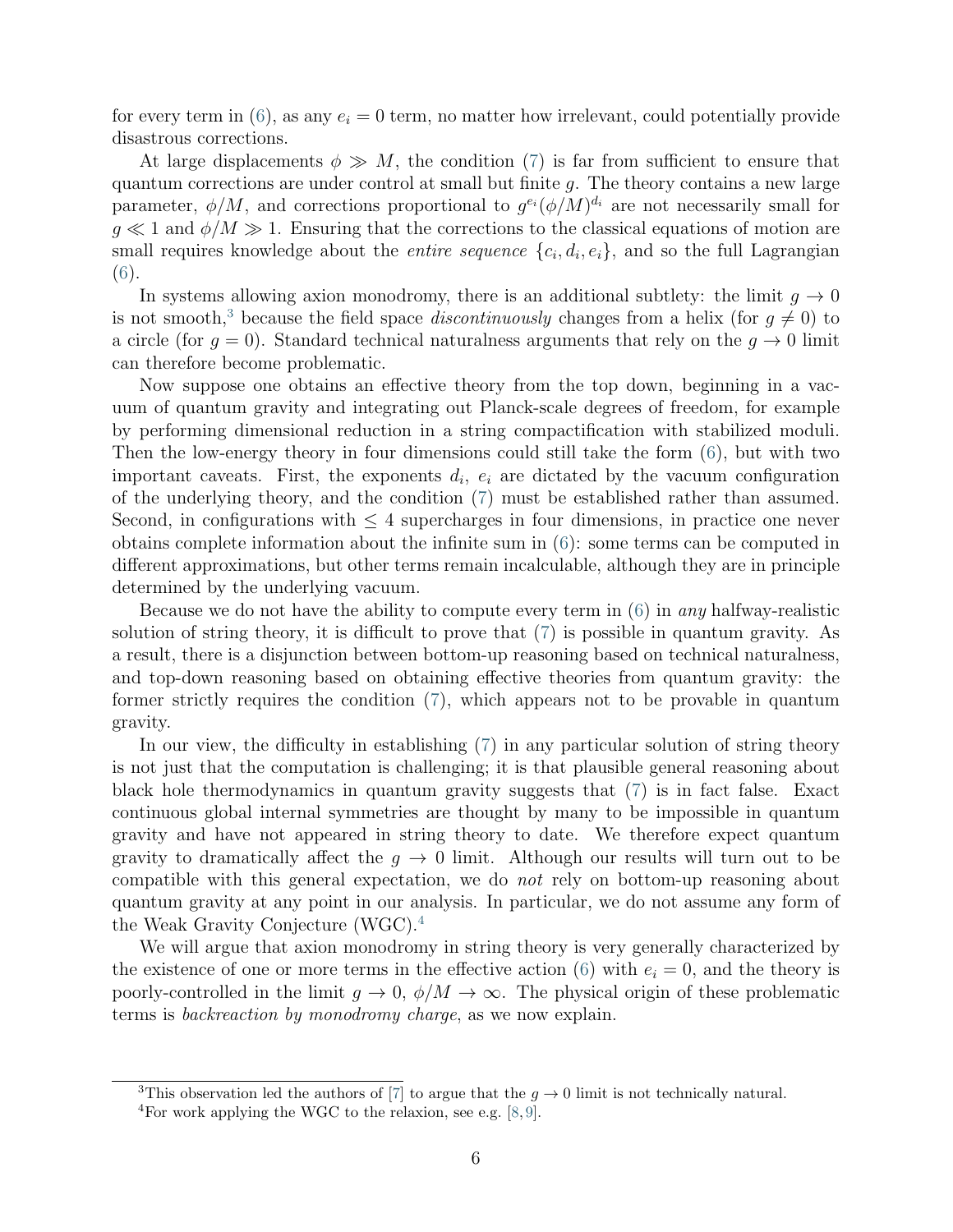#### New States from Monodromy

In a viable relaxion theory, we must find that every shift symmetry breaking term in the relaxion Lagrangian is proportional to a power of  $q$ , the parameter that controls the weak breaking in  $(1)$ . However, as we will explain qualitatively now and quantitatively in §[4,](#page-27-0) the monodromy charge

$$
N \equiv \frac{\Delta \phi}{f},\tag{8}
$$

leads to corrections that are *not* dressed by powers of  $g$ , so that  $(7)$  does not hold. We will begin with an example and then draw more general lessons.

Suppose (cf. the detailed discussion in §[3.3\)](#page-23-0) that the relaxion is associated to a two-cycle wrapped by an NS5-brane. Further, suppose that the stopping potential arises from the dynamics of a strongly-coupled non-Abelian gauge theory, with group  $G$ , living on a stack of D7-branes wrapping a four-cycle  $\Sigma_4$ . The height of the stopping potential depends on the coupling  $g_{YM}$  of this D7-brane gauge theory:

$$
|V_{\rm stop}| \propto \Lambda_c^3 \propto \exp\left(-\frac{8\pi^2}{g_{\rm YM}^2 c_G}\right). \tag{9}
$$

Here the constant  $c_G$  is determined by the type of non-perturbative effects that generate  $V_{\text{stop}}$ , and may be set to unity for our purposes. The gauge coupling function of G is proportional to the warped volume of  $\Sigma_4$ , cf. [\(71\)](#page-31-1):

<span id="page-7-0"></span>
$$
\frac{1}{g_{\rm YM}^2} = \frac{\text{vol}_W(\Sigma_4)}{2\pi \ell_s^4} \,. \tag{10}
$$

When the system is wound up over  $N$  cycles,  $N$  units of monodromy charge—which in this scenario is D3-brane charge—accumulate on the NS5-brane. This charge is a source in the ten-dimensional Einstein equations, and so leads to changes in the metric of the internal space and the warp factor. The backreaction thus alters the warped volume  $\text{vol}_W(\Sigma_4)$ . Then, through [\(10\)](#page-7-0), the gauge coupling function—and hence the height of the barriers—depend on N. In §[4.2.4,](#page-32-0) we will show that

<span id="page-7-1"></span>
$$
\delta \left( \frac{8\pi^2}{g_{\text{YM}}^2} \right) \sim N,\tag{11}
$$

without dependence on q.

The correction [\(11\)](#page-7-1) can be understood in a dual description as resulting from new light states associated to the source of monodromy. The one-loop MS  $\beta$ -function in a Yang-Mills theory with  $n_F$  fermions,  $n_S$  complex scalars, and coupling constant  $g_{YM}$  can be written

<span id="page-7-3"></span>
$$
\frac{\mathrm{d}}{\mathrm{d}\log\mu} \left(\frac{8\pi^2}{g_{\rm YM}^2}\right) = \frac{11}{3}T(\rm Ad) - \frac{2}{3}\sum_{i=1}^{n_F} T(\rm R_i) - \frac{1}{3}\sum_{a=1}^{n_S} T(\rm R_a),\tag{12}
$$

where  $T(R_i)$  is the index of representation  $R_i$  and Ad denotes the adjoint representation. The introduction of N light states will typically lead to a change

<span id="page-7-2"></span>
$$
\delta \left( \frac{8\pi^2}{g_{\rm YM}^2} \right) = \gamma_{\rm br} N \,, \tag{13}
$$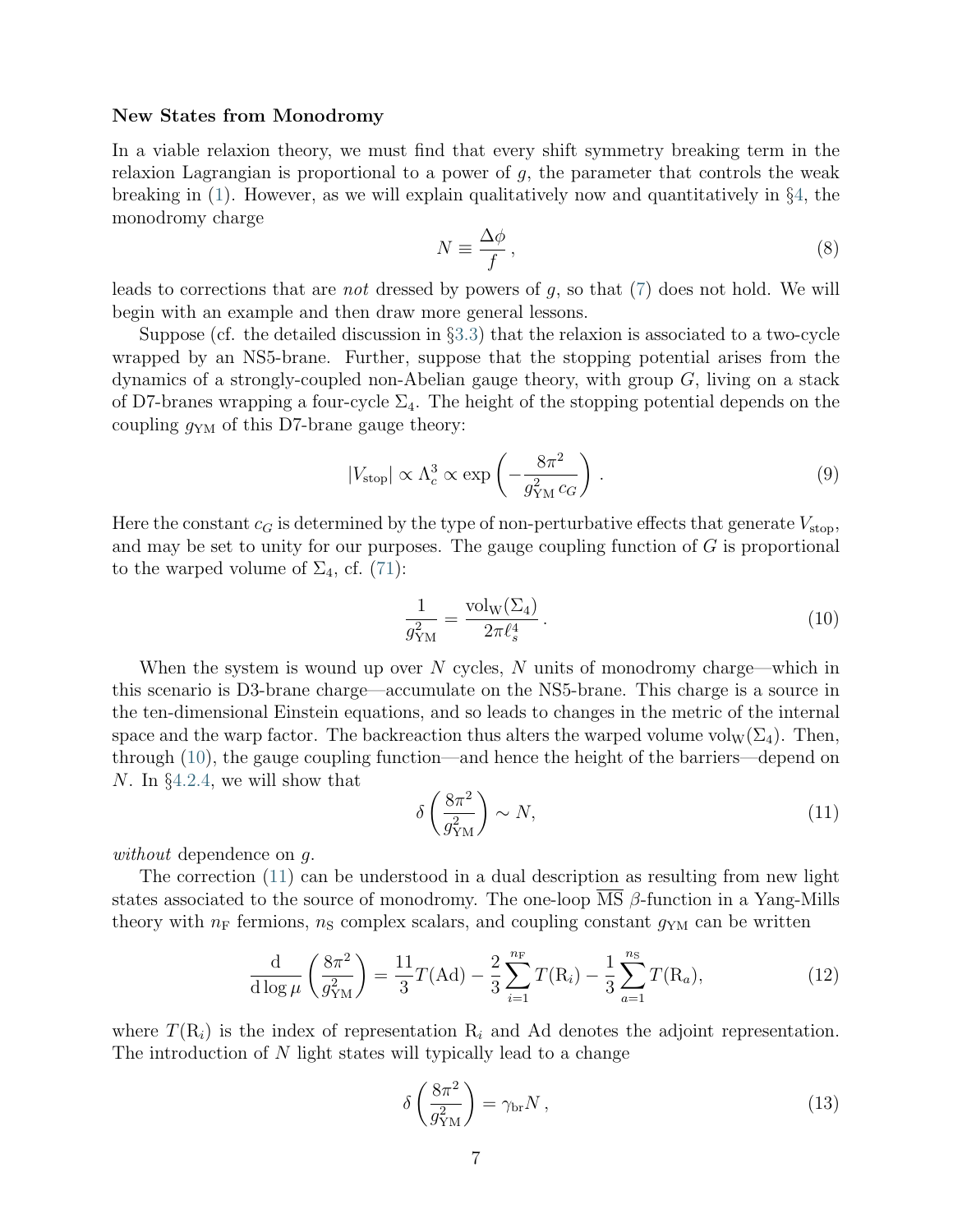with  $\gamma_{\rm br}$  a constant independent of N.

Where do these new light states come from? The N units of D3-brane charge in the NS5-brane can be viewed as resulting from  $N$  actual D3-branes (up to a binding energy that does not affect our argument). So there are N new states in the theory, corresponding to strings stretching from the D7-brane stack, where the gauge theory lives, to the D3-branes. These states transform in the fundamental of G, and so may be described as N species of quarks from the viewpoint of  $G$ . Including these species in loops leads to  $(13)$ .

The lesson is that  $\mathcal{O}(N)$  new states associated with the source of monodromy—in our examples, fundamental strings stretching from the source of monodromy to the gauge theory D-branes—can give large loop corrections. These states could easily be missed in field theory, but in a string theory configuration with two D-brane gauge theories  $G_1, G_2$ , the presence of bifundamentals is hard to avoid. The only question is whether the bifundamentals are so massive that they are physically unimportant. In our setting, we will find (cf. Appendix [B\)](#page-47-0) that arbitrarily short—and hence, light—bifundamental strings are present.

The fact that for each unit of monodromy charge there is a new state coming down in mass that contributes to the gauge coupling of the effective theory—even though this state was far above the cutoff in the vacuum at zero winding—is a consequence of the structure of the ultraviolet completion. The new states described above arise from stretched strings, and so obviously have their origin in string theory per se, but there are also new states that arise simply from the presence of extra dimensions: these are Kaluza-Klein (KK) states made light by monodromy. Thus, our considerations can be extended to extra-dimensional "partial" ultraviolet completions of four-dimensional field theories, without invoking string theory.

Perhaps the simplest illustration of this phenomenon is the model of [\[10\]](#page-56-8) (see also [\[11\]](#page-56-9)), which describes axion monodromy arising from a Stueckelberg massive  $U(1)$  gauge field coupled to a massless charged scalar field in a five-dimensional spacetime with the extra dimension compactified on a circle,

$$
S_{5D} = \int d^4x \int_{S^1} dy \sqrt{-g} \left( -\frac{1}{4} F_{MN} F^{MN} - \frac{1}{2} m^2 \mathcal{A}_M \mathcal{A}^M - (D_M \Phi)^{\dagger} (D^M \Phi) \right), \tag{14}
$$

where  $D_m = \partial_M - iqA_M$ ,  $F_{MN} = \partial_{[M}A_{N]} = \partial_{[M}A_{N]}$ , and  $A_M = A_M - ie^{i\theta} \partial_M e^{-i\theta}$  denotes the Stueckelberg covariant U(1) gauge field. Now we perform a KK reduction on the circle, whose circumference we denote by  $2\pi R$ . We decompose the five-dimensional fields into an infinite series of discrete Fourier (KK) modes on the circle, and focus on the KK modes of the scalar  $\Phi$ ,

$$
\Phi(x^{\mu}, y) = \frac{1}{\sqrt{2\pi R}} \sum_{n \in \mathbb{Z}} \Phi_n(x^{\mu}) \exp\left(\frac{iny}{R}\right)
$$
(15)

This yields the effective four-dimensional action

$$
S_{5D} \supset \int \mathrm{d}^4 x \left( \frac{1}{2} m^2 \phi^2 + \sum_{n \in \mathbb{Z}} \left( \frac{n}{R} - q \phi \right)^2 |\Phi_n|^2 \right). \tag{16}
$$

Here,  $\phi \sim A_5^{(0)}$  denotes the four-dimensional axion field corresponding to the five-dimensional gauge field Wilson line around the  $S^1$ . The axion  $\phi$  evidently experiences monodromy, acquiring a quadratic potential.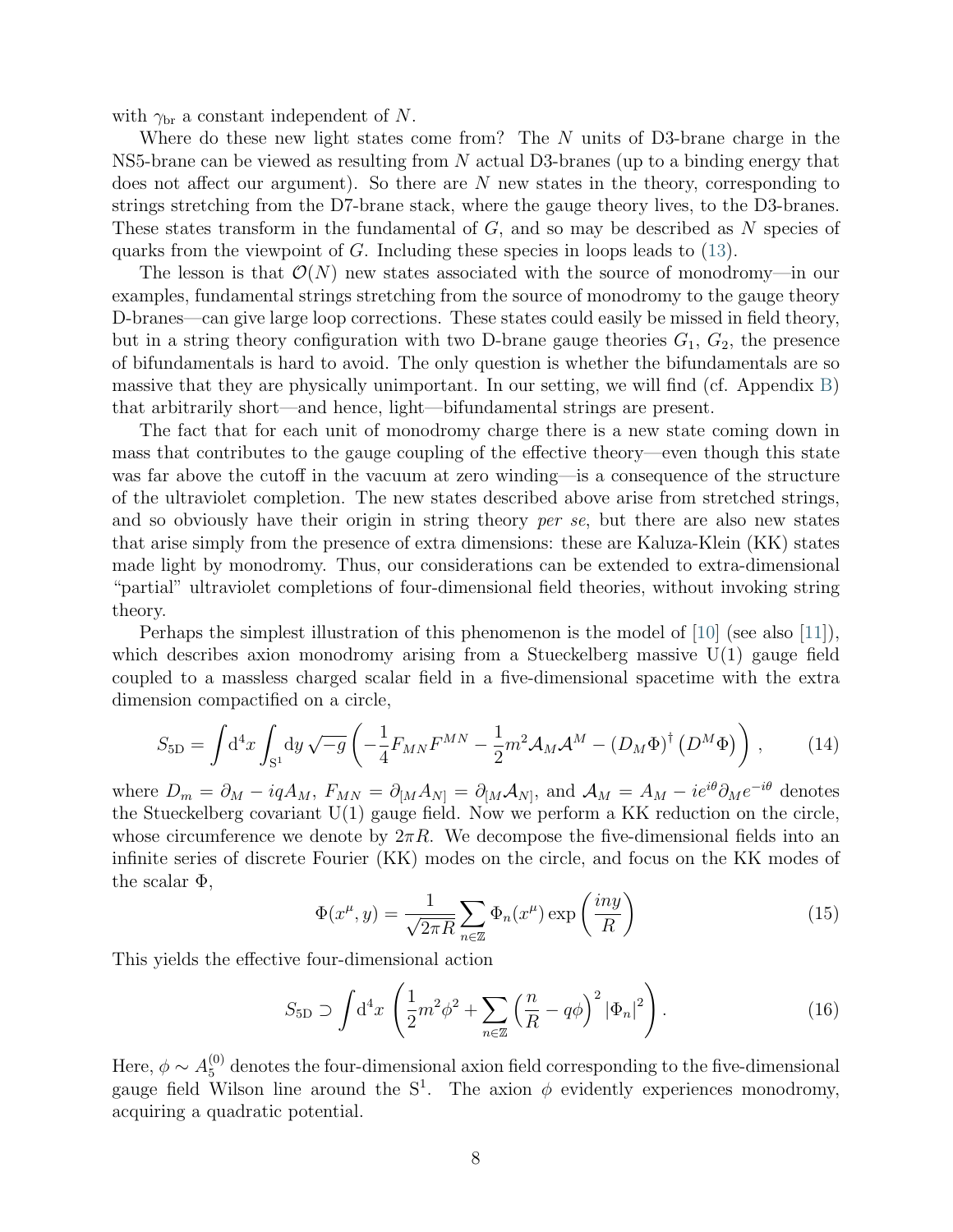The key observation is that the masses of the KK modes  $\Phi_n$ ,

<span id="page-9-0"></span>
$$
m_n^2 = \left(\frac{n}{R} - q\phi\right)^2\tag{17}
$$

depend on the vev of the axion  $\phi$ . As  $\phi$  scans across its field space, one KK mode after another falls below the cutoff  $R^{-1}$  in mass and thus enters the spectrum of the low-energy effective theory. In particular, as  $\phi$  moves over N units of its fundamental domain, N KK modes fall below the cutoff  $R^{-1}$ , in analogy with the string theory effect discussed above.

We should clarify that in our examples, monodromy affects mass spectra in two very different ways. One effect is *shifting*, in which  $\phi \mapsto \phi + f$  leaves the set of masses m in a sector invariant, but permutes the states associated with these masses. For example, in  $(17)$ , changing  $\phi \mapsto \phi + (qR)^{-1}$  increases by one unit the Kaluza-Klein charge of the state at each mass level.

The other effect is *compression*, in which a monodromy  $\phi \mapsto \phi + f$  changes the mass spectrum. Typically, as the axion winds up and stores more energy, the masses in affected sectors are reduced. A shifting spectrum is compatible with an exact discrete shift symmetry of the theory; the number of states below a fixed cutoff does not change, but the labels of the states change. Compression violates even a discrete shift symmetry, as the number of states below a fixed cutoff depends on  $\phi$ .

With this terminology, we remark that the five-dimensional example above displays only shifting, not compression. This is a consequence of the oversimplified nature of the model. We will show below that axion monodromy also causes compression of the mass spectrum of Kaluza-Klein excitations of an NS5-brane. Thus, stretched string states are not the only states that experience compression, and we expect that compressed spectra can arise in purely extra-dimensional scenarios without string theory.

Why do we not provide a purely four-dimensional field theory toy model showing the effects of shifting and compression, for instance in the case of axion monodromy from a four-form field strength [\[11](#page-56-9)[–14\]](#page-56-10)? The issue is that although the core mechanism of axion monodromy arising via the Stueckelberg mechanism can be described in four-dimensional field theory, the results of [\[11\]](#page-56-9) make it clear that backreaction effects, including those of massive states entering the spectrum, are described by higher-derivative corrections arising from higher powers of the four-form field strength. These corrections must be determined in the ultraviolet completion of gravity, as explicitly noted in [\[11\]](#page-56-9) as well. That is, the twoderivative, four-dimensional field theory Kaloper-Sorbo model of axion monodromy [\[12\]](#page-56-11) is not a magic wand that suppresses or controls backreaction effects.

#### Exponential Suppression of the Stopping Potential

We have argued that backreaction by  $N$  units of monodromy charge leads to a large correction to the gauge coupling [\(13\)](#page-7-2). Thus,

<span id="page-9-1"></span>
$$
|V_{\text{stop}}| \propto \exp\left(-\gamma_{\text{br}}N\right),\tag{18}
$$

where  $\gamma_{\rm br}$  is a number that has no parametric dependence on N or on the shift symmetry breaking parameter g. When  $\gamma_{\rm br}$  is positive, the immediate and fatal consequence is the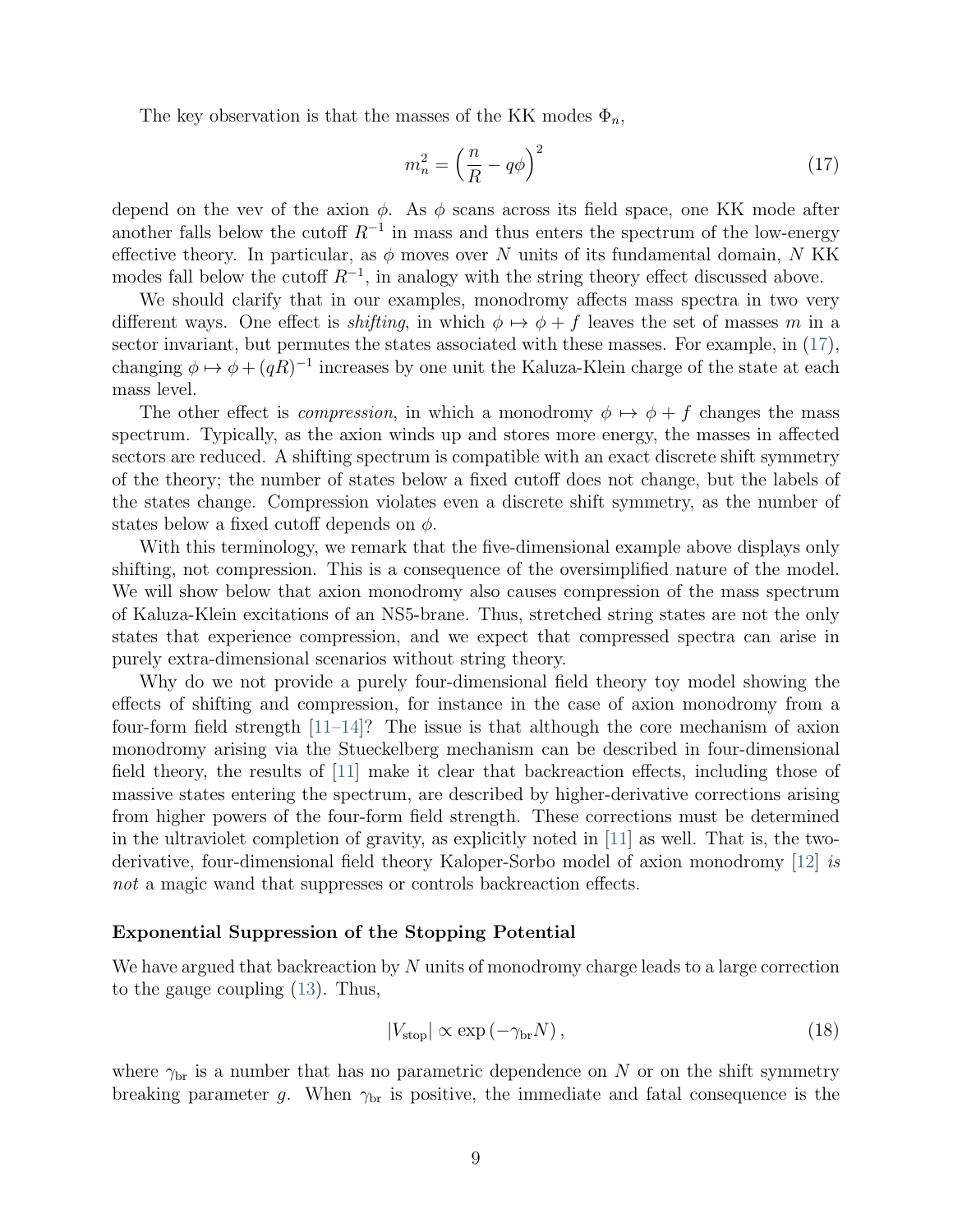exponential suppression of the stopping potential.<sup>[5](#page-10-0)</sup> The stopping potential, including the backreaction effect encoded in [\(18\)](#page-9-1), is far too small to halt the evolution when the Higgs is almost massless,  $|m_h|^2 \ll M^2$ . The result is a runaway relaxion. If instead  $\gamma_{\rm br}$  is negative, the story is more involved. But, as we will see in §[4.2.4,](#page-32-0) the result is still exponential suppression of the stopping potential.

Now to make things worse, there are two independent requirements that necessitate placing the source of monodromy in a region with a large background D3-brane charge  $N_{D3}$ that obeys  $N_{D3} \gg N$ . This background charge introduces an additional, larger exponential suppression of the stopping potential.

First, achieving a large hierarchy between the Higgs vev  $v$  and the cutoff M necessitates an extremely small g. This parameter controls how strongly the relaxion shift symmetry is broken and is determined by the amount of energy introduced into the configuration per unit of monodromy charge. Since the source of monodromy corresponds to a physical quantized object, the amount of energy introduced by an additional winding is, in a sense, irreducible. However, warping the source of monodromy reduces this quantum of energy compared to other scales in the problem. So, an extremely small  $g$ —and thus a large hierarchy—may be realized by placing the source of monodromy in a strongly warped region, as in Figure [5](#page-25-0) on page [25.](#page-25-0) As we will show in §[3.2,](#page-19-0) we may characterize this warping by the amount of effective D3-brane charge  $N_{D3}$  needed to create the warped throat, and

<span id="page-10-2"></span>
$$
g \propto N_{\text{D3}}^{-1}.\tag{19}
$$

Moreover, we must require a large background D3-brane charge to retain computational control and to ensure stability of the ten-dimensional configuration. The D3-brane charge induced as the relaxion is wound must be a small correction to the charge of the ambient space for the backreaction not to overwhelm the background configuration, and we therefore must require  $N_{\text{D3}} \gg N$ .

Now as in the preceding section, the D3-brane charge  $N_{D3}$  of the ambient space has an effect akin to that of  $N_{D3}$  actual D3-branes, which would give rise to  $N_{D3}$  species of quarks in the fundamental of G. Loops of these quarks yield

$$
\delta \left( \frac{8\pi^2}{g_{\rm YM}^2} \right) = \gamma_{\rm bg} N_{\rm D3} , \qquad (20)
$$

where  $\gamma_{\rm bg}$  is a positive constant.

We conclude that the stopping potential is *exponentially suppressed* by the warping required to achieve a weak shift symmetry breaking  $q \ll 1$  and to maintain control over the model. Schematically, we have

<span id="page-10-1"></span>
$$
|V_{\rm stop}| \propto \exp\left(-\gamma_{\rm bg} N_{\rm D3}\right),\tag{21}
$$

with  $N_{D3} \gg N$ . Here we remind the reader that  $N \gg 1$  is the large number of windings required to substantially ameliorate the hierarchy problem. The suppression [\(21\)](#page-10-1) renders

<span id="page-10-0"></span><sup>&</sup>lt;sup>5</sup>One might ask whether  $\gamma_{\rm br}$  can be fine-tuned to be small. In §[4.2.3](#page-31-0) we explain what such a tuning would correspond to in terms of compactification parameters, but it is already clear that fine-tuning  $\gamma_{\rm br}$ cannot be a satisfactory solution. One would need to arrange that  $\gamma_{\rm br} \lesssim \mathcal{O}(N^{-1})$ , which by [\(3\)](#page-3-3) reintroduces a tuning on the order of the hierarchy that was supposed to be explained naturally by the mechanism.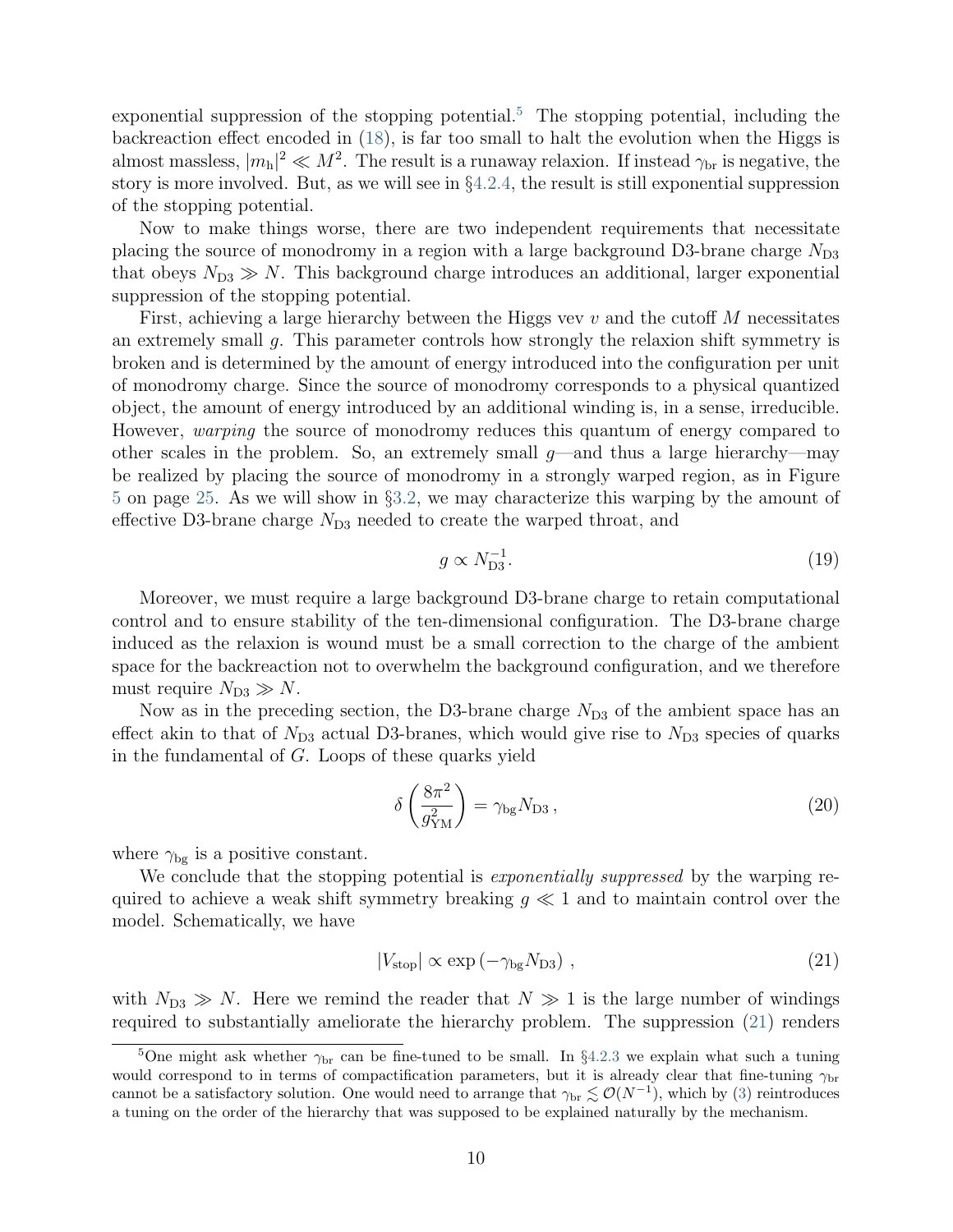the barriers utterly negligible.<sup>[6](#page-11-1)</sup> Using [\(19\)](#page-10-2), [\(21\)](#page-10-1) can be written as

$$
|V_{\text{stop}}| \propto \exp\left(-\mathcal{O}\left(1/g\right)\right),\tag{22}
$$

so we see that the generated hierarchy is no longer proportional to  $q$ . Instead, suppressing the shift symmetry breaking scale simultaneously suppresses the stopping potential barriers, leading to a relaxion runaway.

#### Overview of the paper

The organization of this paper is as follows. In  $\S2$  $\S2$  we briefly survey relaxion models constructed in effective field theory, and identify the parameter ranges that allow relaxation of a hierarchy. In §[3](#page-16-0) we introduce axion monodromy in string theory, emphasizing the fact that monodromy results from a physical, quantized source. We review the scenario of axion monodromy on NS5-branes, and then explain how the relaxion mechanism could be realized in this setting. In §[4](#page-27-0) we determine the microphysical constraints that arise in such a realization. An executive summary appears in §[4.1.](#page-27-1) We discuss generalizations in §[5,](#page-40-0) and conclude in §[6.](#page-43-1) The appendices contain more technical material. Appendix [A](#page-45-0) provides background on axions in string theory. In Appendix [B](#page-47-0) we prove that the D7-branes responsible for the stopping potential must intersect the NS5-brane. In Appendix [C](#page-49-0) we give the actions for D5 branes and NS5-branes in warped compactifications of type IIB string theory. In Appendix [D](#page-53-0) we analyze the backreaction of D3-brane and anti-D3-brane charge and tension on the metric of the internal space.

# <span id="page-11-0"></span>2 Relaxion Zoology

We now briefly overview a selection of existing relaxion models in field theory. To present a unified synopsis of the genus *Relaxion* in its various speciations, we discuss these models in a consistent notation and, since the number of windings  $N$  is severely constrained in string theory, we pay special attention to the field excursions required to generate a large hierarchy.

For generic initial displacements, the relaxion must scan a field range  $\Delta \phi \sim M/g$  to reach  $m_h^2 = 0$ . If we generalize [\(2\)](#page-3-4) and [\(4\)](#page-4-1) by including a more generic dependence on the Higgs vev  $v$  as in [\[15\]](#page-56-12), schematically

<span id="page-11-2"></span>
$$
V_{\text{stop}}(v,\phi) = \Lambda^4(v) \cos\left(\frac{2\pi\phi}{f}\right) = \epsilon \Lambda_c^4 \left(\frac{v}{\Lambda_c}\right)^r \cos\left(\frac{2\pi\phi}{f}\right) \tag{23}
$$

and

<span id="page-11-3"></span>
$$
\left(\frac{v}{M}\right)^r \sim \frac{g}{\epsilon} \frac{f}{M} \left(\frac{M}{\Lambda_c}\right)^{4-r} \tag{24}
$$

with  $\epsilon$  a constant coefficient, this excursion implies a winding charge of

$$
N = \frac{\Delta \phi}{f} \sim \frac{1}{\epsilon} \left(\frac{M}{\Lambda_c}\right)^4 \left(\frac{\Lambda_c}{v}\right)^r.
$$
 (25)

<span id="page-11-1"></span><sup>&</sup>lt;sup>6</sup>This effect holds regardless of the sign of  $\gamma_{\rm br}$  in [\(18\)](#page-9-1). But, for  $\gamma_{\rm br} < 0$ , [\(21\)](#page-10-1) is the only relevant exponential suppression, while for  $\gamma_{\rm br} > 0$  [\(18\)](#page-9-1) amounts to an independent suppression  $\sim e^{-N}$  which even on its own is sufficient to cause a runaway.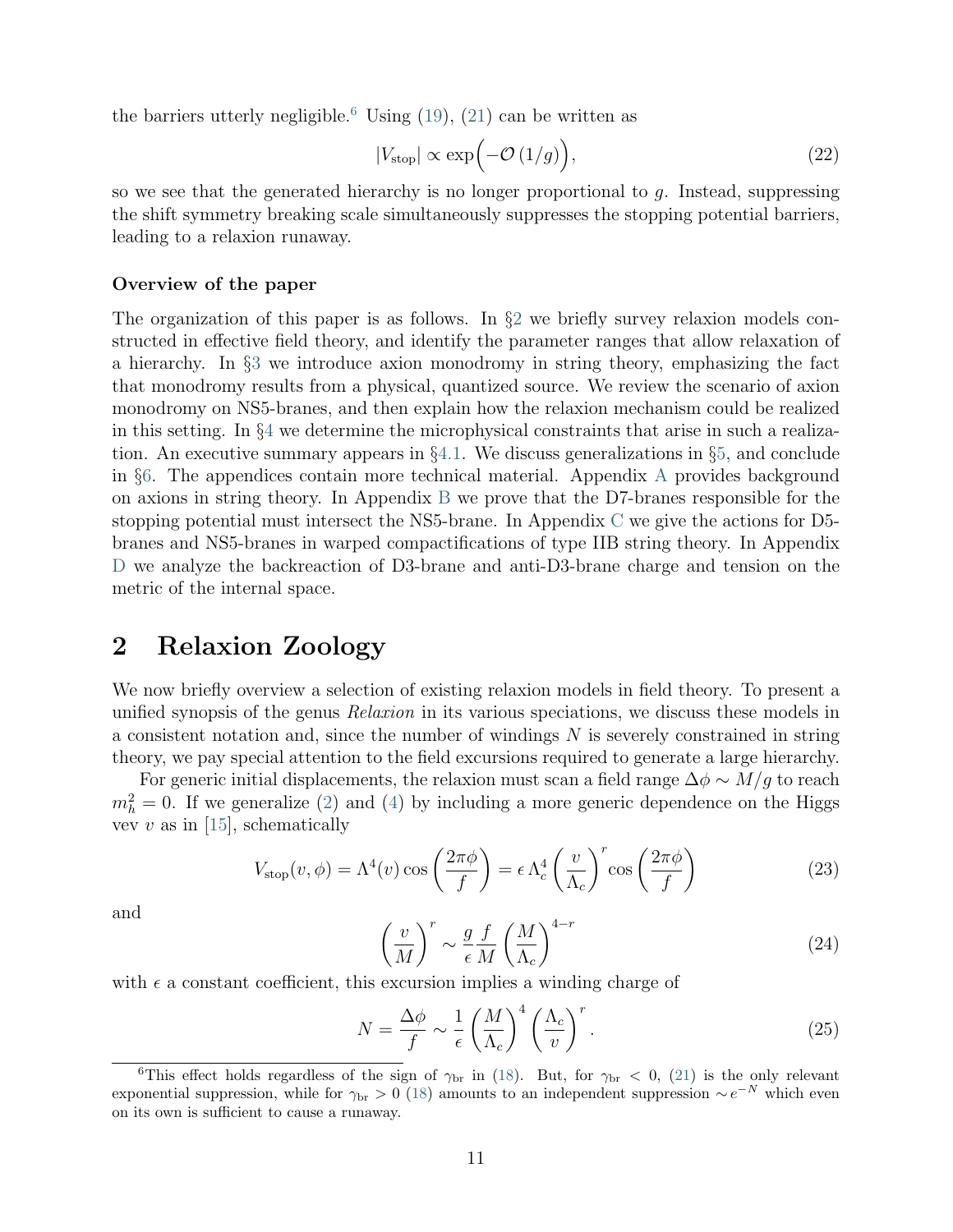For  $\Lambda_c \sim v$ , N scales with the fourth power of the ratio of the cutoff scale M to the weak scale, further increasing if  $\Lambda_c \ll v$ .

### <span id="page-12-0"></span>2.1 Original models

Two explicit constructions were originally proposed in [\[1\]](#page-56-0), and the dynamics of these models were explained in §[1.](#page-3-5) The relaxion in the first model (GKR1) is the QCD axion and the potential barriers are generated by strong chromodynamic forces. The potential barriers in [\(23\)](#page-11-2) then scale as  $\Lambda^4(v) \sim \Lambda_{\text{QCD}}^3 m_u$ , i.e.  $r = 1, \Lambda_c \sim \Lambda_{\text{QCD}}$ , and  $\epsilon$  is the up-quark Yukawa coupling  $y_u$ . The main drawback of this model is that it destroys the solution to the strong CP problem. The PQ solution may be restored, as discussed in [\[1\]](#page-56-0), by introducing additional dynamics at the end of inflation, which removes the slope of the relaxion potential at the end of inflation. However, in this case the cutoff scale cannot be pushed higher than  $M \approx 30$  TeV. The hierarchy [\(25\)](#page-11-3) is then multiplied by a factor of the QCD angle  $\theta_{\rm QCD}$ . In either case, the number of windings obeys  $N \geq (M/\Lambda_{\rm QCD})^4$ .

Because the generated hierarchy [\(25\)](#page-11-3) grows with the confinement scale  $\Lambda_c$ , the second model (GKR2) introduces a new strongly-interacting gauge sector  $G$ , whose axion is the relaxion. The PQ solution to the strong CP problem is then untouched and  $\Lambda_c$  can be much larger than  $\Lambda_{\text{QCD}}$ . However, this does not allow one to make the barrier arbitrarily high. New electroweak scale fermions couple the Higgs sector to this new sector and the barrier height depends quadratically  $(r = 2)$  on the Higgs vev. But, a constant term  $(r = 0)$  will also be generated by quantum corrections so the barriers can schematically be written as [\[15\]](#page-56-12)

$$
\Lambda^4(v) \sim \epsilon \Lambda_c^4 \left( 1 + \left(\frac{v}{\Lambda_c}\right)^2 \right). \tag{26}
$$

So, the barrier will not depend strongly enough on the Higgs vev  $v$  for the relaxion mechanism to work unless  $\Lambda_c \lesssim v$ . Still, GKR2 can generate a much larger hierarchy  $M \lesssim 10^8$  GeV than GKR1, with a similar parametric scaling of the number of windings  $N \geq (M/v)^4$ . Unfortunately, GKR2 requires that new electroweak scale fermions be put in by hand, and this coincidence of scales must be explained.

### <span id="page-12-1"></span>2.2 CHAIN

A solution to this coincidence problem was suggested in  $|15|$ , and involves taking the barrier height to depend on an extra scalar field. The relaxion mechanism is then able to explain the near-criticality of the Higgs without a coincidence of scales. Instead, there is only one scale in the problem, the cutoff M, which also sets the barrier height  $\Lambda_c \sim M$ . The extra scalar  $\sigma$ , which need not be an axion, controls the height of the stopping potential,

<span id="page-12-2"></span>
$$
\Lambda^{4}(h,\phi,\sigma) = \epsilon M^{4}\left(\beta + c_{\phi}\frac{g\phi}{M} - c_{\sigma}\frac{g_{\sigma}\sigma}{M} + \frac{h^{2}}{M^{2}}\right).
$$
\n(27)

The initial conditions are very different from both GKR1 and GKR2. At first, the barriers are large and the relaxion is stuck in one of its minima. As the second field  $\sigma$  evolves, its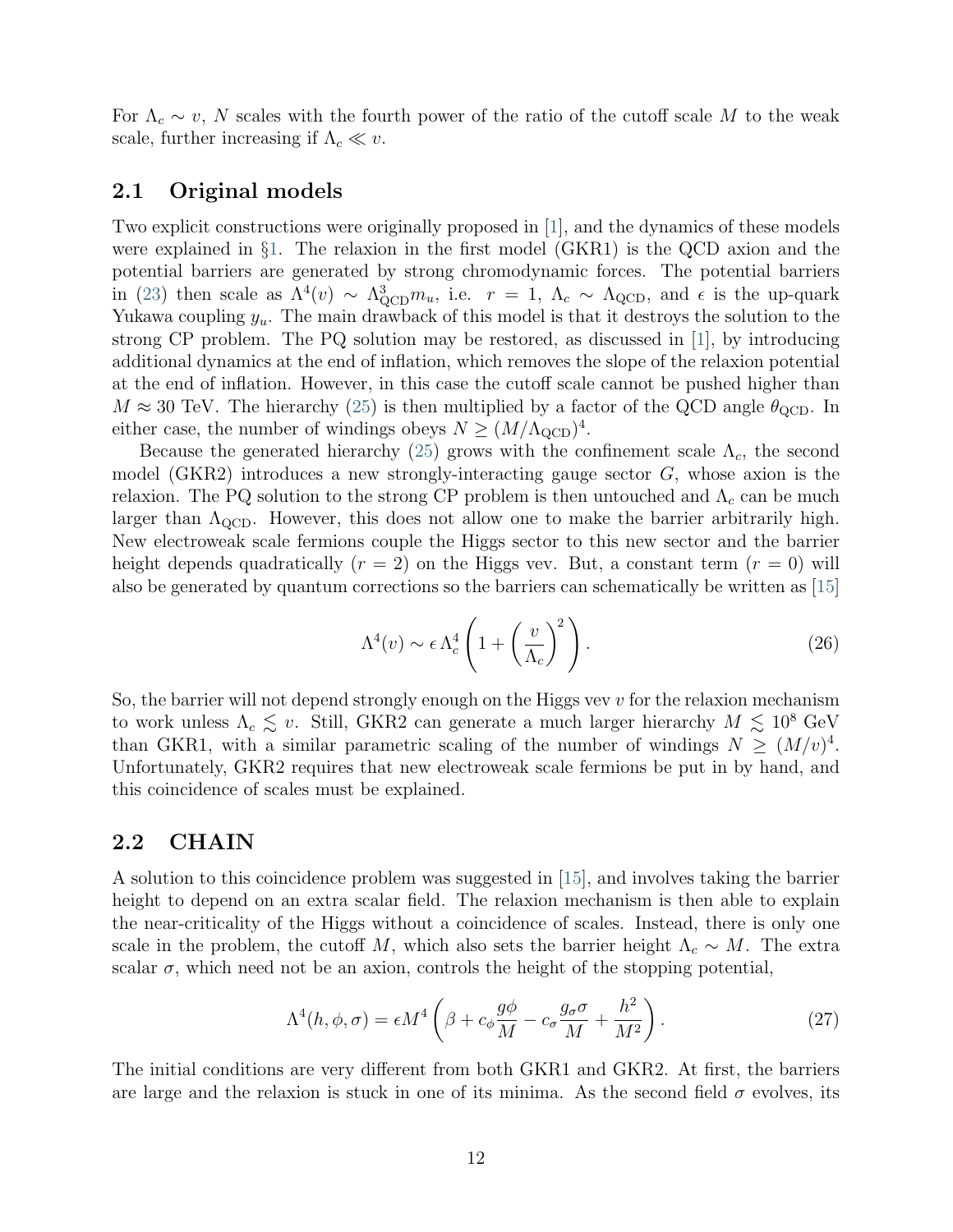<span id="page-13-1"></span>

|                | GKR 1                                                                                                | GKR 2                                                                                                                              | CHAIN with $f \sim M$        |
|----------------|------------------------------------------------------------------------------------------------------|------------------------------------------------------------------------------------------------------------------------------------|------------------------------|
|                | $f_{PQ} \sim 10^{10} - 10^{12}$ GeV                                                                  | $\gtrsim M_{\text{GUT}} \sim 10^{16} \text{ GeV}$                                                                                  | $\geq M$                     |
| $\mathfrak{g}$ | $\left(\frac{\Lambda_{\rm QCD}}{M}\right)^4 \frac{M}{f_{\rm PQ}} \theta_{\rm QCD} \lesssim 10^{-36}$ | $\left(\frac{\Lambda_{\rm EW}}{M}\right)^4 \frac{M}{M_{\rm GUT}} \sim 10^{-30} - 10^{-20} \approx v^4/M^4 \sim 10^{-26} - 10^{-6}$ |                              |
| $M_{\rm max}$  | $3 \times 10^3$ GeV                                                                                  | $10^8$ GeV                                                                                                                         | $10^9$ GeV                   |
| $m_{\phi}$     | $\frac{\Lambda_{\rm QCD}^2}{f_{\rm PQ}} \lesssim 10^{-11} \text{ GeV}$                               | $\frac{\Lambda_{\rm EW}^2}{M_{\rm GUT}} \lesssim 10^{-12} \text{ GeV}$                                                             | $\sqrt{gM^4/v^2} \lesssim v$ |
| $\Delta\phi/f$ | $\theta_{\rm QCD}^{-1} \left( \frac{M}{\Lambda_{\rm QCD}} \right)^4 \gtrsim 10^{30}$                 | $(M/\Lambda_{\rm EW})^4 \sim 10^8 - 10^{24}$                                                                                       | $q^{-1} \sim 10^6 - 10^{26}$ |

Table 1: Summary of parameter values in the three non-supersymmetric relaxion models discussed in §[2.](#page-11-0)

vev will eventually cancel this barrier and allow the relaxion to roll. In contrast with GKR2, there are no constraints on the decay constant  $f$  from reheating.

Given that now the barriers are allowed to be high,  $\Lambda_c \gg v$ , one might hope that the required number of windings for a given cutoff scale is substantially reduced. A more careful analysis, however, reveals that this is not the case. Instead, because classical evolution must dominate over quantum fluctuations, we require that  $\epsilon \lesssim v^2/M^2$ , while imposing that the Higgs barrier in [\(27\)](#page-12-2) is solely responsible for stopping  $\phi$  requires that  $v^2 \sim gMf/\epsilon$ . Together, these imply that

$$
N \sim \frac{M}{gf} \gtrsim \left(\frac{M}{v}\right)^4,\tag{28}
$$

and so the CHAIN model also requires a large number of windings to resolve the hierarchy problem.

A comparison of the three models is shown in Fig. [2](#page-15-1) and Tab. [1.](#page-13-1)

### <span id="page-13-0"></span>2.3 Supersymmetric models

Inflation limits the achievable cutoff scale to  $M \sim 10^9$  GeV. The energy stored in the relaxion must not dominate over the energy driving inflation,

$$
M^4 < H^2 M_{\rm pl}^2 \,,\tag{29}
$$

where H is the Hubble rate during inflation, and barriers cannot form unless  $H < \Lambda_c$ . This immediately implies a bound on the cutoff  $M \lesssim \sqrt{v M_{\text{pl}}} \sim 10^9$  GeV for GKR2. While this argument does not directly apply to the CHAIN model, there one finds the same bound  $M \lesssim 10^9$  GeV. Since we must also explain the remaining hierarchy between the cutoff M and the Planck scale  $M_{\text{pl}}$ , a natural candidate solution is that supersymmetry is restored above M and the relaxion is embedded within a supersymmetric model.

A supersymmetric version of GKR1 was presented in [\[16\]](#page-56-13), on which the following discussion is based. The relaxion becomes part of a chiral superfield S:

$$
S = \frac{s + ia}{\sqrt{2}} + \sqrt{2}\theta \tilde{a} + \theta^2 F + \dots,
$$
\n(30)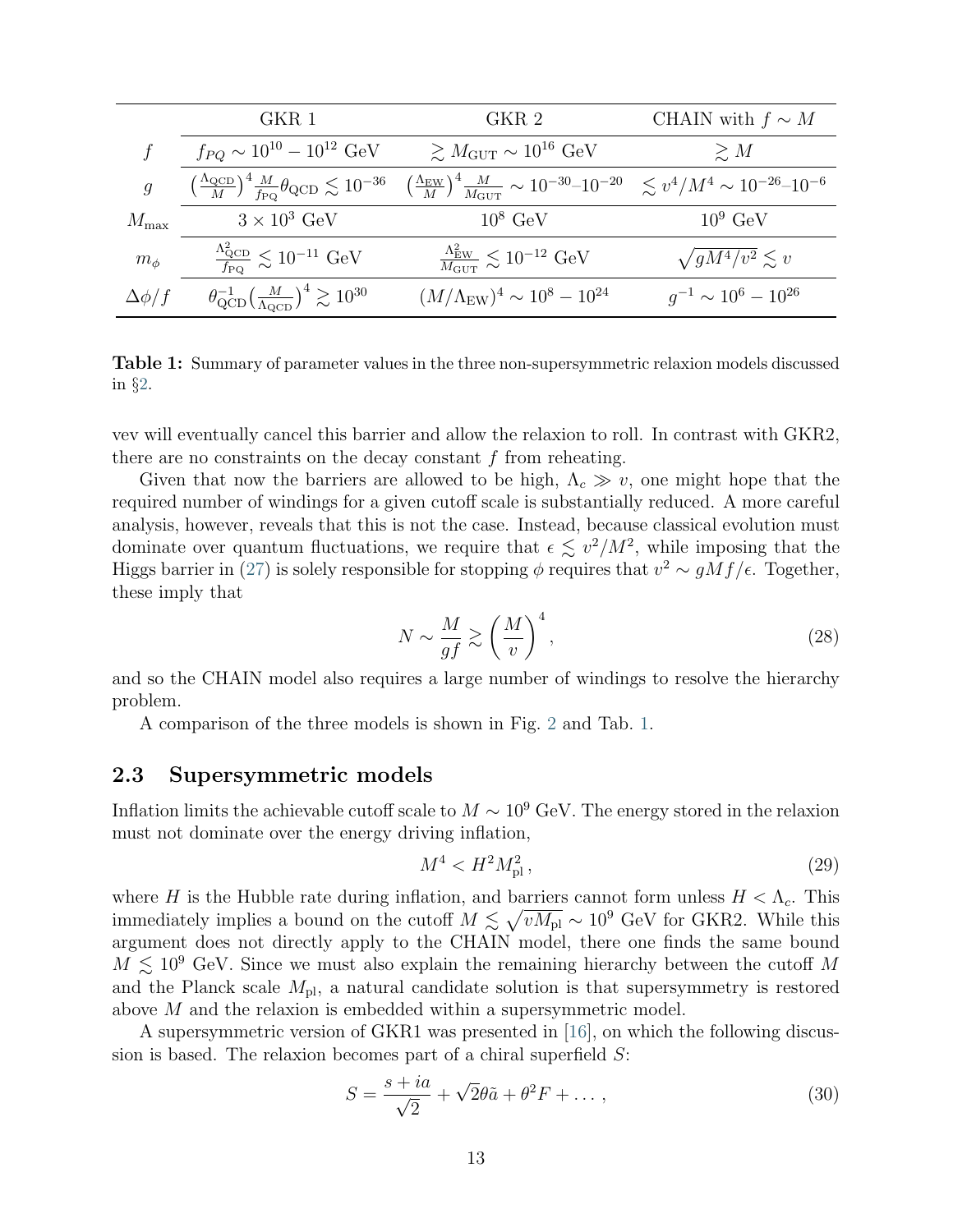which contains the (dimensionless) relaxion  $a = \phi/f$ , a srelaxion field s, and the relaxino  $\tilde{a}$ . The Peccei-Quinn symmetry acts as  $S \mapsto S + i\alpha$ . The linear term (B) in the relaxion potential [\(1\)](#page-3-0) descends from the superpotential term

<span id="page-14-0"></span>
$$
W \supset \frac{1}{2} m f^2 S^2 \,. \tag{31}
$$

Small  $m \ll f$  is technically natural since m breaks the PQ symmetry, which is non-linearly realized via the term

$$
W \supset \mu_0 \, e^{-qS} H_u H_d. \tag{32}
$$

Apart from S, the model contains only SM particles and their superpartners (including the usual second Higgs doublet). The effective potential for  $s$  and  $a$  is then

$$
V = \frac{1}{2}m^2 f^2 (s^2 + a^2) \kappa(s),
$$
\n(33)

with  $\kappa(s)$  a function of s. As in all relaxion models, a starts out at a field value far away from its minimum at  $a = 0$ , and so breaks supersymmetry, with  $F \propto ma$ . As a evolves towards its minimum, it scans the SUSY breaking scale, and therefore the soft masses of the gauginos and the scalar superpartners. In particular, the determinant of the Higgs mass matrix was shown to scale as  $a^4$  for  $a \gg \mu_0/m$ , far away from any electroweak symmetry breaking minima. As a approaches the critical value  $a_* = \mu_0/m$ , electroweak symmetry is broken, the Higgs(es) obtain a vacuum expectation value, and barriers appear that halt the evolution of a.

For a suitable choice of parameters, the model explains the hierarchy between the electroweak symmetry breaking scale v and the mass scale of the superpartners  $\mu_0 \gg v$ , thus solving the supersymmetric little hierarchy problem. According to [\[16\]](#page-56-13), the number of windings scales as

$$
N \sim \Delta a \sim \frac{f^2 \mu_0^2}{\Lambda_{\text{QCD}}^4} \,,\tag{34}
$$

where  $f \sim 10^{9}-10^{12}$  GeV is the QCD axion decay constant and  $\mu_0$  plays the role of the UV cutoff. For  $\mu_0 = 10^5$  GeV, a field excursion of  $\Delta a \sim 10^{30}$  is required. Without further modifications, this model is phenomenologically unacceptable since it predicts  $\theta_{\text{QCD}} \sim \mathcal{O}(1)$ . A variation with a non-QCD axion similar to GKR2 is briefly discussed in [\[16\]](#page-56-13). In this case, a larger range of decay constants is allowed—for  $f = \mu_0$  and  $\Lambda \sim v$  one obtains the same scaling as in GKR2, namely  $N \sim \mu_0^4/v^4$ .

A supersymmetrization of the CHAIN model was proposed in [\[17\]](#page-56-14). The philosophy is similar to the above discussion—now both the relaxion and the additional scalar  $\sigma$  are promoted to chiral superfields. The barriers for the relaxion are generated by a new  $SU(N_q)$ gauge theory, with confinement scale  $\Lambda_q$ , which communicates with the Higgs sector via a set of vector-like leptons. The required field excursion in this model is

$$
N \equiv \frac{\Delta \phi}{f} \gtrsim \frac{m_{\text{SUSY}}}{|m_{\text{S}}|},\tag{35}
$$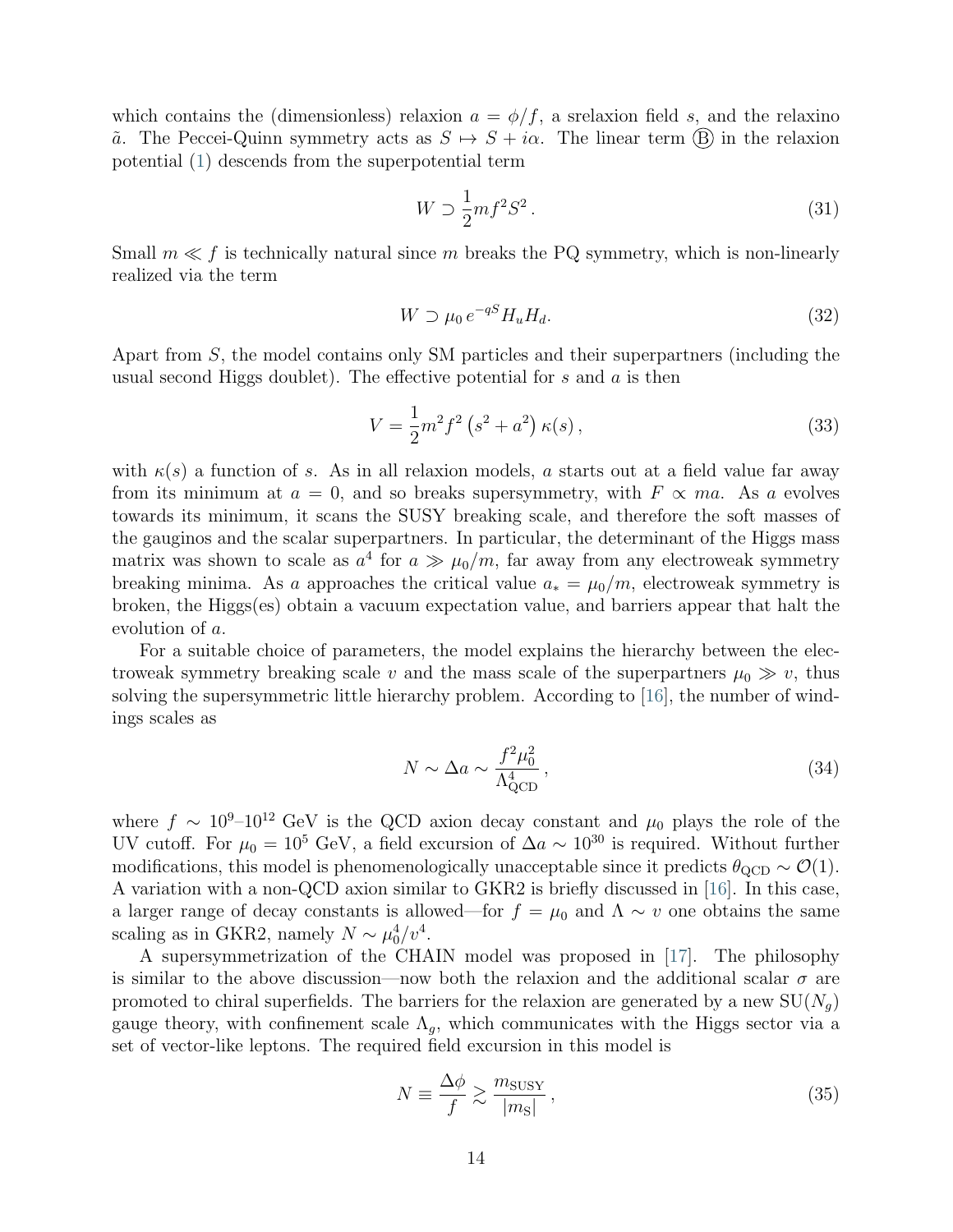<span id="page-15-1"></span>

Figure 2: Schematic parameter space in the three main non-supersymmetric relaxion models. See [\[15\]](#page-56-12) for the derivation of the constraints on the parameter space.

where  $m_{\text{SUSY}} \sim \mu_0$  is the supersymmetry-breaking scale, and  $m_{\text{S}}$  is the relaxion mass coming from a term similar to [\(31\)](#page-14-0). For  $\Lambda_q \sim f \sim m_{\text{SUSY}}$ , a supersymmetry-breaking scale ~ 10<sup>9</sup> GeV may be generated through a field excursion of  $N \sim 10^{27}$ . So while the field excursion seems to grow more moderate as a function of the cutoff, it is still as large as in the earlier models for the largest possible cutoff (e.g.  $M^4/v^4$  is of order  $10^{26}$ ). Instead, even the best case scenarios with  $m_{\text{SUSY}} \sim 10^4$  GeV require a large number of windings  $N \gtrsim 10^8$ .

### <span id="page-15-0"></span>2.4 Summary

The models presented above do not represent a complete classification of genus Relaxion. In particular, we have omitted models that either rely on the alignment of multiple axions or use friction from particle production to halt the evolution of  $\phi$ . We discuss both of these further in §[5.](#page-40-0) However, the models that we examine represent a large cross-section of Relaxion and share a common trait: the required field excursion scales parametrically with the hierarchy generated, and so the associated number of windings around the relaxion field space  $N \equiv \Delta \phi / f$  is enormous. In what follows, we will argue that N is a physical charge in string theory, which backreacts on the ten-dimensional configuration and tragically destroys the structures in [\(1\)](#page-3-0), allowing for a runaway relaxion.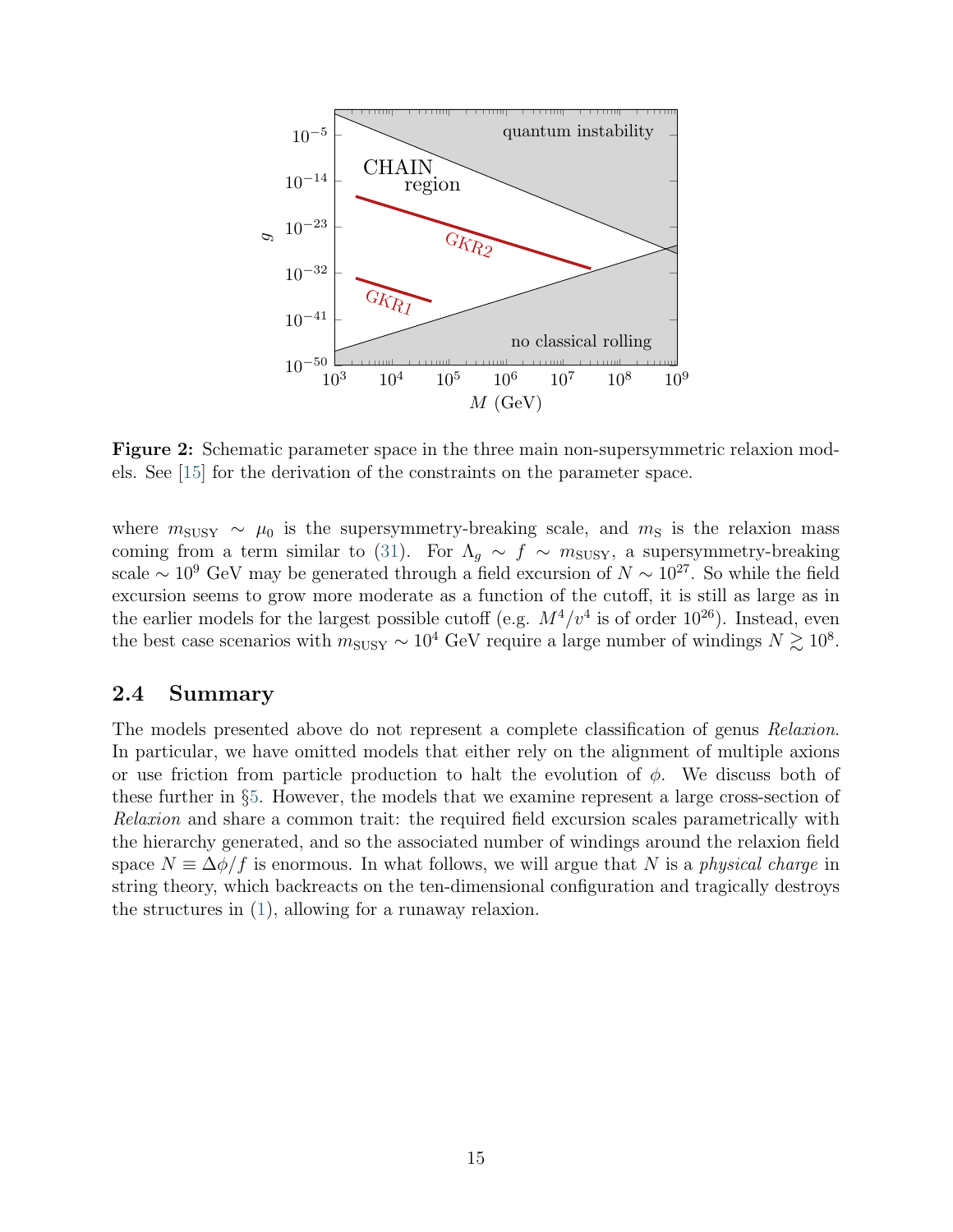<span id="page-16-3"></span>

| <b>Relaxion Quantity</b>                                                  | <b>String Theory Origin</b>                                                                         |
|---------------------------------------------------------------------------|-----------------------------------------------------------------------------------------------------|
| Axion $\phi$                                                              | NS-NS or R-R $p$ -form gauge field, dimensionally<br>reduced along non-trivial $p$ -cycle, $\S 3.2$ |
| Discrete shift symmetry<br>$\phi \mapsto \phi + f$                        | Ten-dimensional NS-NS or R-R gauge symmetry,<br>exact in absence of brane or flux, $\S 3.2$         |
| Physical source of monodromy<br>explicitly breaks $\phi \mapsto \phi + f$ | Wrapped brane or flux along axion <i>p</i> -cycle, $\S 3.2$                                         |
| Shift symmetry-breaking scale<br>$qM^3f$                                  | Warped brane tension, $\S 3.2$                                                                      |
| Winding number $N \equiv \Delta \phi / f$                                 | Quantized monodromy charge, §3.2                                                                    |
| Axion decay constant $f$                                                  | Set by internal six-dimensional geometry, $\S A$                                                    |
| Stopping potential barrier<br>height $\Lambda(v)$                         | Set by warped volume of a four-cycle, $\S 3.3$                                                      |

Table 2: A quick string theory-relaxion dictionary. This is a summary table, with more extended explanations given throughout the paper and in the appendices.

# <span id="page-16-0"></span>3 Relaxion Monodromy

### <span id="page-16-1"></span>3.1 Axion monodromy in string theory

Axions are commonplace in string compactifications,<sup>[7](#page-16-2)</sup> and arise when a  $p$ -form gauge potentialeither the NS–NS two-form  $B_2$  or an R–R p-form  $C_p$ —is dimensionally reduced along a non-trivial cycle  $\Sigma_p$  in the compactification manifold  $X_6$ . The ten-dimensional supergravity action is invariant under the gauge symmetry  $B_2 \mapsto B_2 + d\Lambda_1$  and  $C_p \mapsto C_p + d\Lambda_{p-1}$  which, upon reduction to four dimensions, ensures that the axion enjoys a perturbatively exact shift symmetry. For an axion a associated with a non-trivial cycle  $\Sigma_p$ , the shift symmetry  $a \mapsto a + \text{const.}$  may be broken to a discrete shift symmetry by non-perturbative effects, or completely broken by a brane wrapping  $\Sigma_p$ . In the latter case, the explicit breaking is proportional to the brane's tension. For example, if one wraps an NS5-brane along a two-cycle  $\Sigma_2$  in the compactification manifold, the axion field c, defined by

$$
c \equiv \frac{1}{\ell_s^2} \int_{\Sigma_2} C_2 \,, \tag{36}
$$

experiences monodromy. The four-dimensional action for the dimensionless field c takes the form [\[18\]](#page-57-0)

<span id="page-16-4"></span>
$$
\mathcal{L} = -\frac{1}{2}f^2(\partial c)^2 - \varepsilon \mu_0^3 f c,\tag{37}
$$

<span id="page-16-2"></span><sup>&</sup>lt;sup>7</sup>A detailed treatment of the material that follows can be found in [\[6\]](#page-56-4),  $\S5.4.2$ . An overview is given in Appendix [A,](#page-45-0) and Table [2](#page-16-3) gives a simple dictionary.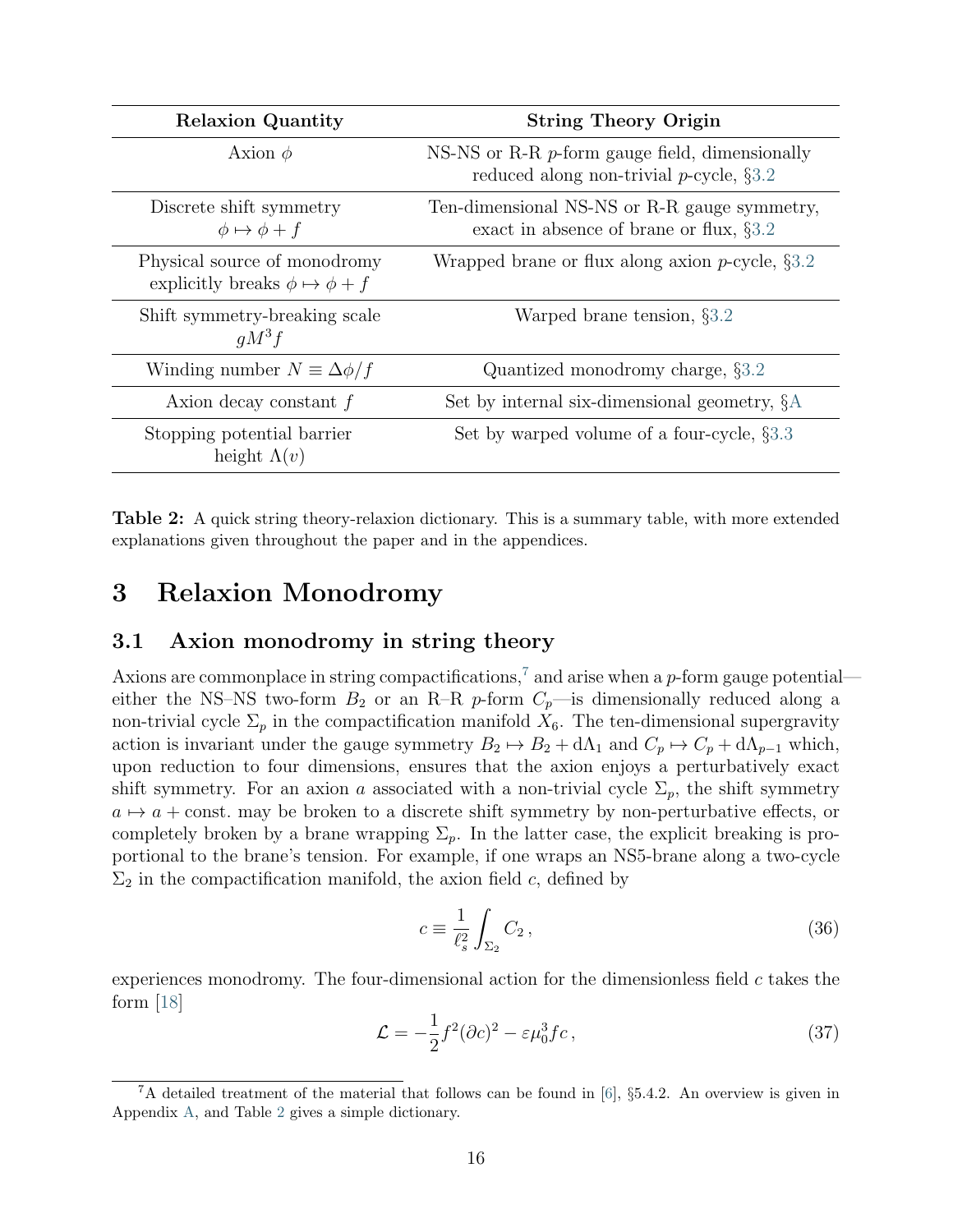where f is the axion decay constant,<sup>[8](#page-17-0)</sup>  $\mu_0$  is a parameter with dimensions of mass, determined by the geometry of  $X_6$ , and  $\varepsilon$  parameterizes the warp factor at the location of the NS5-brane. (In terms of the warped line element [\(48\)](#page-21-0), we have  $\varepsilon = e^{4A}$ .) We will explain the potential [\(37\)](#page-16-4) in more detail in §[3.2.](#page-19-0)

Defining the canonically normalized axion  $\phi \equiv fc$ , we have

<span id="page-17-1"></span>
$$
\mathcal{L} = -\frac{1}{2}(\partial \phi)^2 - \varepsilon \mu_0^3 \phi \,. \tag{38}
$$

Comparing to the relaxion potential [\(1\)](#page-3-0), we have the correspondence

$$
gM^3 = \varepsilon \mu_0^3. \tag{39}
$$

So  $\varepsilon \ll 1$  corresponds to  $q \ll 1$  in the relaxion model. Since the breaking of the shift symmetry  $\phi \mapsto \phi + \text{const.}$  is proportional to the warp factor at the location of the fivebrane, strong warping could lead to weak breaking of the symmetry, and hence to the small values of g required for a relaxion model.

The potential [\(38\)](#page-17-1) has the desirable property that the entire potential is proportional to the warp factor, so it appears completely natural to make this potential small. However, a central observation of this paper is that achieving small g through warping, without unintended consequences elsewhere in the action, is challenging.

#### <span id="page-17-2"></span>Requirements for Axion Monodromy

Let us first summarize the core ingredients mentioned above. For a model of axion monodromy in string theory, one requires:

- 1. An axion field descending from a p-form, and a *source of monodromy*: a brane, flux, or other physical ingredient that causes the configuration space to be a multi-cover of the axion circle, rather than just a single circle.
- 2. To have a plausible mechanism for making the breaking of the shift symmetry weak, the source of monodromy should be in a warped region.
- 3. Most of the issues that arise as possible obstacles become visible only in vacua with stabilized moduli: if one ignores the moduli sector, many problems disappear. But, of course, moduli stabilization is needed for a cosmological model. So the axion and the source of monodromy must be situated in a *vacuum with stabilized moduli*.
- 4. Since the compactification must have finite volume in order to lead to a finite fourdimensional Newton constant, Gauss's law imposes strict constraints on the charges in the compact space  $X_6$ , and so we must satisfy all tadpole conditions.

There are many mechanisms in the literature that achieve (1), for instance [\[19\]](#page-57-1). But there is only one model currently available that achieves  $(1)-(3)$  [\[18,](#page-57-0) [20\]](#page-57-2): this is a model with an NS5-brane/anti-NS5-brane pair in a warped throat region of a type IIB flux compactification

<span id="page-17-0"></span><sup>&</sup>lt;sup>8</sup>The axion decay constant depends on the topology and geometry of the six-dimensional compact manifold  $X_6$ : see Appendix [A.](#page-45-0)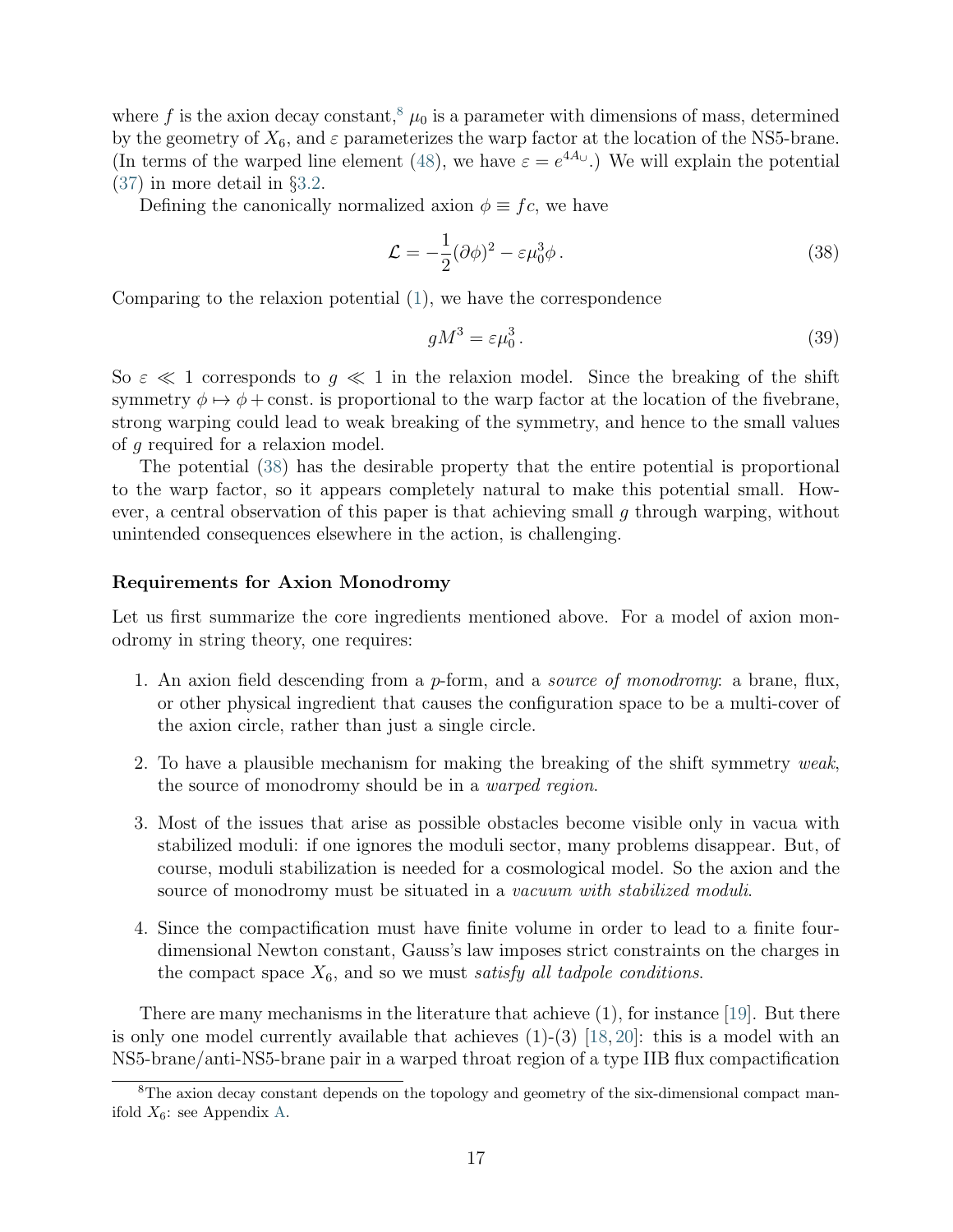<span id="page-18-0"></span>

Figure 3: Minimal bifurcated warped throat setup for relaxion monodromy with 5-branes.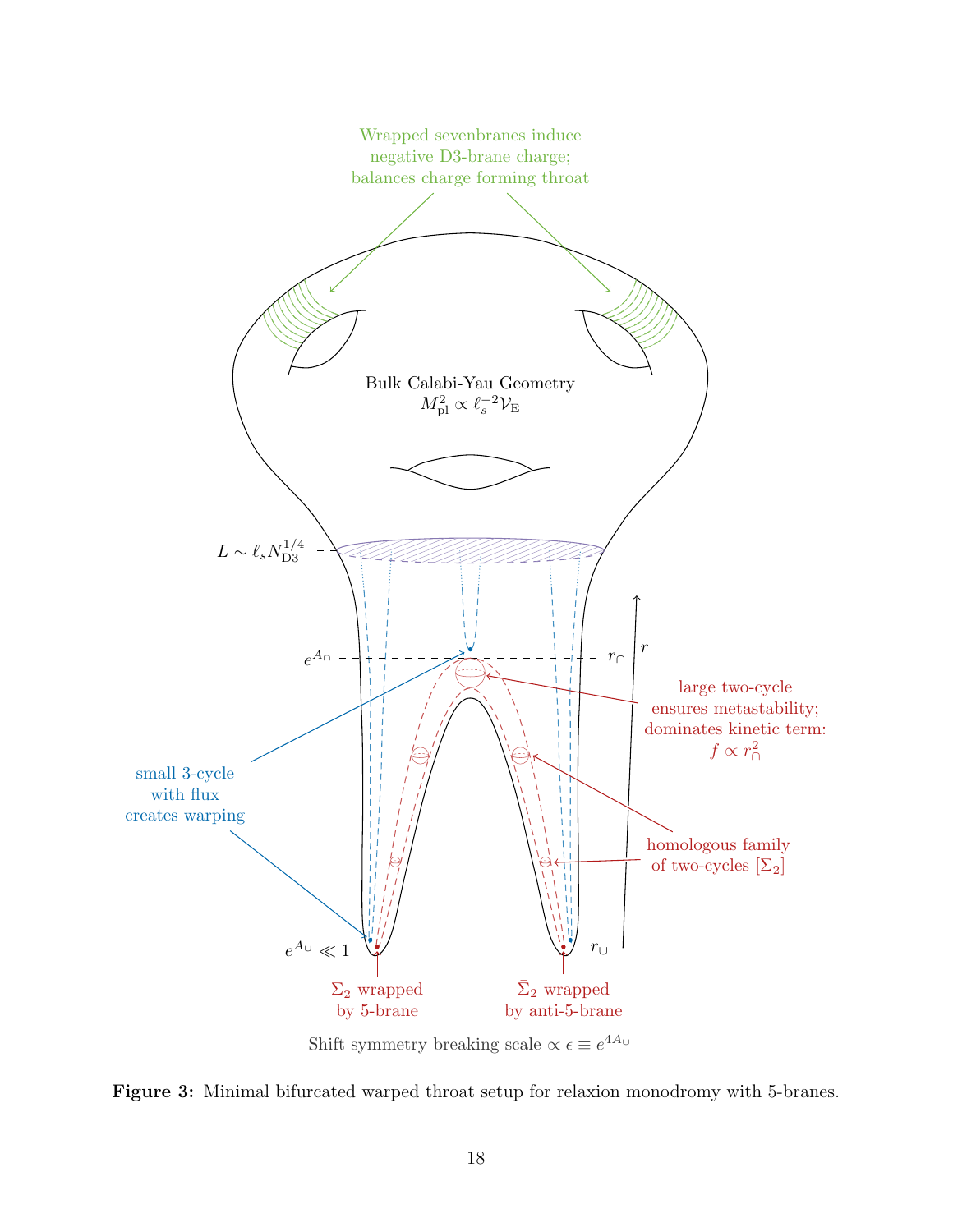whose complex structure moduli are stabilized by fluxes, and whose Kähler moduli are stabilized by nonperturbative effects and possibly also by perturbative effects. We will call this model, whose detailed properties we will review in §[3.2,](#page-19-0) the NS5-brane model.

The central physics of the NS5-brane model is that transporting the dimensionless axion over a period induces one unit of D3-brane charge on the NS5-brane, and one unit of anti-D3 brane charge on the anti-NS5-brane. That is, "winding up" the axion by one cycle develops a D3-brane dipole in the compact space; the axis of the dipole is the line from the NS5-brane to the anti-NS5-brane. The entire dipole is in the infrared region of the warped throat where the fivebrane pair lives. See Figure [3.](#page-18-0)

The key point is that the Lagrangian [\(38\)](#page-17-1) arising from the NS5-brane DBI action, which is intended to be the relaxion Lagrangian, holds in the so-called probe approximation. That is, the potential in [\(38\)](#page-17-1) follows from including the tension of the D3-branes and anti-D3 branes as a contribution to the four-dimensional vacuum energy, i.e. as a source in the four-dimensional Einstein equations, but not including this tension as a source in the tendimensional Einstein equations. The effects of a particular source on the ten-dimensional field configuration are termed the backreaction of that source, and so the probe approximation consists of neglecting the backreaction of D3-branes and anti-D3-branes.[9](#page-19-1)

An immediate question is whether applying the probe approximation is consistent; in other words, can the backreaction of D3-branes be neglected? In the context of axion monodromy inflation in string theory, this question has been addressed, with the outcome that backreaction can be suppressed to some degree, by a variety of mechanisms, but nevertheless remains as a leading constraint on model-building [\[20\]](#page-57-2). However, the sources of backreaction are the D3-brane charge and tension, both proportional to the number of windings  $N$  of the axion. In the present context of relaxion monodromy, N needs to be extremely large, and so the problem of backreaction is much more severe than in the corresponding inflationary models. The constraints examined in [\[20\]](#page-57-2) must therefore be revisited under this more severe test.

In this work, we will carefully examine the consequences of D3-brane backreaction for the NS5-brane model of relaxion monodromy in string theory. The first step is to explain how to compute the backreaction in this scenario.

### <span id="page-19-0"></span>3.2 Fivebrane axion monodromy

Our analysis will rely on detailed properties of the action for NS5-branes wrapping curves in a warped region of a type IIB flux compactification, so we now give some essential background. We will begin by discussing D5-branes, to facilitate comparison with the string theory literature, even though our eventual interest will be NS5-branes.

The action of a D5-brane is the sum of a Dirac-Born-Infeld term related to the worldvolume  $W$  of the brane,

<span id="page-19-2"></span>
$$
S_{\text{DBI}} = -g_s T_5 \int_{\mathcal{W}} d^6 \sigma \, e^{-\Phi} \sqrt{-\det(G_{ab} + \mathcal{F}_{ab})} \,, \tag{40}
$$

<span id="page-19-1"></span><sup>9</sup>For brevity we will often speak of "D3-branes," "D3-brane backreaction," etc., with the understanding that both D3-branes and anti-D3-branes are included.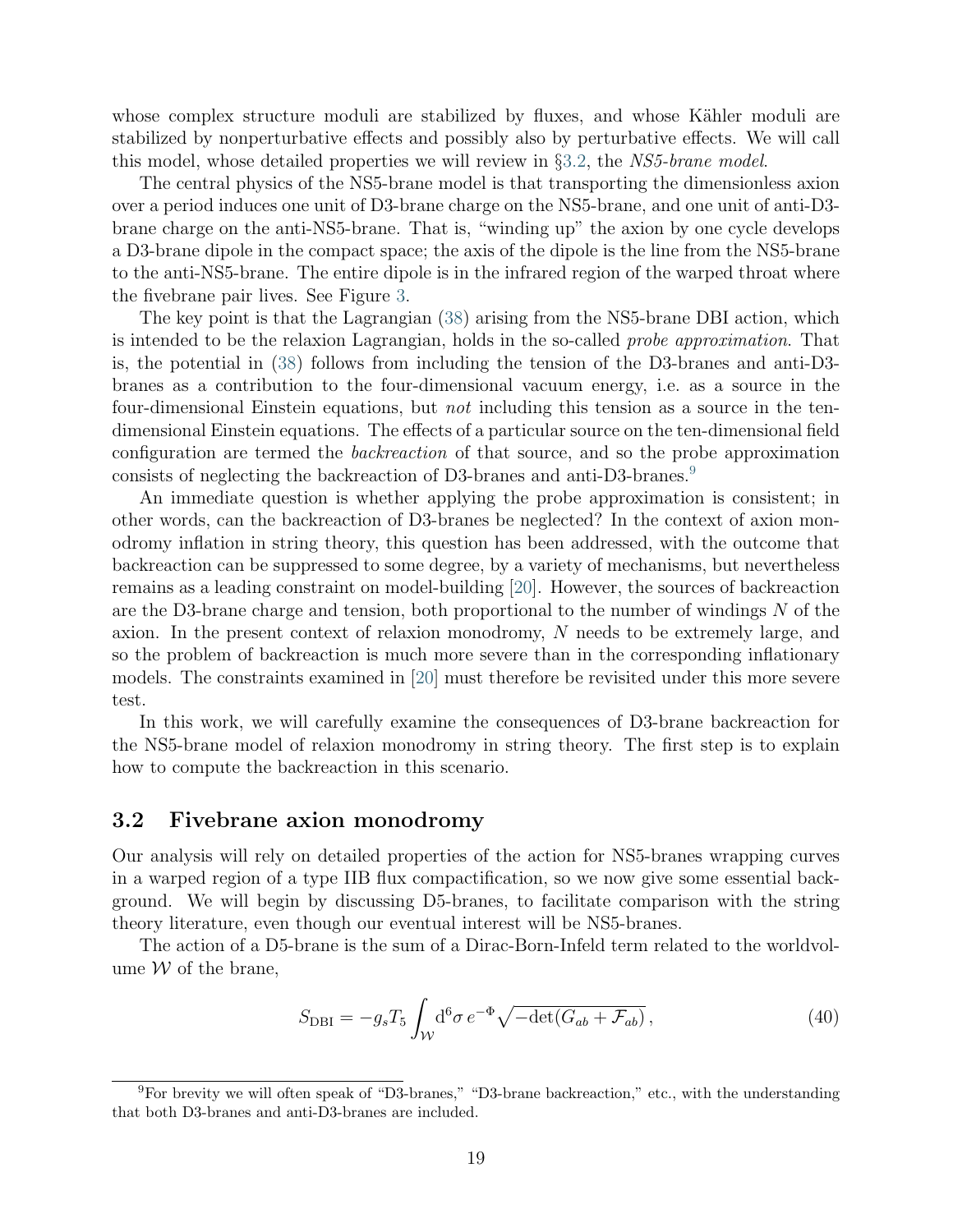and a Chern-Simons term encoding the coupling of the D5-brane to the Ramond-Ramond p-form potentials  $C_0$ ,  $C_2$ ,  $C_4$ , and  $C_6$ ,

<span id="page-20-0"></span>
$$
S_{\text{CS}} = \mu_5 \int_{\mathcal{W}} \sum_p C_p \wedge e^{\mathcal{F}}, \qquad (41)
$$

with  $\mathcal{F} = B + 2\pi\alpha'F$ . Here  $g_s$  is the string coupling,  $T_5$  is the D5-brane tension,  $G_{ab}$  is the metric induced on the D5-brane,  $\mu_5$  is the D5-brane charge, and  $\mathcal F$  is the gauge-invariant two-form field strength on the D5-brane. The integral in  $(41)$  picks out the six-forms  $C_6$ ,  $C_4 \wedge \mathcal{F}, C_2 \wedge \mathcal{F} \wedge \mathcal{F}$ , and  $C_0 \wedge \mathcal{F} \wedge \mathcal{F} \wedge \mathcal{F}$ .

Now suppose that  $W = \mathcal{M}^{3,1} \times \Sigma_2$ , with  $\Sigma_2$  a two-cycle in the internal six-manifold  $X_6$ . If the field strength  $\mathcal F$  obeys<sup>[10](#page-20-1)</sup>

$$
\frac{1}{\ell_s^2} \int_{\Sigma_2} \mathcal{F} = N \in \mathbb{Z},\tag{42}
$$

then the Chern-Simons coupling becomes

<span id="page-20-2"></span>
$$
\mu_5 \int_{\mathcal{W}} C_4 \wedge \mathcal{F} \to N \mu_3 \int_{\mathcal{M}^{3,1}} C_4. \tag{43}
$$

The interaction [\(43\)](#page-20-2) is precisely N times the Chern-Simons coupling of a single D3-brane to the Ramond-Ramond four-form potential  $C_4$ , under which the D3-brane is electrically (and also magnetically) charged. The coupling [\(43\)](#page-20-2) should be understood as a generalization of the worldline coupling

<span id="page-20-4"></span>
$$
\mathcal{L}_{\text{int}} = -\frac{e}{c} \int A_{\mu} dx^{\mu} \tag{44}
$$

in electromagnetism. In particular, [\(43\)](#page-20-2) shows that a D5-brane wrapping  $\Sigma_2$ , with N units of F flux on  $\Sigma_2$ , carries N units of D3-brane charge. Equivalently, the D5-brane can be said to contain N D3-branes dissolved in the D5-brane. This fact, while well-known, will be crucial for our considerations.

The  $\Sigma_2$ -wrapping D5-brane can fluctuate in the space orthogonal to  $\mathcal{M}^{3,1} \times \Sigma_2$ . We denote these corresponding canonically-normalized fluctuations as  $X<sup>i</sup>$ . Defining the dimensionless field

$$
b \equiv \frac{1}{\ell_s^2} \int_{\Sigma_2} B_2 \,, \tag{45}
$$

we may expand the DBI action  $(40)$  to second order in these fluctuations,<sup>[11](#page-20-3)</sup>

<span id="page-20-5"></span>
$$
S_{\rm DBI} = -\frac{T_5}{2} \int d^4 x \, d^2 z \, \sqrt{-g_4} \left( \sqrt{4\tilde{g}_2 + \ell_s^4 b^2} + \partial_\mu X^i \partial^\mu X^i + \frac{4\tilde{g}_2}{4\tilde{g}_2 + \ell_s^4 b^2} \partial_a X^i \partial^a X^i + \ldots \right), \tag{46}
$$

<span id="page-20-3"></span><span id="page-20-1"></span><sup>&</sup>lt;sup>10</sup>We define the string length to be  $\ell_s \equiv 2\pi\sqrt{\alpha'}$ .

<sup>&</sup>lt;sup>11</sup>As in Appendix [C,](#page-49-0) we denote  $\mathcal{M}^{3,1}$  indices with  $\mu, \nu$ , etc.;  $\Sigma_2$  indices with a, b, etc.; directions orthogonal to  $\mathcal{M}^{3,1}\times\Sigma_2$  with indices i, j, etc.; and we parameterize  $\Sigma_2$  using the coordinates y and z, with  $dy\wedge dz = d^2z$ ; see Table [3.](#page-50-0)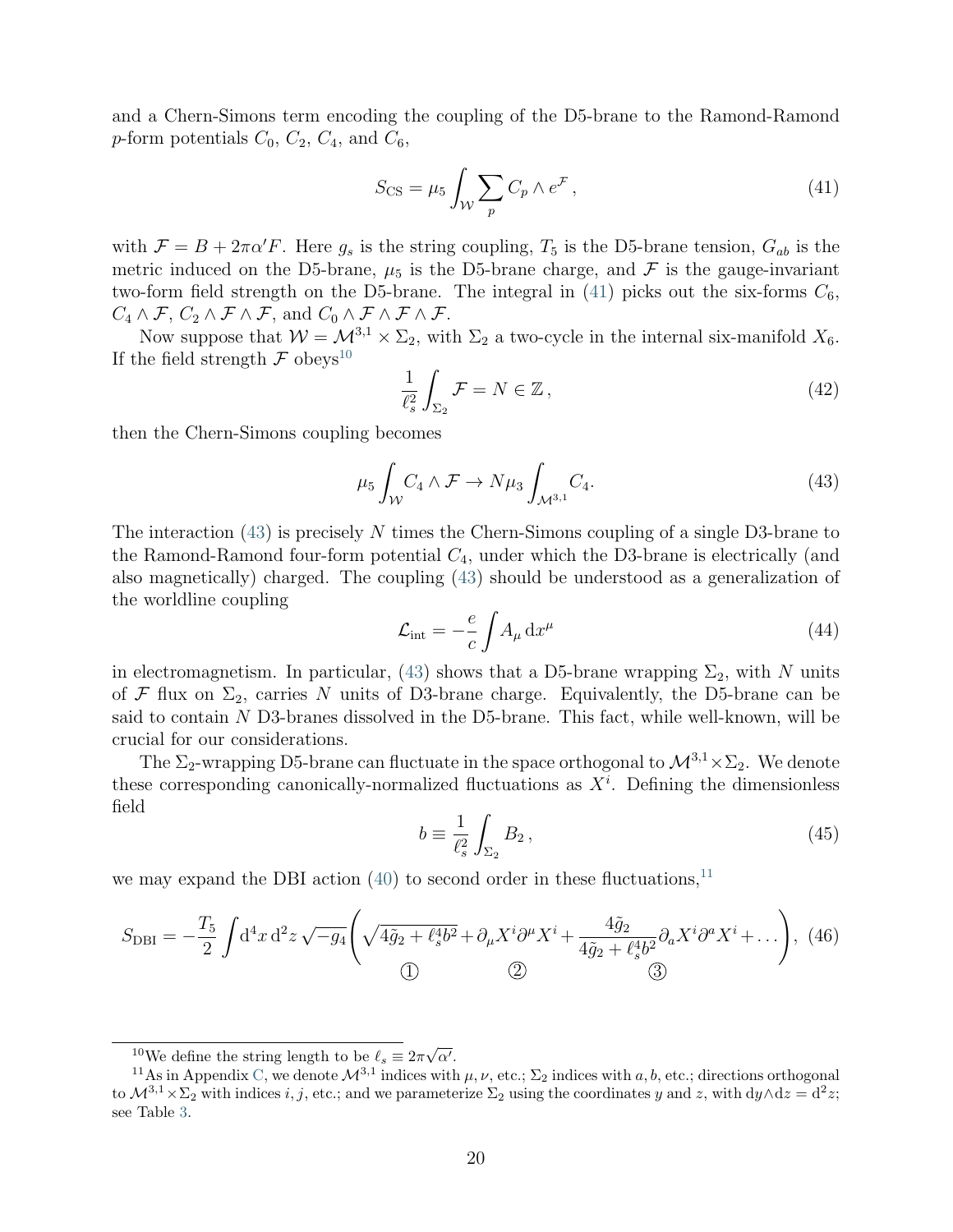where  $\tilde{g}_2$  is the determinant of the metric on  $\Sigma_2$ . Upon integrating over  $\Sigma_2$  and denoting its volume as  $\ell^2$ ,  $\textcircled{1}$  yields a four-dimensional potential for b

<span id="page-21-2"></span>
$$
V(b) = \frac{\varepsilon}{(2\pi)^3 \alpha'^2} \sqrt{\left(\frac{\ell}{\ell_s}\right)^4 + \frac{b^2}{4}},\tag{47}
$$

In the absence of a wrapped D5-brane, b would enjoy an approximate continuous shift symmetry,  $b \mapsto b$ +const., that is broken to a residual exact discrete shift symmetry,  $b \mapsto b+1$ , by instanton effects.<sup>[12](#page-21-1)</sup> However, the potential  $(47)$  induced by the D5-brane *completely breaks* this symmetry. In fact, the D5-brane introduces a monodromy, in that upon traversing the axion circle, from  $b \mapsto b + 1$ , the potential energy is increased, rather than being periodic. For large b, the potential  $(47)$  becomes linear, as claimed in  $(38)$  for the related case of an NS5-brane.

The strength of this symmetry breaking is proportional to  $\varepsilon$ , the warp factor  $\varepsilon = e^{4A\cup}$ at the location of the fivebrane. In a warped compactification, the ten-dimensional metric takes the form

<span id="page-21-0"></span>
$$
ds_{10}^2 = e^{2A(y)} g_{\mu\nu} dx^{\mu} dx^{\nu} + e^{-2A(y)} \tilde{g}_{mn} dy^m dy^n.
$$
 (48)

By placing the fivebranes in a warped throat, the energy of this shift symmetry breaking can be gravitationally redshifted to an energy much smaller than the natural scale of breaking due to unwarped fivebranes.

The monodromy is closely related to the induced D3-brane charge [\(43\)](#page-20-2). Starting from an initial configuration with  $b = b_0$  and moving to  $b = b_0 + N$  (for  $N > 0$ ) corresponds to shifting

$$
\mathcal{F} \mapsto \mathcal{F} + N\omega_2, \tag{49}
$$

with  $\omega_2$  a two-form obeying  $\ell_s^{-2} \int_{\Sigma_2} \omega_2 = 1$ . This is an increase, of N units, of the gaugeinvariant field strength  $\mathcal{F}$ . This change is manifest in the potential  $(47)$ , which increases linearly. The change is also visible in the D3-brane charge carried by the D5-brane, which increases by  $N$  units. We refer to this process as "winding up the axion  $N$  times."

A justifiable complaint at this stage is that in a compact space, the total D3-brane charge should be fixed: in fact it must vanish by Gauss's law. So winding up the axion would appear to be forbidden. However, to cancel the D5-brane tadpole, we may suppose that in addition to the D5-brane wrapping  $\Sigma_2$ , there is an anti-D5-brane also wrapping  $\Sigma_2$ . The anti-D5brane Chern-Simons coupling differs from the D5-brane Chern-Simons coupling [\(41\)](#page-20-0) by an overall minus sign. Thus, winding up the axion  $N$  times induces  $N$  units of D3-brane charge on the D5-brane, as well as −N units of D3-brane charge on the anti-D5-brane, so that no net D3-brane charge is produced, and if Gauss's law is obeyed in the initial configuration, it is also obeyed after winding.

A coincident D5-brane and anti-D5 brane will quickly annihilate. However, if a D5-brane wraps  $\Sigma_2$ , and an anti-D5-brane wraps a two-cycle  $\Sigma_2$  that is *homologous* to  $\Sigma_2$ , but is not coincident with  $\Sigma_2$ , then the D5-brane/anti-D5-brane configuration can be metastable and cosmologically long-lived [\[21\]](#page-57-3). Because the induced D3-brane charges are determined by the homology classes of  $\Sigma_2$  and  $\overline{\Sigma}_2$ , if  $[\Sigma_2] - [\overline{\Sigma}_2]$  is trivial in homology then no net D3-brane

<span id="page-21-1"></span><sup>12</sup>Moduli-stabilizing effects further break this symmetry, as explained in [\[18\]](#page-57-0).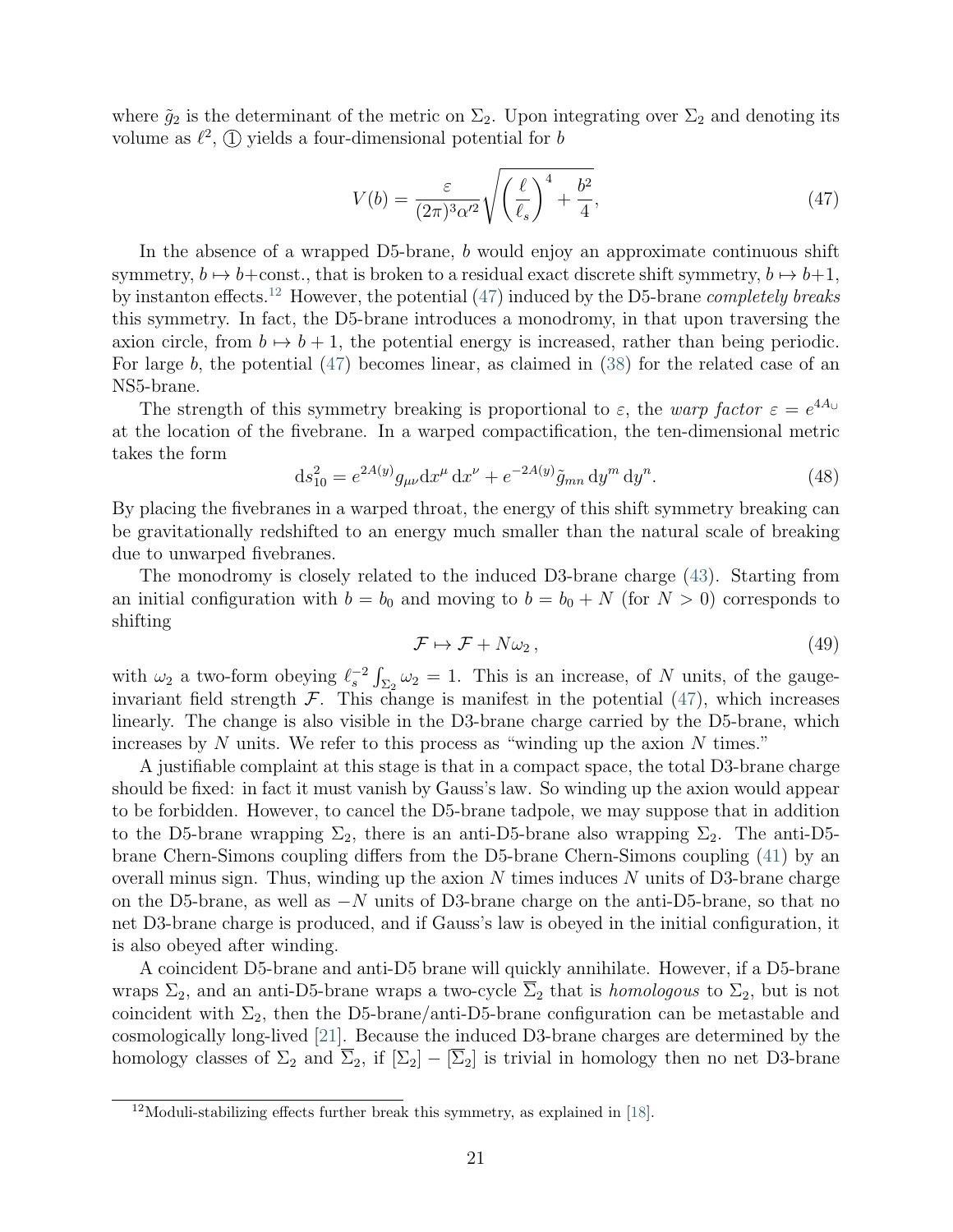charge is induced, just as in the case of a strictly coincident D5-brane/anti-D5-brane pair, and Gauss's law does not preclude winding up the axion.

Let us summarize the physics of  $B_2$  monodromy from a wrapped D5-brane. The D5brane is a source of monodromy and gives rise to the non-periodic potential [\(47\)](#page-21-2). The order parameter measuring the distance from the origin in the b field space is the number of windings,  $N \in \mathbb{Z}$ , which also counts the D3-brane charge induced on the D5-brane. This is the monodromy charge in the fivebrane model. Winding up corresponds to moving away from the origin in field space and storing energy in the form of the D3-branes dissolved in the D5-brane, and anti-D3-branes dissolved in the anti-D5-brane: that is, the energy is stored in the monodromy charge.

The potential  $(47)$  is that of a *probe* D5-brane, in the same sense that  $(44)$  includes the potential energy of an electron in a background electromagnetic field. However, just as [\(44\)](#page-20-4) also encodes the fact that electrons source electromagnetic fields, the couplings [\(40\)](#page-19-2) and [\(41\)](#page-20-0) encode the effects that a D5-brane has on the background fields. To determine this backreaction of the D5-brane on the bulk field, including the metric and the  $p$ -form fields, we simply include the couplings [\(40\)](#page-19-2) and [\(41\)](#page-20-0) when varying the ten-dimensional action with respect to these fields  $\varphi$ . Schematically,

$$
0 = \frac{\delta}{\delta \varphi} S_{10d,\text{bulk}} + \frac{\delta}{\delta \varphi} S_{\text{DBI}} + \frac{\delta}{\delta \varphi} S_{\text{CS}}.
$$
 (50)

Any D5-brane serves as a source for the ten-dimensional metric (it has tension), and as a source for  $C_6$ . But a D5-brane with

$$
\frac{1}{\ell_s^2} \int_{\Sigma_2} \mathcal{F} = N \neq 0 \tag{51}
$$

also serves as a source for  $C_4$ ; this is just to say that such a D5-brane carries D3-brane charge. The DBI action [\(40\)](#page-19-2) may be interpreted as the product of the brane tension and its "effective volume," which grows with  $N$ . This growth has two principal effects. The mass of the five-brane is also, schematically, the product of its tension and this effective volume, and thus as N grows the charged D5-brane will more strongly source the ten-dimensional metric. Furthermore, there are Kaluza-Klein excitations arising from the dimensional reduction of [\(40\)](#page-19-2) whose masses decrease as this effective volume grows; indeed, the dimensional reduction of  $(2)$  and  $(3)$  in [\(46\)](#page-20-5)—which correspond to the transverse fluctuations of the five-brane—yield Kaluza-Klein modes with masses  $m_{\text{bKK}}$  that are smaller than the naive estimate  $m_{\text{KK}} \propto \ell^{-1}$ by a factor of (see Appendix [C.2\)](#page-49-1)

$$
\frac{m_{\text{bKK}}}{m_{\text{KK}}} \sim \frac{\ell^2}{\sqrt{\ell^4 + \ell_s^4 b^2}}.
$$
\n(52)

Axions descending from  $B_2$  generically suffer an  $\eta$  problem [\[18\]](#page-57-0), meaning that in expansion around a vacuum with stabilized moduli, the actual potential for the axion, taking into account all couplings to moduli, is very different from the potential [\(47\)](#page-21-2) that arises from the probe D5-brane action alone. This problem can be ameliorated by considering an axion descending from the Ramond-Ramond two-form  $C_2$  and exchanging the D5-branes in the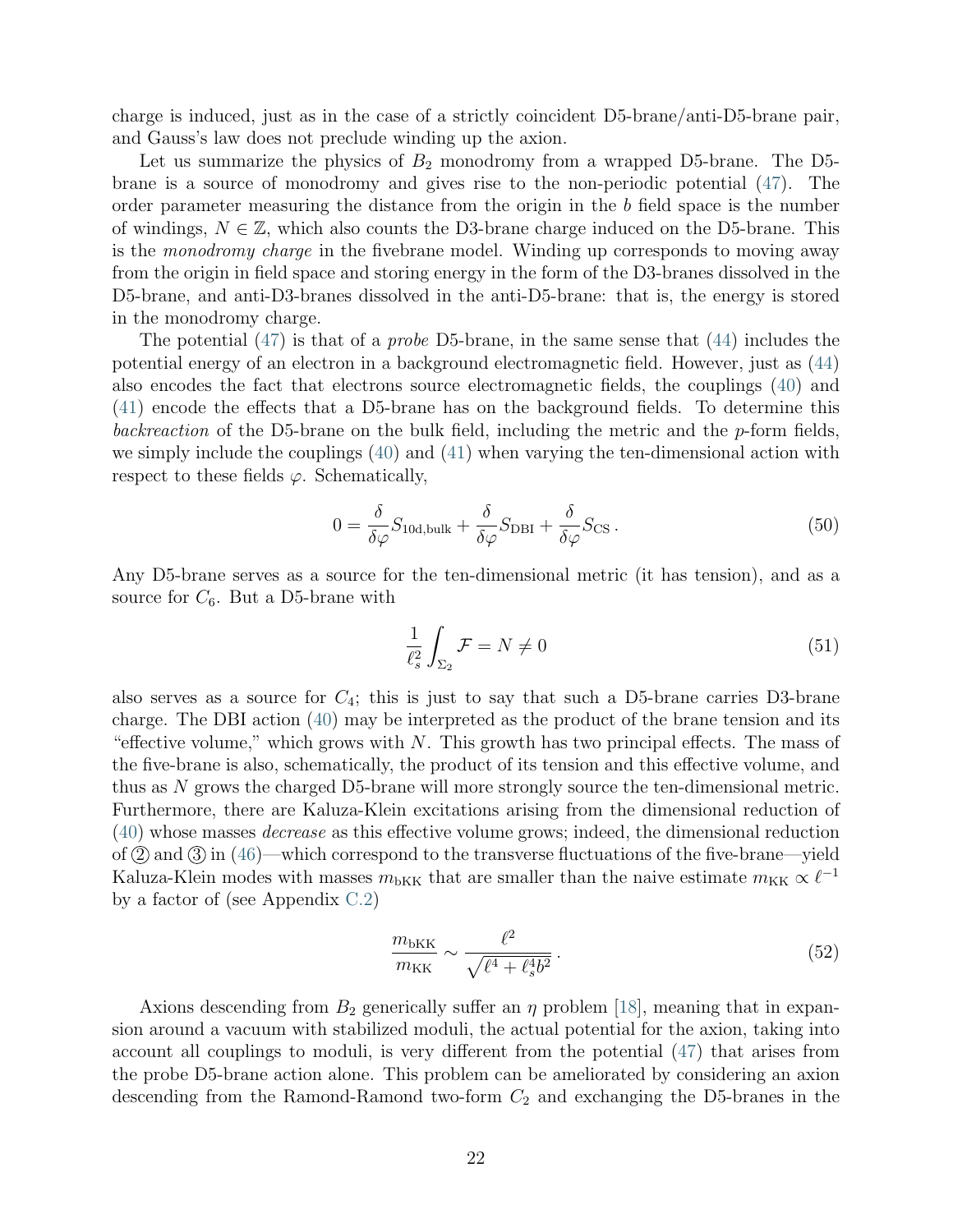<span id="page-23-2"></span>

**Figure 4:** Ten-dimensional realization of  $\overline{B}$  and  $\overline{C}$  of [\(54\)](#page-23-1).  $\overline{C}$  is generated by strong gauge dynamics on seven-branes wrapping a divisor  $\Sigma_4$ , which must necessarily intersect the minimum volume representative  $[\Sigma_2]$  wrapped by the NS5-/anti-NS5-brane.

above discussion for NS5-branes. The analogous potential is then given by

<span id="page-23-3"></span>
$$
V(c) = \frac{\varepsilon}{(2\pi)^3 g_s \alpha'^2} \sqrt{\left(\frac{\ell}{\ell_s}\right)^4 + \frac{g_s^2 c^2}{4}}.
$$
\n(53)

As we will argue in §[3.3,](#page-23-0) for a construction of a relaxion model via fivebrane axion monodromy in string theory one needs an extremely large winding  $N \gg 1$ . There is a correspondingly large induced D3-brane charge, the effect of which must be included in the ten-dimensional field equations. Backreaction of this charge and its effect on the five-brane cannot be neglected: the potential for the axion is no longer simply given by [\(47\)](#page-21-2), and new light modes appear.

### <span id="page-23-0"></span>3.3 Fivebrane relaxion monodromy

To understand string theoretic constraints on the relaxion mechanism, we require an embedding of the four-dimensional potential

<span id="page-23-1"></span>
$$
V(\phi, h) = \left(M^2 - g_h M \left(\phi_{\text{init}} - \phi\right)\right) |h|^2 + g M^3 \phi + V_{\text{stop}}(\phi, h),\tag{54}
$$
\n
$$
\textcircled{A}\qquad \qquad \textcircled{B}\qquad \qquad \textcircled{C}
$$

or of something functionally equivalent, in a well-controlled compactification of string theory. As noted in the introduction, the ratio  $g_h/g$  need not be  $\mathcal{O}(1)$ , and so in [\(54\)](#page-23-1) we distinguish between the two.

In  $\S 3.2$ , we focused on realizing  $(\widehat{B})$  as the potential energy of an NS5-/anti-NS5-brane pair wrapping the minimum volume representatives of the homology class  $[\Sigma_2]$  associated with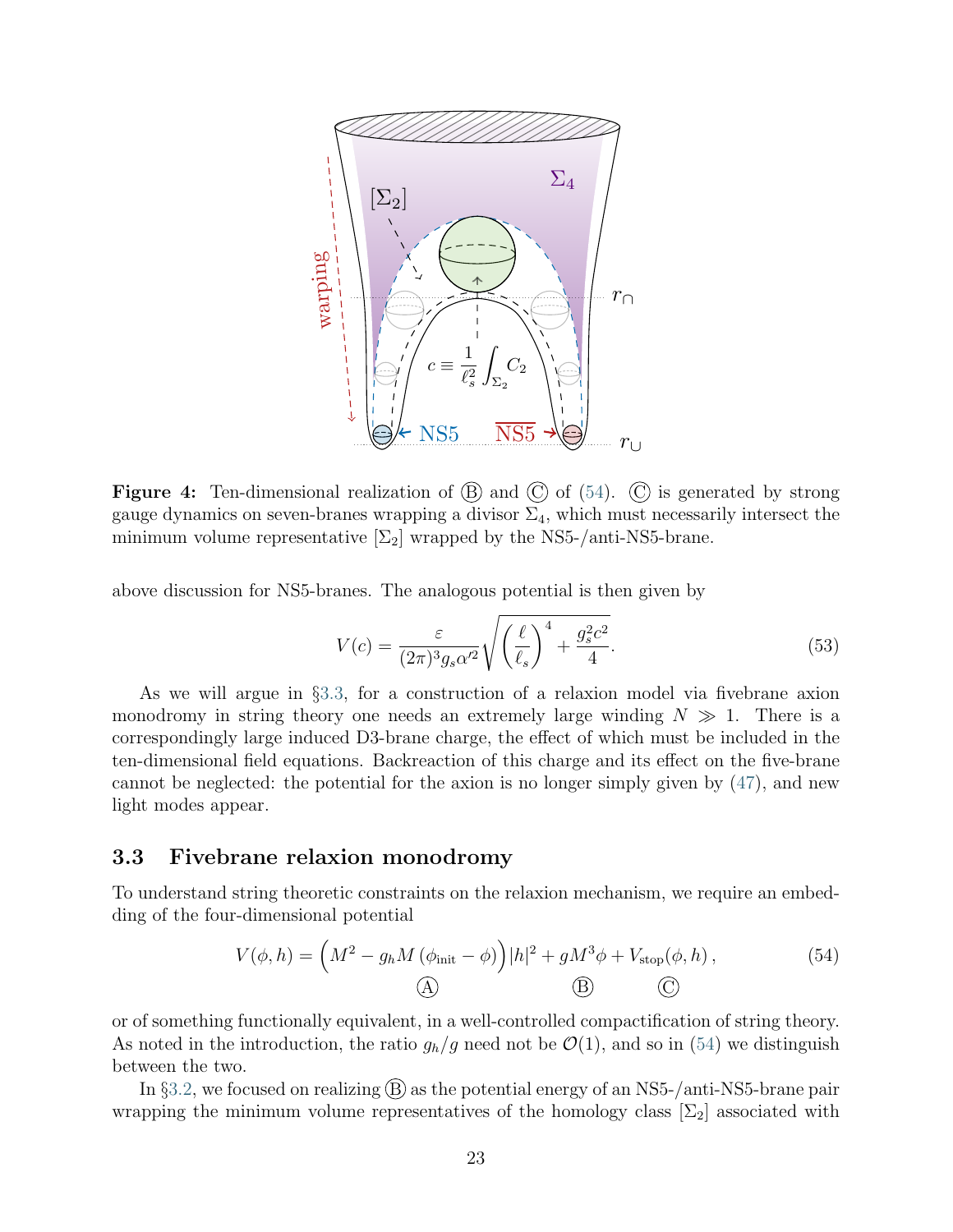the axion  $c = \ell_s^{-2} \int_{\Sigma_2} C_2$ , where  $\phi \equiv fc.$  (B) provides a potential that is self-similar (ignoring backreaction effects) over a very large distance  $\Delta \phi \gg f$  in field space. Hubble friction eventually dominates and the late-time dynamics are independent of the initial conditions for  $\phi$ .

Crucially, the small parameter g is controlled by the warp factor at the position  $r_{\cup}$  of the five-branes. Specifically,

<span id="page-24-1"></span>
$$
gM^3f \equiv \frac{2\pi}{\ell_s^4}e^{4A_\cup},\tag{55}
$$

where  $e^{4A_U}$  is the warp factor at  $r_U$ , the location of the fivebranes and the bottom of the "tooth" in Figure [4.](#page-23-2) We may think of the "roots" of the tooth as Klebanov-Strassler or similar warped throat geometries. Away from the tip, the warp factor is roughly  $e^{4A} \sim r^4/L^4$ , with  $L$  the characteristic size of the warped throat. A simple way to describe this warping is by the number of D3-branes it would take to form a similarly sized warped throat,

<span id="page-24-2"></span>
$$
L^4 \sim g_s N_{\rm D3} \ell_s^4. \tag{56}
$$

As explained in  $\S$ [A,](#page-45-0) the axion decay constant f is determined by the radial position of the arch of the "tooth,"

$$
f^2 \sim g_s \frac{r_\cap^2}{\ell_s^4},\tag{57}
$$

so the shift symmetry breaking scale is given by

<span id="page-24-0"></span>
$$
gM^3 \sim \frac{2\pi}{g_s^{3/2}\ell_s^3 N_{\text{D}3}} \left(\frac{r_{\cup}}{r_{\cap}}\right) \left(\frac{r_{\cup}}{\ell_s}\right)^3. \tag{58}
$$

The cutoff scale M depends on how the Higgs is realized and does not necessarily depend on the total D3-brane charge  $N_{D3}$ . However, regardless of where the Higgs is located in the internal space, the smallness of g is necessarily tied to a large  $N_{D3}$ . For example, if the Higgs sector is realized somewhere in the bulk geometry, then  $M \propto N_{\text{D3}}^0$  and  $g \propto N_{\text{D3}}^{-1}$ , as in [\(58\)](#page-24-0). If instead the Higgs sector is realized at the top of the warped throat at  $r \sim L$  in Fig. [4,](#page-23-2) then we may take  $M^3 \sim L^{-3}$  and so

$$
g \sim \frac{1}{(g_s N_{\text{D3}})^{1/4}} \left(\frac{r_{\cup}}{r_{\cap}}\right) \left(\frac{r_{\cup}}{\ell_s}\right)^3. \tag{59}
$$

We will not consider a Higgs realized deep within the warped throat, as this would lead to an exponential suppression of  $M$ , corresponding to a supersymmetric resolution of the hierarchy.

We will be agnostic about the detailed origin of the Higgs coupling  $(A)$ . While its specific form would be relevant in a complete model, it is not needed to expose and quantify the issues that concern us here, which mainly deal with the interplay between the linear potential and the stopping potential. In the spirit of this agnosticism, we instead focus on the hierarchy generated between the string scale  $M_s$  and the electroweak scale v.

Even so, a concrete picture of one possibility may be helpful. The Higgs could arise from open strings stretching between stacks of D3-branes or D7-branes. The Higgs mass is then proportional to the distance between the  $U(1)_Y$  brane and the  $SU(2)_W$  stack. The coupling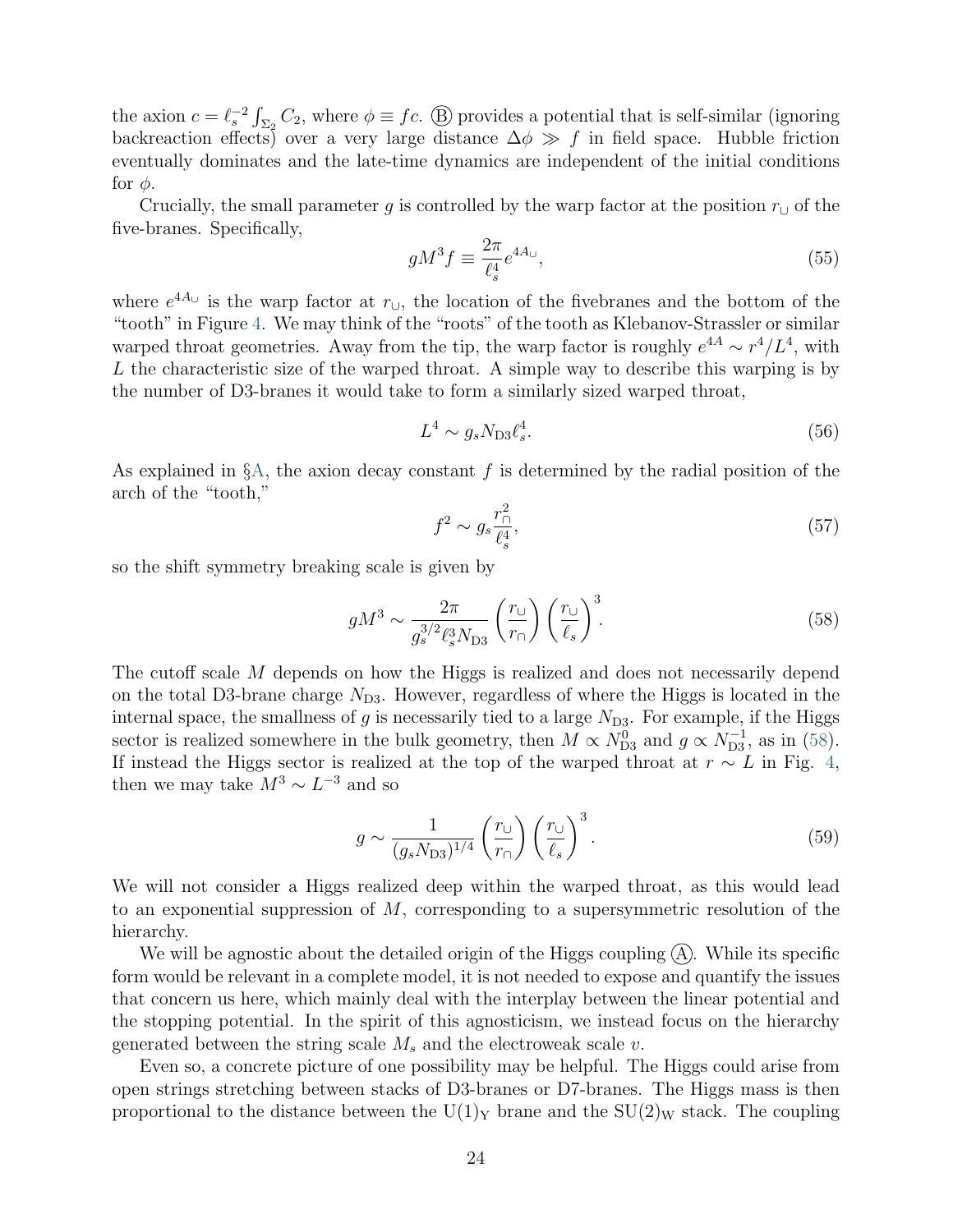<span id="page-25-0"></span>

Figure 5: Schematic structure of the extra dimensions, showing a string theory setup that realizes the main relaxion features and couplings. The central region is the "bulk" of the extra dimensions, which does not experience position-dependent warping. The coupling  $g_h$ depends on where in the bulk Calabi-Yau the Higgs sector is realized.

A is generated by backreaction of the monodromy charge on the internal geometry, which changes distance between these branes and thus the Higgs mass, as in Fig. [5.](#page-25-0) Because this backreaction decays as it propagates throughout the six-dimensional space, there may be an appreciable hierarchy between  $g_h$  and g which depends on where the Higgs sector is realized in the internal geometry. We may mitigate this hierarchy somewhat by placing the Higgs in another warped throat—the backreaction will then be blue-shifted, leading to an increased coupling  $g_h$ —though, as explained above, placing the Higgs in a warped region will naturally suppress M.

Finally, for generic initial conditions, the relaxion traverses a distance  $\Delta \phi \sim M/g_h$  in field space. This is associated with the dissipation of

$$
N \sim \frac{\Delta \phi}{f} \sim \frac{M^4}{g_h M^3 f} \sim g_s N_{\text{D}3} \left(\frac{g}{g_h}\right) \left(\frac{M}{M_s}\right)^4 \left(\frac{\ell_s}{r_\cup}\right)^4 \tag{60}
$$

units of monodromy charge.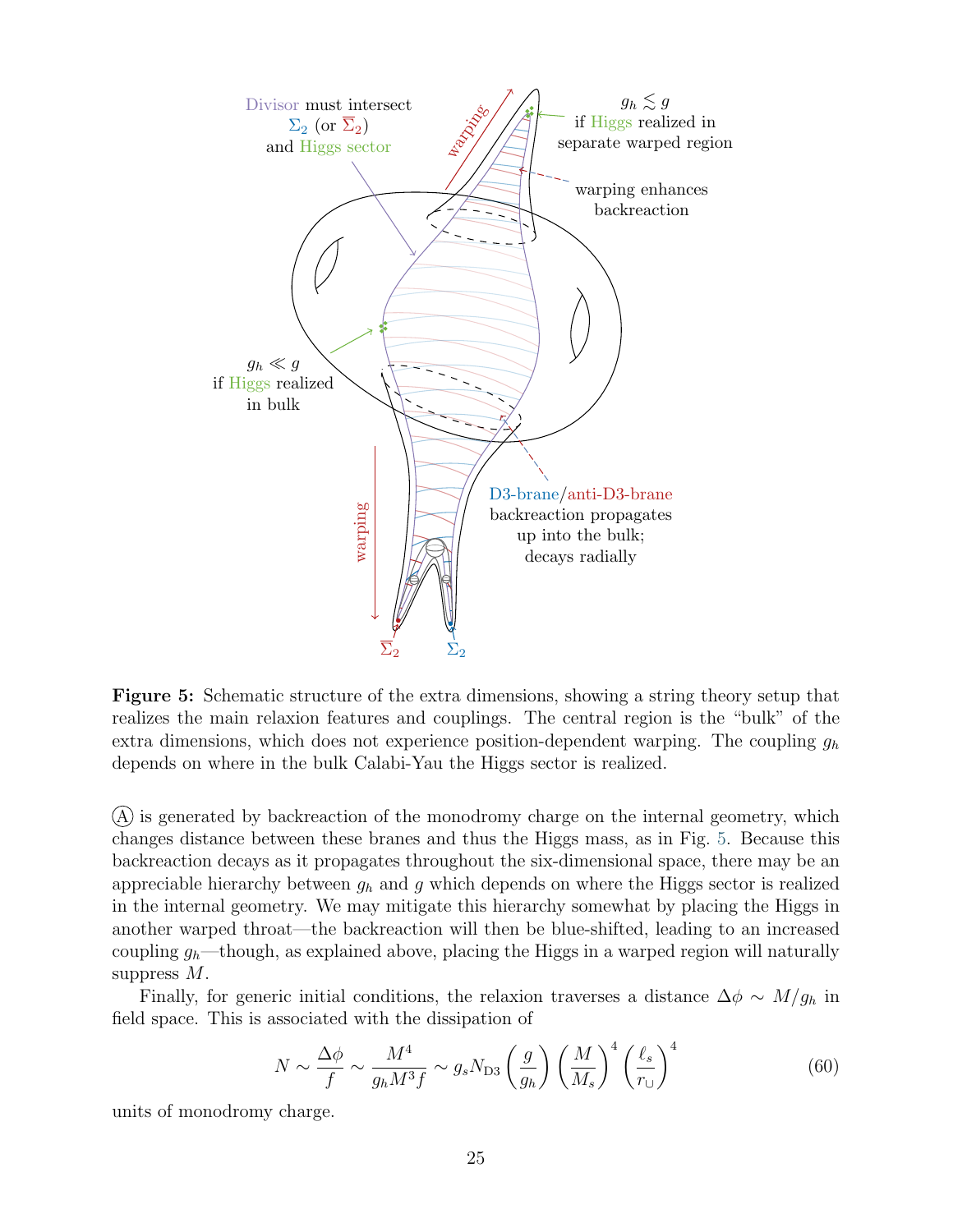#### Barriers from D7-branes

We will be more specific about how  $\overline{C}$  is realized. Perturbatively in  $g_s$ , the axion has a continuous shift symmetry  $\phi \mapsto \phi + \text{const.}$  which is broken by non-perturbative effects (in  $g_s$ ) to the discrete shift symmetry  $\phi \mapsto \phi + f$ . If  $(A)$  and  $(B)$  are to be the only terms that break this discrete shift symmetry, as is implicitly assumed in the relaxion construction, then  $V_{\rm stop}$  must be generated non-perturbatively in  $g_s$ . As noted above, we take the Higgs and relaxion sectors to be separated in the internal geometry, and so in order for the stopping potential to depend on both of these sectors, it must be generated by physics on one or more extended objects—by either Euclidean Dp-branes or strong gauge dynamics on a stack of D<sub>p</sub>-branes.

For simplicity, we will assume that  $V_{\text{stop}}$  is generated by the strong dynamics of a gauge theory, with group G, realized on a stack of D7-branes wrapping a holomorphic four-cycle  $\Sigma_4$ , as illustrated in Figure [4.](#page-23-2) The D7-branes couple to the  $C_2$  axion through the Chern-Simons action

<span id="page-26-0"></span>
$$
S_{\text{CS}} \supset \mu_7 \int_{\mathcal{W}} \mathcal{F} \wedge C_2 \wedge \mathcal{F} \wedge \mathcal{F}. \tag{61}
$$

A key observation is that the D7-branes must enter the warped throat region (see Appendix [B](#page-47-0) for a proof). The coupling [\(61\)](#page-26-0) leads to a potential of the schematic form

<span id="page-26-1"></span>
$$
V(\phi, v) = \Lambda_c^3 v \cos\left(\frac{2\pi\phi}{f}\right),\tag{62}
$$

but can, in general, involve a more complicated polynomial of the Higgs vev  $v$  and a general f-periodic function in  $\phi$ . The confinement scale  $\Lambda_c$  is naturally related to the string scale and the D7-brane gauge coupling  $g_{YM}$ ,

<span id="page-26-2"></span>
$$
\Lambda_c^3 \propto \ell_s^{-3} \exp\left(-\frac{8\pi^2}{g_{\rm YM}^2 c_G}\right) ,\qquad (63)
$$

where  $c_G$  is a constant determined by the particular effects that generate [\(62\)](#page-26-1). For example,  $c_G$  is simply the dual Coxeter number of G if the stopping potential is realized through gaugino condensation. In known examples,  $c_G$  is at most  $\mathcal{O}(10^2)$ , and we will take  $c_G = 1$ henceforth. The generated hierarchy between the string and electroweak scales is then

$$
\frac{M_s}{v} \propto g_s N_{\text{D3}} \exp\left(-\frac{8\pi^2}{g_{\text{YM}}^2}\right) \left(\frac{\ell_s}{r_{\text{U}}}\right)^4. \tag{64}
$$

Since  $r_{\text{U}} \gtrsim \ell_s$ , the hierarchy is controlled by the warp factor and at first sight appears to be proportional to  $N_{D3}$ . Thus, an arbitrarily large hierarchy could apparently be realized via substantially warping the source of monodromy. However, as we will discuss in §[4,](#page-27-0) this is too naive.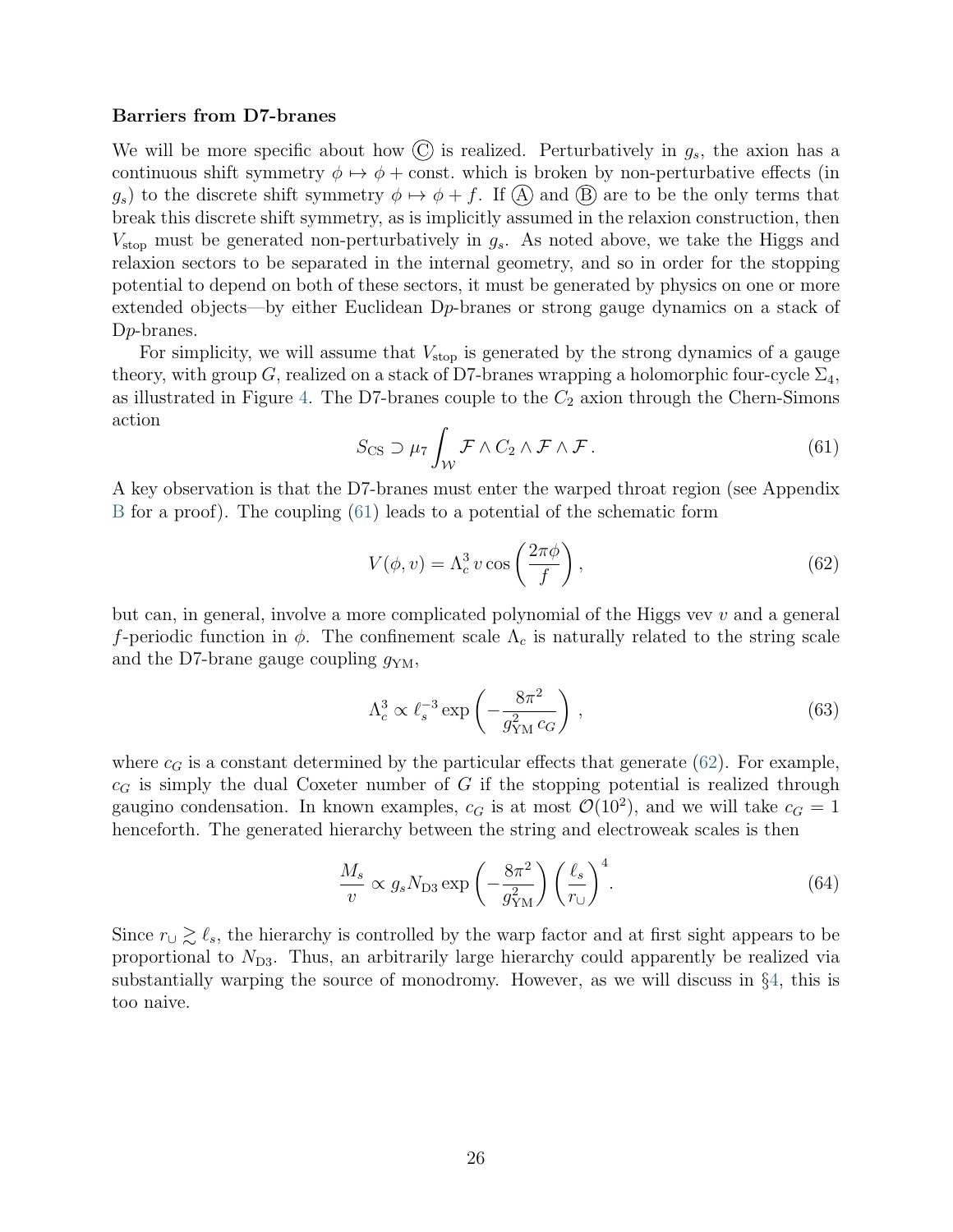# <span id="page-27-0"></span>4 Microphysical Constraints

Relaxation of a hierarchy by the relaxion mechanism occurs only in theories that meet several stringent requirements. Arguably the most challenging requirements from the viewpoint of ultraviolet completion in string theory are both the *large displacement*  $\Delta \phi \sim M/g$ , and the comparatively short stopping length. That is, the relaxion must evolve slowly over a large distance, gradually reducing the Higgs mass, but then rapidly come to rest after the Higgs acquires a vev. These disparate distance scales in field space correspond to very different energy scales in the potential: the final Higgs vev  $v$  is determined by the ratio of the shift symmetry breaking scale  $gM^3f$  to the stopping potential scale  $\Lambda_c^3$ , cf. [\(4\)](#page-4-1). In field theory, one can obtain a controllably large hierarchy by taking  $g$  to be extremely small while holding  $\Lambda_c$  fixed.

This limit is problematic in string theory. As we will show in  $\S 4.2.3$ , the scale  $\Lambda_c$  depends on q, and is exponentially suppressed as  $q \to 0$ . This dramatically limits the hierarchy that can be generated.

At the same time, the large field excursion on its own implies that the initial configuration carries a very large monodromy charge. This gradually dissipating monodromy charge will serve as a changing source for the ten-dimensional equations of motion. For  $N \gg 1$ , this backreaction has profound effects on the compactification geometry and so on the fourdimensional relaxion potential [\(54\)](#page-23-1).

It is tempting to argue that all of the corrections that result from backreaction must ultimately originate in the breaking of the axionic shift symmetry, and so must involve powers of the shift-symmetry breaking parameter  $g$ . This is not correct. In the NS5-brane model, the breaking parameter  $g$  is small because the DBI action of an NS5-brane is proportional to the warp factor at the NS5-brane location, cf. [\(55\)](#page-24-1). Backreaction effects sourced directly through the DBI action are indeed proportional to powers of g. However, the NS5-brane Chern-Simons action is not warped, and could not be: it is topological, and counts the (integer) D3-brane charge induced on the NS5-brane, i.e. the monodromy charge N.

Thus, backreaction effects sourced by the Chern-Simons action are proportional to N, without factors of g. For example, the integral of the R-R field strength  $F_5$  over a Gaussian surface—say, an S<sup>5</sup>—surrounding the NS5-brane is simply given by N, even as  $q \to 0$ . One consequence, as we shall see, is that the monodromy charge provides a large correction to the stopping potential.<sup>[13](#page-27-2)</sup>

In this section we provide an array of calculations that reveal the concrete obstacles to achieving a large displacement and a short stopping length in the NS5-brane model.

### <span id="page-27-1"></span>4.1 Overview of microphysical constraints

We first preview a number of constraints on relaxion monodromy constructions, which originate from microphysical limitations on string compactifications that provide the desiderata listed in §[3.1.](#page-17-2) Each of these constraints will be detailed in turn in §§[4.2.2-](#page-30-0)[4.2.6.](#page-35-0)

§[4.2.1](#page-29-1) Universal effect on the geometry. The shape of the warped throat region is dramatically altered by backreaction, leading to large changes in the effective action.

<span id="page-27-2"></span> $13$ The backreaction sourced by this topological term does not need to propagate far to be "detected," i.e. to influence a significant term in the four-dimensional Lagrangian: see Appendix [B.](#page-47-0)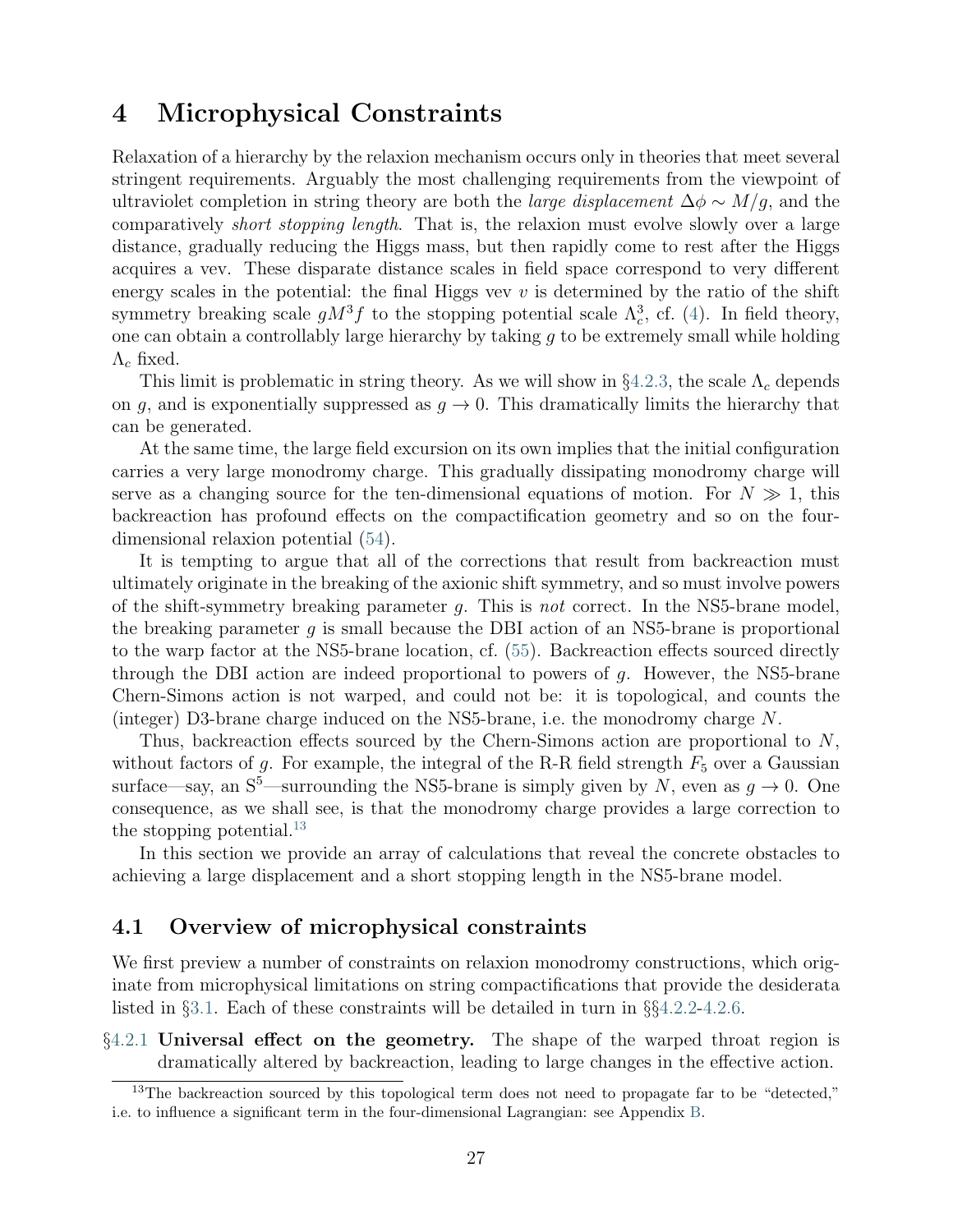- §[4.2.2](#page-30-0) Tadpole constraints. To accommodate  $N \gg 1$  units of monodromy charge without the loss of perturbative control, we must construct a background throat with  $N_{D3} \gg$  $N \gg 1$ . Gauss's law—i.e., the D3-brane charge tadpole—then implies that there must be a source that is equivalent to  $-N_{D3}$  D3-branes. To avoid the instabilities created by a large number of actual anti-D3-branes, this source must be supersymmetric, and arise from the topology of an elliptically-fibered fourfold: the D3-brane charge is then  $-\chi/24$ , where  $\chi$  is the Euler number of the fourfold. The largest known Euler number of an elliptically-fibered fourfold is  $1,820,448$ . So in this setting, N will have to be much smaller than 75,852.
- §[4.2.3](#page-31-0) Barrier suppression from warping. The D7-branes that generate the stopping potential must wrap a four-cycle  $\Sigma_4$  that intersects the minimum volume two-cycle  $\Sigma_2$ . The D7-brane gauge coupling function, which depends on the *warped* four-volume of  $\Sigma_4$ , is then directly suppressed by the same warping responsible for the miniscule monodromy energy scale [\(55\)](#page-24-1). A weakly broken shift symmetry therefore leads to extremely small barriers.
- §[4.2.4](#page-32-0) Barrier suppression from backreaction. The induced D3-brane charge and tension backreact on the warped four-volume of  $\Sigma_4$  and therefore perturb the D7-brane gauge coupling function. This perturbation introduces an exponential dependence of the gauge coupling on the monodromy charge N, with no powers of  $g \sim N_{\text{D}3}^{-1}$ . This contradicts naive applications of technical naturalness: the dangerous term that arises is not negligible in the limit  $g \to 0$  where the shift symmetry breaking is weak.
- $§4.2.5$  $§4.2.5$  Effects on the moduli potential. The sources responsible for Kähler moduli stabilization are exponentially sensitive to perturbations of the warp factor. So the moduli potential depends on the relaxion field, i.e. there are new terms in the relaxion potential not captured by [\(54\)](#page-23-1). This was extensively studied in [\[20\]](#page-57-2).
- §[4.2.6](#page-35-0) Effects on the axion decay constant. Large backreaction will also affect the axion decay constant, which depends on the volume of the cycle the axion threads as well as on the overall volume of the internal manifold.
- $\S 4.2.7$  $\S 4.2.7$  Classical annihilation of the dipole. The compactification detailed in  $\S 3.2$  $\S 3.2$  is metastable. The NS5-brane and anti-NS5-brane attract one another because of the induced D3-brane charge that each carries, but the fivebranes must stretch over a large-volume representative of  $[\Sigma_2]$  in order to meet one another. This costs energy, because the fivebranes have tension. For modest windings  $N$ , the tension energy can be much larger than the Coulomb energy from the D3-branes and anti-D3-branes, and the system is controllably metastable. However, for  $N \gg 1$ , the Coulomb energy can overpower the tension energy, and the fivebrane/anti-fivebrane dipole can classically annihilate.
- §[4.2.8](#page-38-0) Constraints from anti-D3-brane annihilation. An anti-D3-brane at the tip of a large Klebanov-Strassler throat is a metastable and cosmologically long-lived configuration. However, the barrier that ensures metastability depends on the number of anti-D3-branes in the throat. For some number  $N_{\text{KPV}}$  of anti-D3-branes—and thus for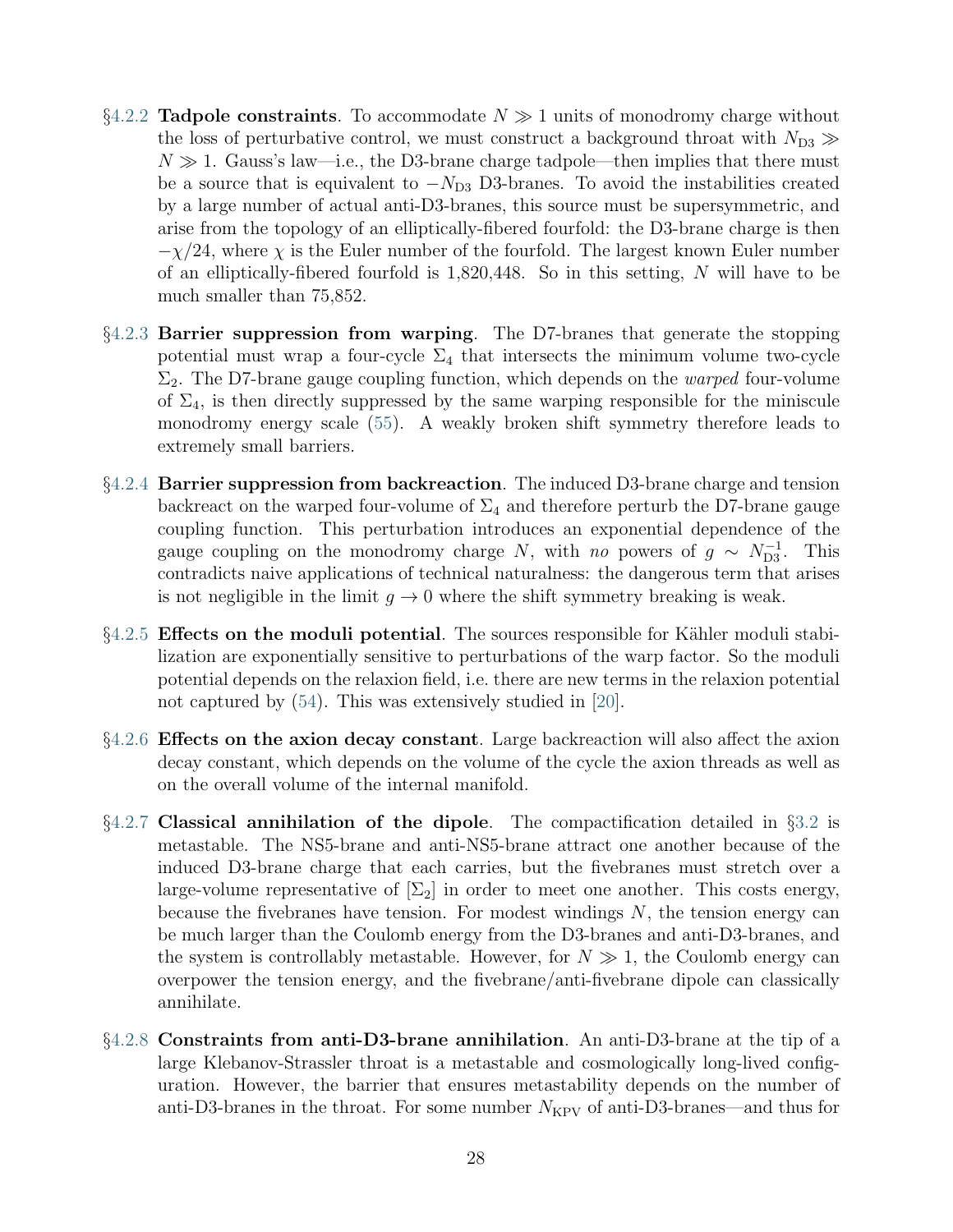windings  $N \geq N_{\text{KPV}}$ —the barrier disappears and the anti-D3-branes can classically annihilate against the flux of the throat. Thus, the accumulation of anti-D3-branes on the anti-NS5-brane creates a risk of instability.

§[4.2.9](#page-38-1) Tunneling via light brane KK modes. The accumulation of D3-branes in the NS5 brane pair leads to a reduction in the tension of the NS5-branes, and correspondingly a reduction in the mass of Kaluza-Klein excitations of the NS5-branes. This Kaluza-Klein spectrum has spacing proportional to  $m_0/N$  when the axion is wound up by N cycles, with  $m_0$  associated to the IR scale of the warped throat. These light brane KK modes provide another pathway for classical annihilation of the dipole. If the throat is put at some temperature, say from a source of supersymmetry breaking elsewhere in the internal space, thermal fluctuations of the light brane KK modes could enable the NS5-branes to reach up towards one another, allowing for a quantum mechanical tunneling event.

### <span id="page-29-0"></span>4.2 Consequences of D3-brane backreaction

D3-branes and anti-D3-branes source warping, and so the D3-brane dipole that develops when the axion is wound up leads to a change in the local warp factor. The warped throat region is itself produced by some number  $N_{D3}$  of D3-branes that have dissolved into flux, and when the number of windings N becomes comparable to  $N_{D3}$ , the D3-brane dipole is a large correction to the background in which it is sitting. The probe approximation is not valid for such a configuration, and the backreaction of the D3-brane dipole affects many couplings in the four-dimensional theory.

#### <span id="page-29-1"></span>4.2.1 Universal effect on geometry

The backreaction of the tension and charge of N induced D3-branes will be a small perturbation to the overall configuration as long as the ratio  $g_s \ell_s^4 N/L^4$  is small, where L is the radius of the warped throat: see Appendix [D.](#page-53-0) Using  $N_{D3}$  to denote the effective D3-brane charge of the warped throat [\(56\)](#page-24-2) we must require that

<span id="page-29-2"></span>
$$
N \ll N_{\text{D3}}.\tag{65}
$$

To intuitively motivate [\(65\)](#page-29-2), we may replace the  $N$  D3-branes with an AdS<sub>5</sub> warped throat with radius

$$
R_N^4 \sim g_s \ell_s^4 N \tag{66}
$$

via a geometric transition. The perturbed geometry will be drastically different unless size of this extra throat is much smaller than the original warped throat,  $R_N^4 \ll L^4$ . So, we require that  $N \ll N_{D3}$  in order to maintain perturbative control.

The volume of the warped throat is necessarily bounded by the total volume of the internal space,  $L^6 \lesssim \ell_s^6 \mathcal{V}_{E}$ .<sup>[14](#page-29-3)</sup> which determines the four-dimensional Planck mass via  $M_{pl}^2 \ell_s^2 =$  $4\pi\mathcal{V}_{\rm E}$ . From [\(65\)](#page-29-2) we find the constraint

$$
N \ll \frac{1}{g_s} \frac{M_{\rm pl}}{M_{\rm KK}}\,,\tag{67}
$$

<span id="page-29-3"></span><sup>&</sup>lt;sup>14</sup>We denote the total volume of the internal space  $X_6$ , measured in Einstein frame, as  $\ell_s^6 \mathcal{V}_{E}$ ,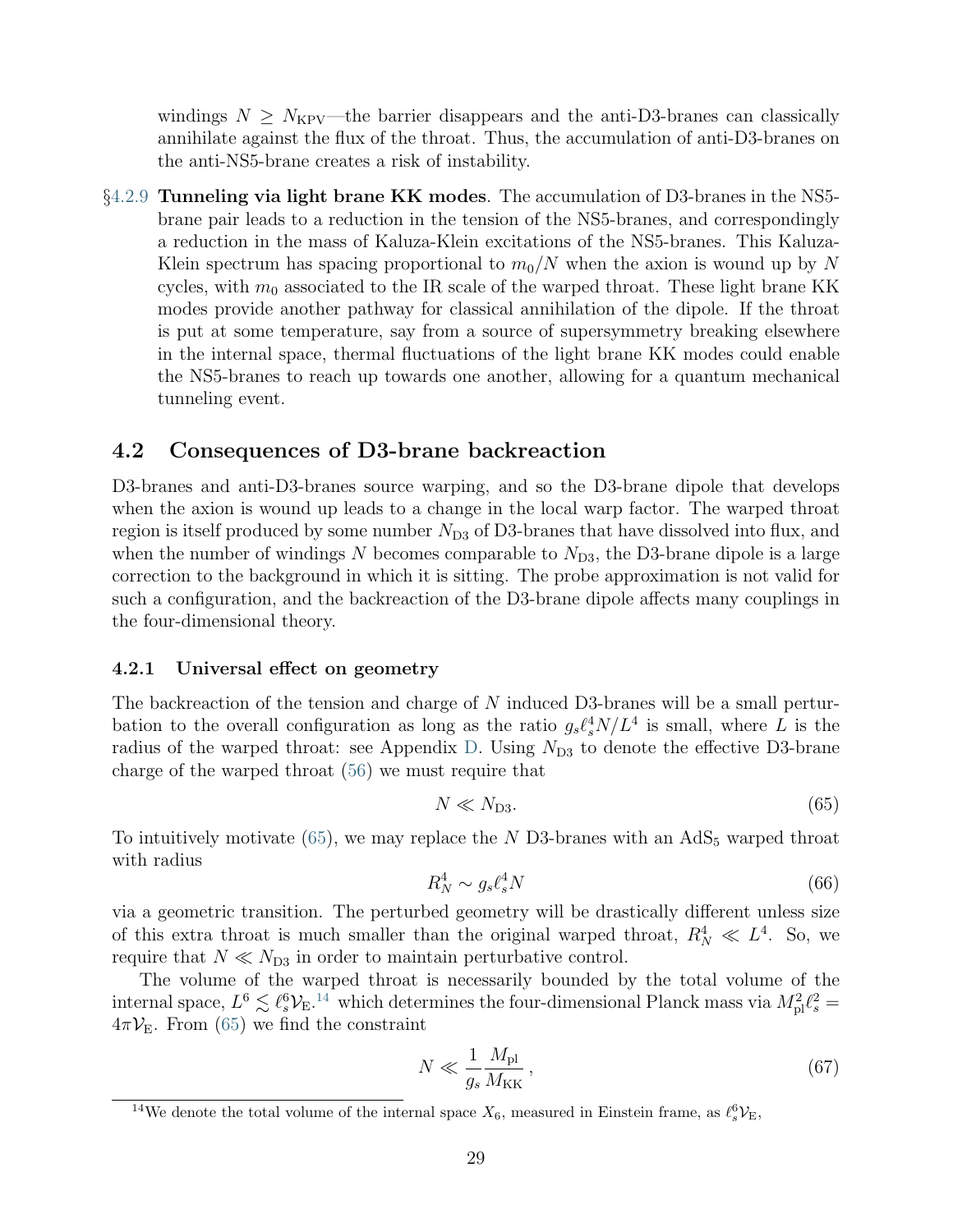where  $M_{KK} = 1/(\ell_s \mathcal{V}_E^{1/6})$  $E^{1/6}$ ). This imposes a constraint on the number of windings for reasonable hierarchies between the compactification and Planck scales, and for reasonable values of  $g_s$ .

#### <span id="page-30-0"></span>4.2.2 Tadpole constraint

The higher-dimensional equations of motion must be satisfied in a consistent string compactification. In particular, the higher-dimensional analog of Gauss's law for the five-form flux  $F<sub>5</sub>$  becomes a powerful constraint on the ten-dimensional configuration. In a non-compact manifold, flux lines are allowed to extend to infinity and Gauss's law places no constraint on the amount of charge allowed in a given configuration. However, in a compact manifold a flux line must end on a charge and Gauss's law provides a tadpole constraint: the total amount of D3-brane charge in the compactification must vanish. As discussed above, the warped throats pictured in Figure [3](#page-18-0) are supported by a total of  $N_{D3}$  units of D3-brane charge. The tadpole constraint requires that this charge be canceled elsewhere in the Calabi-Yau geometry.

This cancellation could occur by including anti-D3-branes elsewhere in the internal space, or by forming another, oppositely charged, warped throat elsewhere with a large amount of negative D3-brane charge. In both cases, the D3-branes supporting the relaxion's warped throat and these additional anti-D3-branes will attract and the entire model will generically be unstable.

Fortunately, there exist well-known sources of supersymmetric negative D3-brane charge, and thus one may satisfy the tadpole constraint while maintaining stability. Seven-branes wrapping non-trivial cycles in the internal space provide curvature-induced negative D3 brane charge. F-theory compactified on elliptically-fibered Calabi-Yau fourfolds provides a framework for analyzing type IIB compactifications at arbitrary coupling, and the negative charge is related to the fourfold's Euler number  $\chi$ (CY<sub>4</sub>) via

$$
N_{\text{D3}}^{\text{CY}_4} = -\frac{\chi(\text{CY}_4)}{24}.\tag{68}
$$

The largest known Euler number of an elliptic-fibered Calabi-Yau fourfold is  $\chi$ (CY<sub>4</sub>) = 1,820,448 [\[22\]](#page-57-4), which imposes the constraint

<span id="page-30-1"></span>
$$
N_{\rm D3} \le 75,852. \tag{69}
$$

Requiring  $N \ll N_{D3}$  to maintain control over the configuration, we then have the constraint

<span id="page-30-2"></span>
$$
N \ll 75,852.\tag{70}
$$

The bound [\(69\)](#page-30-1) on the Euler number of known fourfolds thus translates to a strong upper limit on the number of windings, and so constrains the maximum possible field excursion undergone by the relaxion.

The bound [\(70\)](#page-30-2) applies only in the present case in which the monodromy charge is D3-brane charge. However, in alternative axion monodromy scenarios, it would still be necessary to arrange that the background solution at zero winding carries a large background monodromy charge analogous to  $N_{D3}$ . In such a setting we expect topological upper bounds analogous to [\(69\)](#page-30-1) on the amount of monodromy charge that can be included without creating rapid instabilities.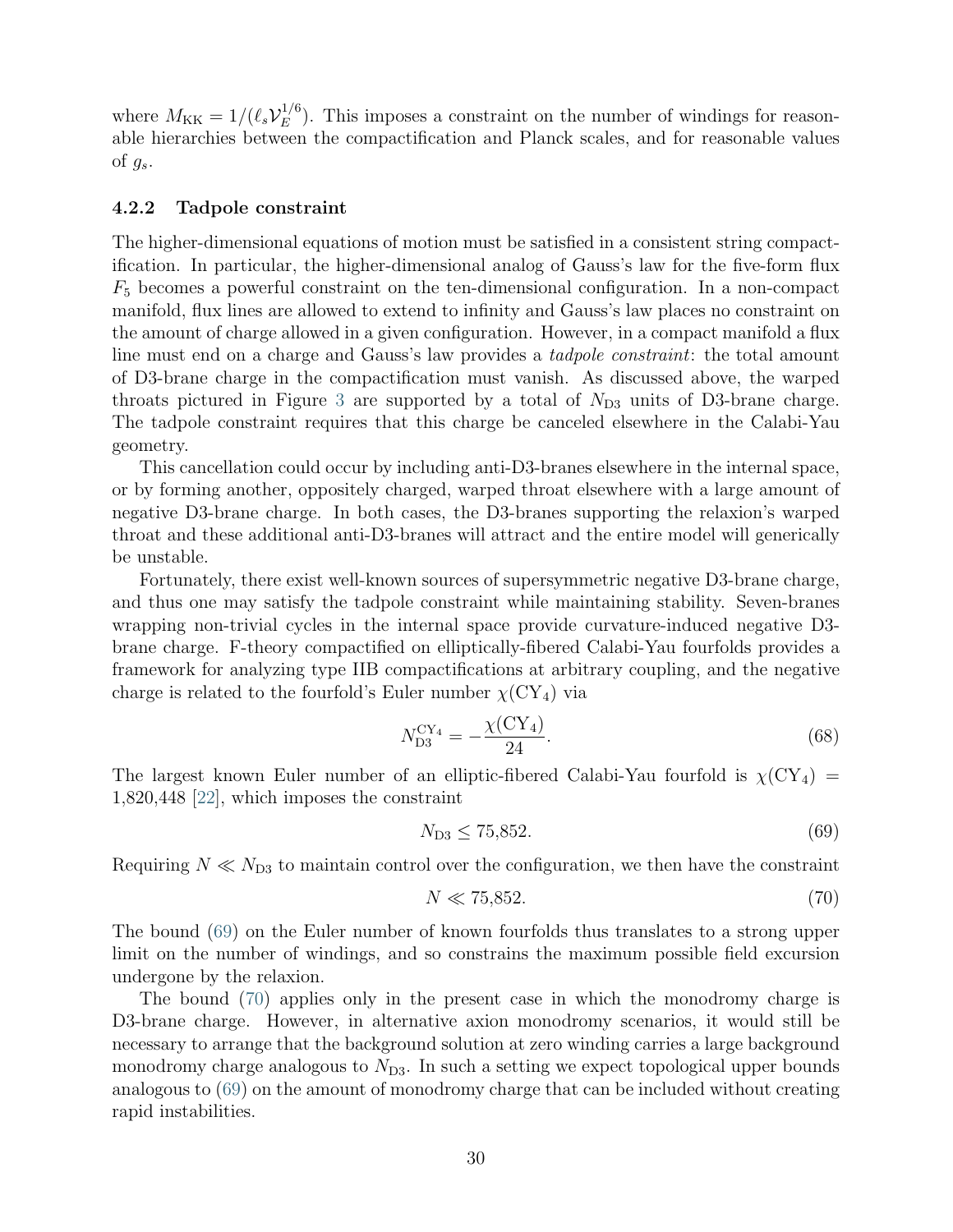#### <span id="page-31-0"></span>4.2.3 Suppression from warping

Relaxation of a large hierarchy requires that the shift symmetry is very weakly broken, with  $g \ll 1$ . In the ten-dimensional model of §[3.3,](#page-23-0) the breaking is made small by placing the source of monodromy—NS5-branes wrapping the minimum-volume two-cycles  $\Sigma_2$  and  $\Sigma_2$ —in a heavily warped region. However, we prove in Appendix [B](#page-47-0) that supersymmetric D7-branes can generate a relaxion stopping potential only if the four-cycle  $\Sigma_4$  they wrap intersects  $\Sigma_2$ or  $\Sigma_2$ . So the D7-brane stack responsible for the stopping potential necessarily descends into the warped region. As we will now see, elementary locality arguments show that the small parameter associated with this warping,  $g$ , in  $(A)$  and  $(B)$  of  $(54)$  then generically infects the stopping potential  $(C)$  realized on the D7-brane stack, leading to an *exponential suppression* of the stopping potential barriers.

The gauge coupling  $g_{YM}$  on a spacetime-filling D7-brane wrapping a four-cycle  $\Sigma_4$  is proportional to the *warped* four-volume of  $\Sigma_4$  in string units,

<span id="page-31-1"></span>
$$
\frac{1}{g_{\rm YM}^2} = \frac{1}{2\pi \ell_s^4} \int_{\Sigma_4} d^4 \xi \sqrt{\tilde{g}_4} e^{-4A},\tag{71}
$$

with  $\tilde{g}_4$  the induced, unwarped metric on  $\Sigma_4$ . Defining a reference warp factor profile  $\exp(4\overline{A}) = r^4/L^4$ , cf. [\(56\)](#page-24-2), we may express [\(71\)](#page-31-1) as

<span id="page-31-2"></span>
$$
g_{\rm YM}^{-2} = \alpha^{-1} g_s N_{\rm D3},\tag{72}
$$

where

$$
\alpha^{-1} \propto \int_{\Sigma_4} d^4 \xi \sqrt{\tilde{g}_4} \, r^{-4} e^{-4(A - \bar{A})} \tag{73}
$$

is a dimensionless coefficient capturing the geometry of the embedding of  $\Sigma_4$  in the warped throat.

We may estimate  $\alpha$  as follows. We have shown that  $\Sigma_4$  must reach down the warped throat to intersect  $\Sigma_2$  at  $r_{\cup}$ . Assuming that  $\Sigma_4$  roughly factorizes into a radial part and an angular part with volume  $\check{v}$ , that it extends up into the bulk geometry as in Figure [5,](#page-25-0) and that the integral is dominated in the region where  $A \sim \overline{A}$ , we find

$$
\alpha^{-1} \gtrsim \breve{v} \, \log \left( \frac{L}{r_{\cup}} \right) \sim \breve{v} \, \log \left( \frac{g_s N_{\text{D3}} \ell_s^4}{r_{\cup}} \right). \tag{74}
$$

Importantly,  $\alpha^{-1}$  is not naturally  $\mathcal{O}(N_{\text{D}3}^{-1})$ , and in fact grows with the size of the throat,  $L^4 \propto N_{\text{D3}}$ . So,  $g_{\text{YM}}^{-2} \sim \mathcal{O}(N_{\text{D3}})$  unless the angular volume  $\tilde{v}$  is finely tuned to be exceptionally small, to one part in  $g^{-1}$ , which is of order the desired hierarchy. In other words, finetuning the angular volume  $\check{v}$  to eliminate the effects of this warping amounts to constructing the entire hierarchy by this fine-tuning. This suppression therefore renders the relaxation mechanism ineffectual.

From [\(63\)](#page-26-2) and [\(72\)](#page-31-2), the stopping potential is *exponentially suppressed* in  $N_{D3}$ ,

<span id="page-31-3"></span>
$$
\Lambda_c^3 \propto \ell_s^{-3} \exp\left(-\gamma_{\text{bg}} N_{\text{D}3}\right),\tag{75}
$$

with  $\gamma_{bg} \sim 8\pi^2/(g_s \alpha c_G)$ . The hierarchy generated including this suppression is then

$$
\frac{M_s}{v} \sim g_s \gamma_{\text{bg}}^{-1} \left( \gamma_{\text{bg}} N_{\text{D3}} e^{-\gamma_{\text{bg}} N_{\text{D3}}} \right) \left( \frac{\ell_s}{r_{\text{u}}} \right)^4,\tag{76}
$$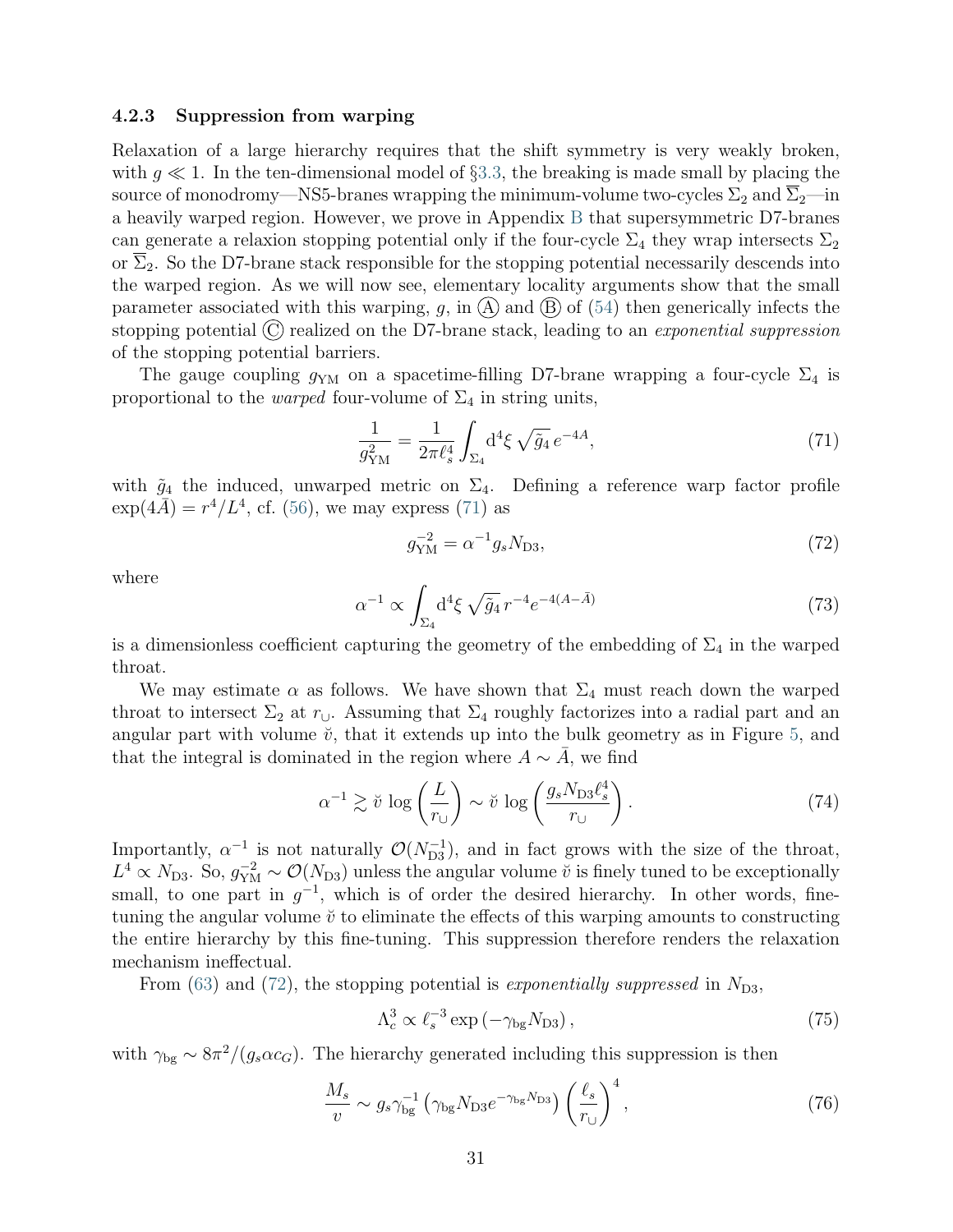and since  $xe^{-x} \le e^{-1}$ , the maximum resolvable hierarchy is simply

$$
\frac{M_s}{v} \sim g_s \gamma_{\text{bg}}^{-1} \sim \alpha c_G \tag{77}
$$

which is, crucially, not  $\mathcal{O}(g^{-1})$  unless  $\alpha$  is severely fine tuned.

Generically, the warping responsible for the suppression of the shift symmetry breaking energy scale also suppresses the scale of the stopping potential. This suppression drives a runaway relaxion, and precludes the dynamical generation of a large hierarchy in the absence of an acute fine tuning.

We expect this suppression to be very general. We argued in §[3.3](#page-23-0) that the stopping potential must be generated by non-perturbative effects on a  $(p + 1)$ -dimensional extended object, and Lorentz invariance requires this extended object to either fill spacetime and wrap an internal cycle  $(p > 3)$  or else be instantonic. For a Dp-brane wrapping a p-cycle  $\Sigma_p$ , the gauge coupling is given by

$$
\frac{1}{g_{\rm YM,p}^2} = \frac{1}{2\pi \ell_s^{p+1}} \int_{\Sigma_p} \mathrm{d}^{p-3} \xi \sqrt{\tilde{g}_{p-3}} \, e^{(7-p)\Phi/4 - (p-3)A} . \tag{78}
$$

Similarly, for a Euclidean D<sub>p</sub>-brane wrapping the same cycle, the action is

$$
S_{\rm EDp} = \frac{2\pi}{\ell_s^{p+1}} \int_{\Sigma_p} d^{p+1} \xi \sqrt{\tilde{g}_{p+1}} \, e^{-(p-3)\Phi/4 - (p+1)A}.
$$
 (79)

Both depend on powers of  $e^{-A}$  and thus *positive* powers of  $N_{D3}$ . So, any potential barrier generated by these effects will suffer from the same exponential suppression, albeit with different powers of  $N_{D3}$ .

#### <span id="page-32-0"></span>4.2.4 Suppression from backreaction

The backreaction of D3-brane charge is out of control unless the induced D3-brane charge N is a small fraction of the total D3-brane charge forming the throat,  $N/N_{D3} \ll 1$ , so that we may perform a perturbative expansion of the ten-dimensional field configuration in this ratio. We should thus expect corrections to  $(54)$  to involve powers of  $N/N_{\text{D3}}$ , which is consistent with the expectation that, because the monodromy charge is related to the shift symmetry breaking, any corrections due to backreaction will come dressed with powers of g. Crucially, however, it is *fractional* corrections to the field configurations—i.e.  $\delta\varphi/\varphi$  for some field  $\varphi$ —that involve powers of  $N/N_{D3}$ . If some quantity—say, a D7-brane gauge coupling function—also scaled with  $N_{D3} \propto g^{-1}$ , the the absolute (additive) correction correction to this quantity is *not* necessarily small when  $N/N_{\text{D3}} \ll 1$ .

Indeed, the monodromy charge induces a perturbation to [\(71\)](#page-31-1),

<span id="page-32-1"></span>
$$
\delta \left( \frac{8\pi^2}{g_{\rm YM}^2} \right) \sim g_s N_{\rm D3} \int_{\Sigma_4} \mathrm{d}^4 \xi \sqrt{\tilde{g}_4} \, e^{-4(A - A_0)} \, r^{-4} \underbrace{\left( \frac{1}{2} \frac{\delta \tilde{g}_4}{\tilde{g}_4} - \frac{\delta e^{4A}}{e^{4A}} \right)}_{\mathcal{O}(N/N_{\rm D3})} \propto g_s N \equiv \frac{\gamma_{\rm br} \phi}{f} . \tag{80}
$$

As discussed in detail in Appendix [D,](#page-53-0) the fractional perturbations are  $\mathcal{O}(N/N_{\text{D}3})$  and thus the entire perturbation to the gauge coupling is  $\mathcal{O}(g_sN)$ . We have again grouped specific geometric details into a coefficient  $\gamma_{\rm br}$ .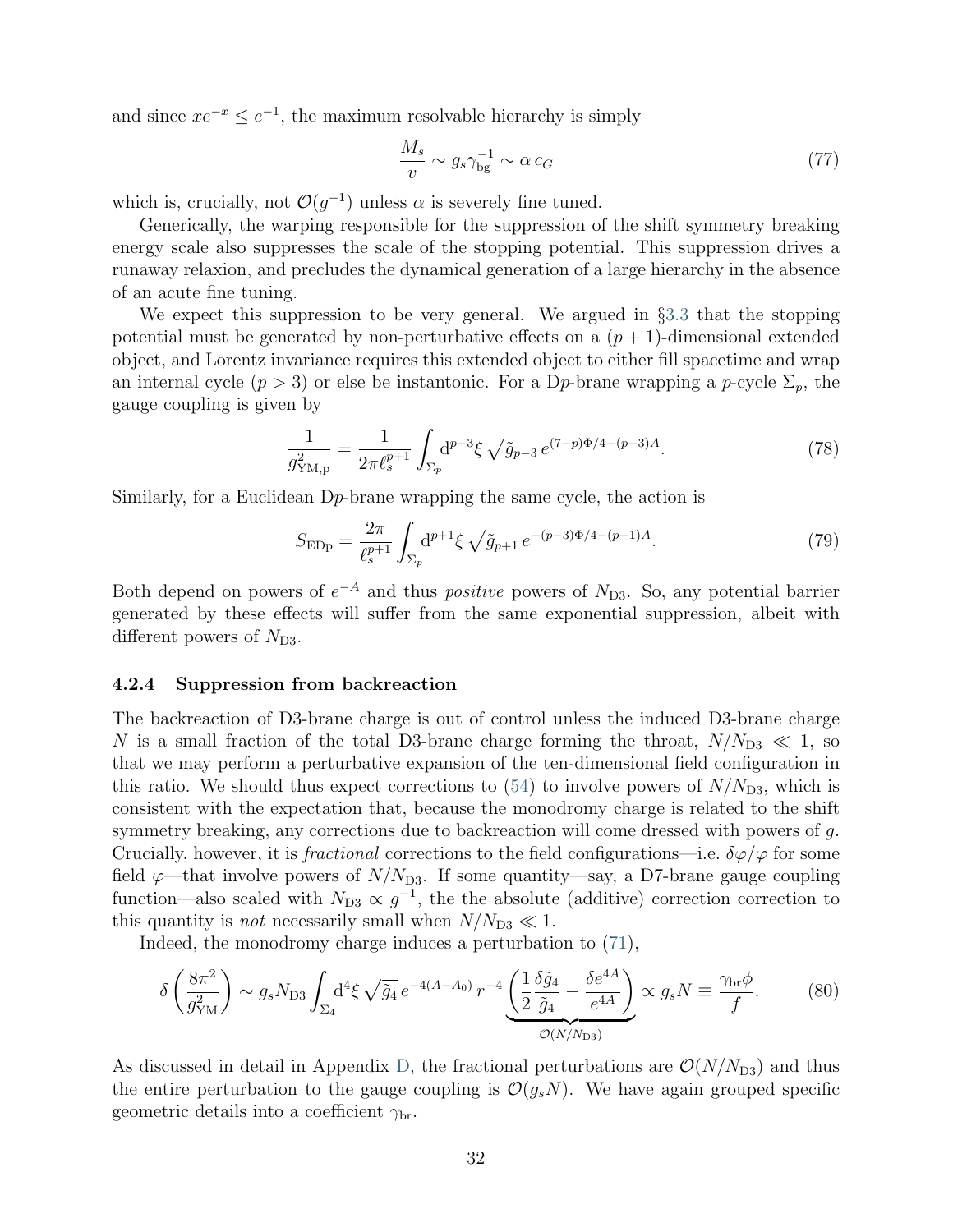In the introduction, we gave an interpretation of this backreaction in terms of new light states entering the spectrum of the theory upon a monodromy  $\phi \mapsto \phi + f$ . Open/closed-string duality dictates that the supergravity (closed-string channel) correction [\(80\)](#page-32-1) must match the one-loop correction to the gauge coupling  $g_{YM}$  calculated in the open-string channel. In the open-string picture of the configuration pictured in Figure [4,](#page-23-2) we are interested in the oneloop correction to the SU( $N_c$ ) gauge theory living on the D7-brane stack wrapping  $\Sigma_4$ , in the presence of N D3-branes dissolved in the NS5-brane on  $\Sigma_2$  and N anti-D3-branes dissolved in the anti-NS5-brane on  $\bar{\Sigma}_2$ . Crucially, the N D3-branes introduce N light 3-7 strings transforming in the fundamental of  $SU(N_c)$ , which provide a contribution to the one-loop  $\beta$ -function [\(12\)](#page-7-3).

Accounting for this backreaction changes the structure of the potential [\(54\)](#page-23-1). In particular, from [\(80\)](#page-32-1) the monodromy charge induces further relaxion-dependence of the height of the stopping potential barriers,

$$
\Lambda^4(v) \to \Lambda^4(\phi) e^{-\gamma_{\rm br}\phi/f}.\tag{81}
$$

A priori, it is not obvious that  $\gamma_{\rm br}$  is either always positive or always negative, so we will consider  $\gamma_{\rm br} > 0$  and  $\gamma_{\rm br} < 0$  separately. Assuming that the Higgs quartic coupling takes the form

$$
\mathcal{L}_h \supset -\frac{\lambda}{2}|h|^4,\tag{82}
$$

 $v$  is given by

$$
v(\phi) = \sqrt{\frac{gM}{\lambda} (\phi_{\rm h} - \phi)},
$$
\n(83)

where  $\phi_{h} = \phi_{\text{init}} - M/g$  is generically  $\mathcal{O}(M/g)$ , and thus the corresponding induced monodromy charge when the Higgs develops a vev is very large,  $N_h \equiv \phi_h/f \gg 1$ . Ignoring the backreaction effect [\(80\)](#page-32-1) and assuming that  $f \ll \lambda v^2/gM$ , the relaxion will stop rolling when

<span id="page-33-0"></span>
$$
\frac{\Lambda_c^3}{f} \sqrt{\frac{gM}{\lambda} \left(\phi_{\rm h} - \phi\right)} \sim gM^3 \tag{84}
$$

and it will be stabilized at

$$
\phi_h - \phi \sim \frac{\lambda}{gM} \left( \frac{gM^3 f}{\Lambda_c^3} \right)^2.
$$
\n(85)

If we now include the backreaction [\(80\)](#page-32-1), [\(84\)](#page-33-0) becomes

<span id="page-33-1"></span>
$$
\frac{2\gamma_{\rm br}}{f} \left(\phi_{\rm h} - \phi\right) e^{2\gamma_{\rm br}(\phi_{\rm h} - \phi)/f} \sim \frac{2\lambda}{gMf} \frac{\gamma_{\rm br}}{(1 + \gamma_{\rm br})^2} \left(\frac{gM^3f}{\Lambda_c^3}\right)^2 e^{2\gamma_{\rm br}\phi_{\rm h}/f}.\tag{86}
$$

Because  $\phi_h/f \gg 1$ , the asymptotic behavior of solutions to [\(86\)](#page-33-1) is determined solely by the sign of  $\gamma_{\rm br}$ . For  $\gamma_{\rm br} > 0$ , the stopping potential barriers are exponentially suppressed by the backreaction and [\(86\)](#page-33-1) predicts that the relaxion stops at

<span id="page-33-2"></span>
$$
\phi \sim -\frac{f}{2\gamma_{\rm br}} \log \left( \frac{2\lambda\gamma_{\rm br}}{(1+\gamma_{\rm br})^2} \frac{gM^3 f}{\Lambda_c^4} \frac{M^2}{\Lambda_c^2} \right) < 0. \tag{87}
$$

However, the linear potential  $qM^3\phi$  in [\(54\)](#page-23-1) is only an approximation for a potential of the form [\(53\)](#page-23-3) and cannot be used for arbitrarily small values of  $\phi/f$ . From [\(87\)](#page-33-2) we see that this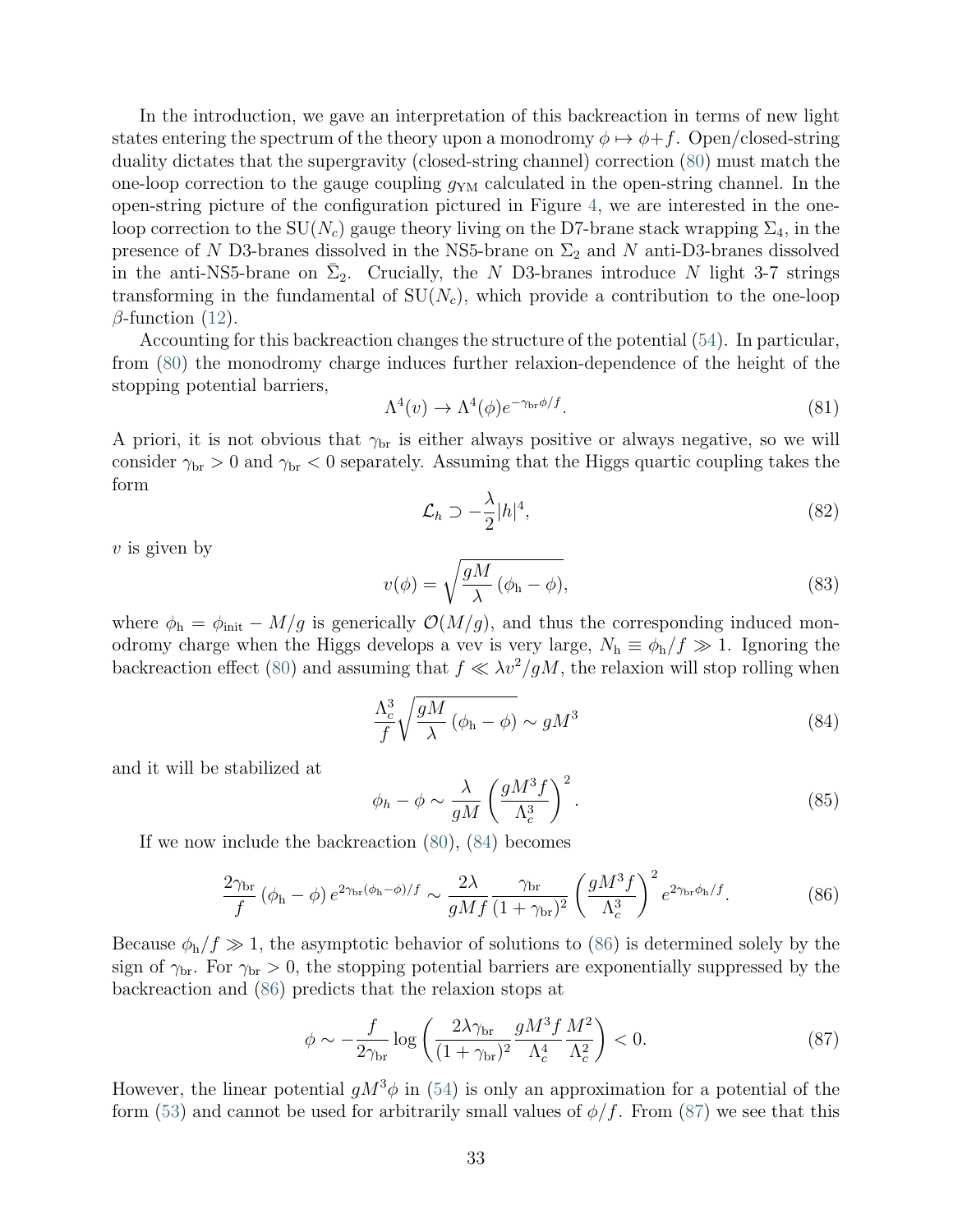approximation breaks down. We should therefore understand [\(87\)](#page-33-2) as an indication that the relaxion stops roughly when it has dissipated all of its charge, near  $\phi = 0$ . The electroweak scale is then fixed at

$$
v \sim \frac{gM}{\lambda} \phi_{\rm h} \sim \frac{M^2}{\lambda},\tag{88}
$$

leaving the hierarchy unresolved.

For  $\beta$  < 0, the barriers are exponentially *enhanced*, and the relaxion stops at

$$
\phi \sim \phi_{\rm h} - \frac{\lambda}{gM} \left( \frac{gM^3 f}{\Lambda_c^3} \right)^2 \frac{1}{(1 + \gamma_{\rm br})^2} e^{2\gamma_{\rm br} \phi_{\rm h} / f},\tag{89}
$$

and the electroweak scale

<span id="page-34-1"></span>
$$
v \sim \frac{gM^3 f}{\Lambda_c^3} \frac{1}{|1 + \gamma_{\rm br}|} e^{-|\gamma_{\rm br}|\phi_{\rm h}/f}
$$
\n(90)

is suppressed by the backreaction.

Can one use this barrier enhancement to save the relaxion from the exponential suppression discussed in §[4.2.3?](#page-31-0) Unfortunately, this backreaction enhancement is not enough to overcome the suppression from warping. We may combine [\(90\)](#page-34-1) with [\(75\)](#page-31-3) to find

<span id="page-34-2"></span>
$$
\frac{M_s}{v} \sim \frac{g_s |1+\beta|}{(\gamma_{\text{bg}} - |\gamma_{\text{br}}| N_{\text{h}}/N_{\text{D3}})} \left(\frac{\ell_s}{r_{\text{U}}}\right)^4 \left[ (\gamma_{\text{bg}} N_{\text{D3}} - |\gamma_{\text{br}}| N_{\text{h}}) e^{-\gamma_{\text{bg}} N_{\text{D3}} + |\gamma_{\text{br}}| N_{\text{h}}} \right]. \tag{91}
$$

Since we require that  $N_{h}/N_{D3} \ll 1$  for control and we expect the geometric factors to be on the same order  $\gamma_{bg} \sim |\gamma_{br}|$ , [\(91\)](#page-34-2) implies that the necessary fine-tuning is still of the same order as the hierarchy one wishes to generate.

#### <span id="page-34-0"></span>4.2.5 Effects on the moduli potential

In §[4.2.4](#page-32-0) we considered the backreaction of D3-brane charge on the gauge coupling of the D7-branes that generate the stopping potential. As shown in Appendix [B,](#page-47-0) this particular D7 brane stack must enter the strongly warped region, and so the backreaction does not need to propagate far to impact them. The result is a very large change in the gauge coupling of the D7-brane worldvolume theory, leading to exponential suppression of the stopping potential.

Let us now ask about the impact of backreaction on the moduli potential. In the NS5 brane scenario, the Kähler moduli of the compactification are stabilized by nonperturbative effects on a collection of four-cycles, either Euclidean D3-branes or gaugino condensation on D7-branes. The moduli potential also involves exponentials of the warped volumes of these cycles. Backreaction of D3-brane charge will change the warped volumes of these cycles, and so the moduli potential will typically be a rapidly varying function of the relaxion  $\phi$ .

The argument of Appendix [B](#page-47-0) does not imply that the four-cycles supporting the Kähler moduli potential enter the warped region, so in contrast to §[4.2.4,](#page-32-0) the backreaction has to propagate across the internal geometry to influence the moduli potential. It is tempting to argue that backreaction has a negligible effect on a sufficiently distant four-cycle. This is not correct. We will give a heuristic explanation here, and refer the reader to [\[6\]](#page-56-4) for a complete quantitative treatment.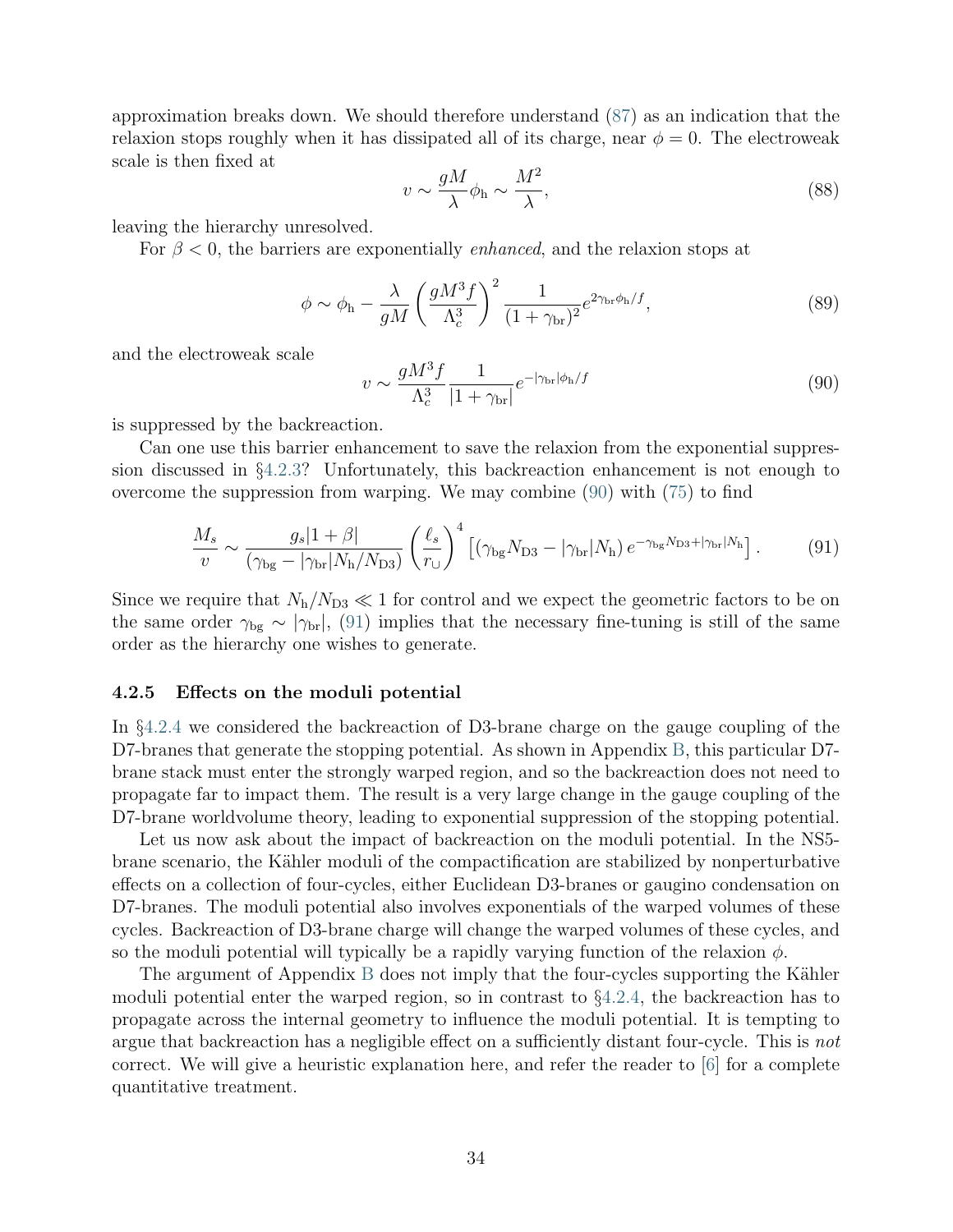To understand whether backreaction of D3-brane charge can decouple from D7-branes on a particular four-cycle  $\Sigma_4$ , we work in the open string picture, where the effect of backreaction is translated into the open string one-loop threshold correction to the D7-brane gauge coupling. On very general grounds, this effect gives non-negligible contributions to the relaxion potential unless the masses  $M_{3-7}$  of the stretched open strings obey

$$
M_{3-7} \gtrsim M_{\rm pl} \,, \tag{92}
$$

for then the non-renormalizable operators coupling the relaxion to the moduli are suppressed by more than the Planck mass. In a compact space, the diameter of the space determines an upper bound on the mass  $M_{3-7}$ , and one finds that at weak coupling and large volume,  $M_{3-7} \ll M_{pl}$  [\[6\]](#page-56-4) (cf. also [\[23\]](#page-57-5)). This is easily checked in simple geometries, but holds more generally.[15](#page-35-1)

The upshot is that the four-cycles supporting the moduli potential cannot be taken far enough away from the source of monodromy to avoid significant backreaction: the moduli potential depends strongly on  $\phi$ . One consequence is that the relaxion potential is not simply given by the probe DBI action [\(53\)](#page-23-3), but instead has important contributions from couplings to moduli. This is an incarnation of the eta problem, which hinders the construction of natural models of inflation.

If all the other obstacles enumerated here could be overcome in some manner, leaving only the problem of relaxion couplings to moduli induced by backreaction, then one could attempt to fine-tune the orientation of the source of monodromy with respect to the configuration of four-cycles in the bulk of the compactification. The idea is that if the leading multipoles of the backreaction can be made to vanish on the four-cycle "receiver" by fine-tuning the relative orientation, then the residual effect of the subleading multipoles might be negligible. This approach was proposed and analyzed in [\[20\]](#page-57-2), where it was shown that given a suitable geometry, and for a modest winding number  $N \sim 100$ , the most dangerous couplings can be removed. It is not clear that this method is applicable for the extremely large windings N that arise in relaxion constructions.

#### <span id="page-35-0"></span>4.2.6 Effects on axion decay constants

As discussed in Appendix [A,](#page-45-0) the relaxion decay constant f only depends on the six-dimensional metric  $\tilde{g}_{mn}$ , both through the explicit factors of  $\tilde{g}_{mn}$  in its definition [\(127\)](#page-45-1) and implicitly via the defining equation of the harmonic form  $\Delta\Omega = 0$ . Additional D3-brane charge will not perturb f:  $\tilde{g}_{mn}$  is Ricci-flat in supersymmetric compactifications and additional D3-brane charge will preserve the same supercharges as the three-branes forming the warped throat. However, anti-D3-branes break the remaining supersymmetry. The anti-D3-brane charge backreacts on the six-dimensional metric and perturbs the axion decay constant,

<span id="page-35-2"></span>
$$
\frac{\delta f^2}{M_{\rm pl}^2} = \frac{g_s}{2\mathcal{V}_E \ell_s^6} \int d^6 y \sqrt{\tilde{g}} \tilde{g}^{mp} \tilde{g}^{nq} \left( 2\Omega_{mn} \delta \Omega_{pq} + \frac{1}{2} \tilde{g}^{rs} \delta \tilde{g}_{rs} \Omega_{mn} \Omega_{pq} - 2\Omega_{mn} \Omega_{ps} \delta \tilde{g}_{qr} \tilde{g}^{rs} \right). \tag{93}
$$

The anti-D3-brane charge does not substantially perturb the four-dimensional Planck mass  $M_{\rm pl}^2$ , as  $\mathcal{V}_{\rm E}$  is dominated by the volume of the bulk Calabi-Yau. In what follows, we estimate the size of each of these terms.

<span id="page-35-1"></span><sup>&</sup>lt;sup>15</sup>This fact is responsible for the well-known problem that brane-antibrane potentials are generically too steep to support inflation [\[24\]](#page-57-6).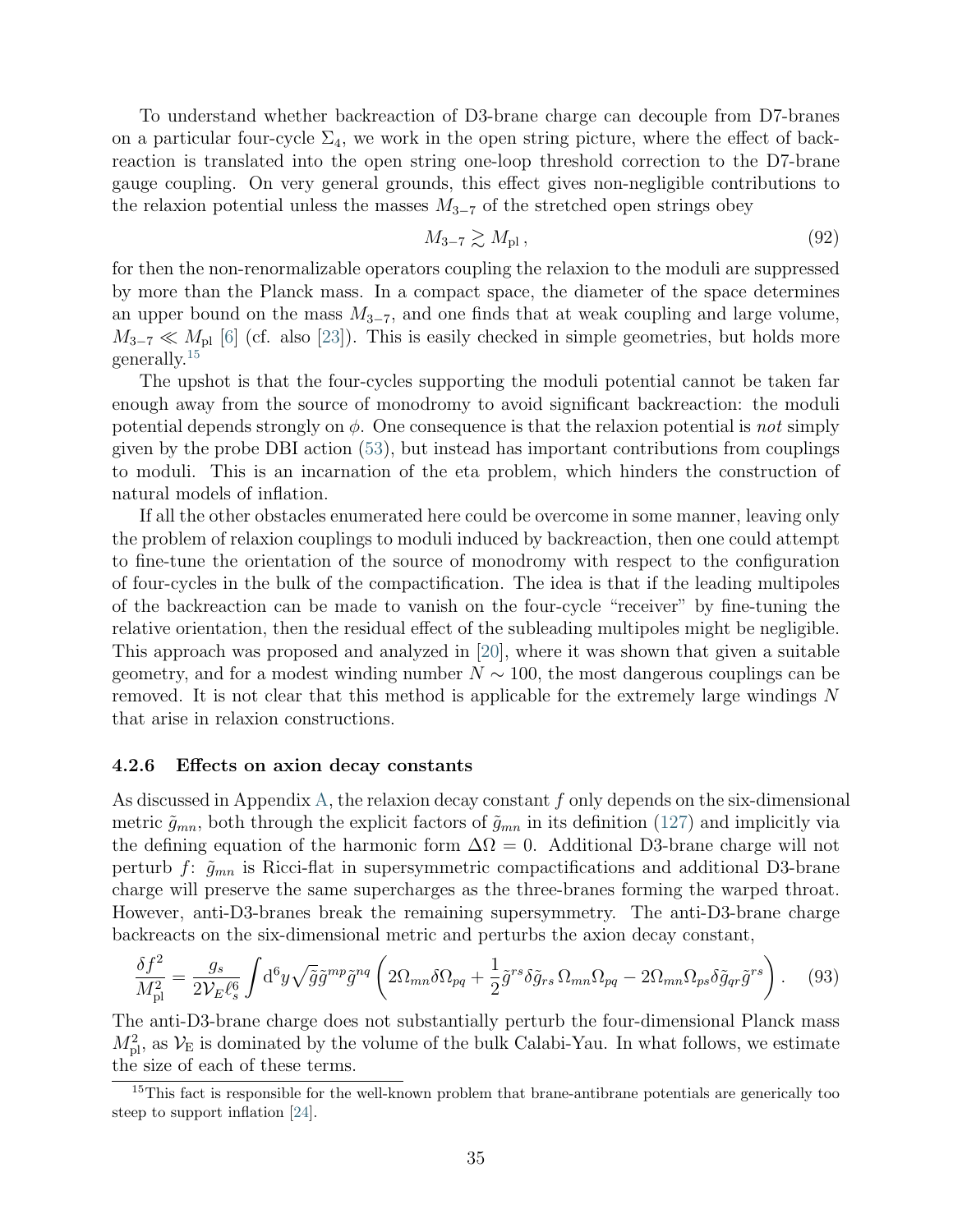The first term in [\(93\)](#page-35-2) vanishes at first order, as the perturbation  $\delta\Omega$  is orthogonal to the unperturbed  $\Omega$ . To analyze the contribution from the second and third terms in [\(93\)](#page-35-2), we must backreact the anti-D3-brane charge on the metric  $\tilde{g}_{mn}$ . As detailed in Appendix [D,](#page-53-0) the dominant metric perturbations are

$$
\tilde{g}_{mn} dy^m dy^n \sim \left(1 + \frac{\alpha N}{N_{\text{D3}}} \left(\frac{r'}{r}\right)^8\right) dr^2 + r^2 \left(1 + \frac{\beta N}{N_{\text{D3}}} \left(\frac{r'}{r}\right)^{19/2} \mathcal{Y}^{\frac{1}{2}, \frac{1}{2}, 1}(\Psi)\right) \breve{g}_{\theta\phi} d\xi^{\theta} d\xi^{\phi} \quad (94)
$$

where the coefficients  $\alpha$  and  $\beta$  and the angular function  $\mathcal{Y}^{\frac{1}{2},\frac{1}{2},1}(\Psi)$  depend on the details of the compactification. The perturbation to the decay constant [\(93\)](#page-35-2) is then

$$
\frac{\delta f^2}{M_{\rm pl}^2} \propto \frac{g_s}{2V_E \ell_s^6} \frac{N}{N_{\rm D3}} \int_{r_{\rm U}}^{r_{\rm \cap}} dr \, r \, \left(\frac{r_{\rm U}}{r}\right)^{19/2} \propto \frac{f^2}{M_{\rm pl}^2} \frac{N}{N_{\rm D3}} \left(\frac{r_{\rm U}}{r_{\rm \cap}}\right)^{19/2} . \tag{95}
$$

Because of the large exponent this is a comparatively weak constraint.

#### <span id="page-36-0"></span>4.2.7 Classical annihilation of the dipole

The fivebrane configuration detailed in §[3.2](#page-19-0) is metastable. If the fivebranes were tensionless, the induced D3-brane charge on the NS5-brane would attract the induced anti-D3-brane charge on the anti-NS5-brane, and these branes would classically annihilate. However, this Coulomb attraction is balanced by the fivebrane tension—in order for the fivebranes to meet, they must stretch over the large two-cycle  $\Sigma_{\cap}$  at the junction of the two warped throats,  $r_{\cap}$ in Figure [3,](#page-18-0) which costs an energy

<span id="page-36-2"></span>
$$
V_t \sim \frac{2\pi}{\ell_s^4} \frac{e^{4A_\cap}}{\sqrt{g_s}} \sqrt{4\left(\frac{\text{vol}\,\Sigma_\cap}{\ell_s^2}\right)^2 + N^2}.\tag{96}
$$

This potential energy barrier ensures the configuration is metastable, and can be exponentially long-lived. However, for large enough winding, we expect the Coulomb force—which scales as  $N^2$ —to overpower this "tension force," allowing the fivebranes to classically annihilate.

The potential energy density of a probe D3-brane is proportional to  $\Phi_-,$ 

$$
V = \frac{2\pi}{\ell_s^4} \left( e^{4A} - \alpha \right) = \frac{2\pi}{\ell_s^4} \Phi_{-}.
$$
 (97)

For N D3-branes and N anti-D3-branes, the Coulomb potential energy density is then

$$
V_c \sim \frac{2\pi N}{\ell_s^4} \delta \Phi_-, \tag{98}
$$

where  $\delta\Phi_{-}$  (cf. Appendix [D\)](#page-53-0) is the perturbation to  $\Phi_{-}$  due to N anti-D3-branes, measured at the location of the N D3-branes. Because the D3-branes live in a separate warped throat,  $\delta\Phi_$  must first propagate up the antibrane throat from the anti-NS5-brane location  $r = r_{\cup}$ to the surface  $r = r_{\cap}$ ,

<span id="page-36-1"></span>
$$
\delta \Phi_{-,\overline{\text{D3}}}^{I_s} \sim -\frac{N}{N_{\text{D3}}} e^{4A_{\cup}} \left(\frac{r_{\cap}}{r_{\cup}}\right)^{2+\Delta_s},\tag{99}
$$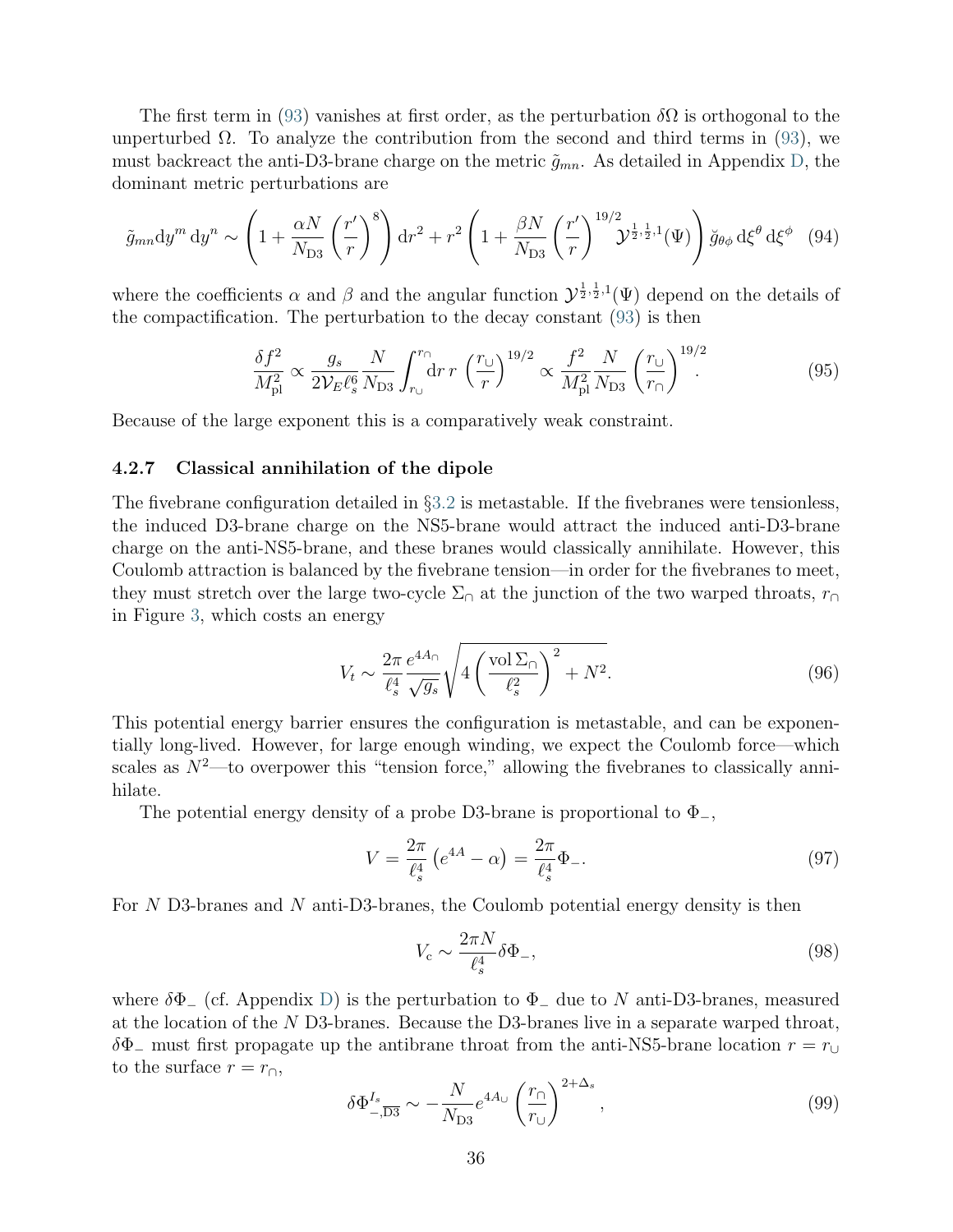which then propagates down the D3-brane warped throat via the homogeneous modes

<span id="page-37-0"></span>
$$
\delta \Phi_{-,D3}^{I_s} = c_1 \left(\frac{r_{\cap}}{r}\right)^{\Delta_s+2} + c_2 \left(\frac{r}{r_{\cap}}\right)^{\Delta_s-2}.\tag{100}
$$

We may think of the perturbation [\(99\)](#page-36-1) as specifying a boundary value for the perturbation [\(100\)](#page-37-0). Generically, we have

$$
c_1, c_2 \sim \frac{N}{N_{\text{D3}}} e^{4A_{\cup}} \left(\frac{r_{\cap}}{r_{\cup}}\right)^{2+\Delta_s} \tag{101}
$$

so that, at the position of the D3-brane charge,

$$
\delta \Phi_{-,D3}^{I_s} \sim -\frac{N}{N_{\text{D3}}} e^{4A_{\cap}} + \frac{N}{N_{\text{D3}}} e^{4A_{\cap}} \left(\frac{r_{\cap}}{r_{\cup}}\right)^{2\Delta_s}.
$$
 (102)

We then find that the Coulomb energy is roughly

$$
V_c \sim -\frac{2\pi}{\ell_s^4} \frac{N^2}{N_{\rm D3}} e^{4A_{\cap}}.\tag{103}
$$

Requiring that this be much less than the potential energy barrier [\(96\)](#page-36-2) yields the constraint

$$
N \ll \frac{N_{\text{D3}}}{\sqrt{g_s}} + \frac{2 \operatorname{vol} \Sigma_{\cap}}{\ell_s^2} + \mathcal{O}\left(\frac{1}{N_{\text{D3}}^2} \left(\frac{\operatorname{vol} \Sigma_{\cap}}{\ell_s^2}\right)^4\right) \tag{104}
$$

We should also account for the interaction energy between the pair of fivebranes. By performing an open string computation in an unwarped toroidal orbifold, [\[25\]](#page-57-7) found a potential contribution that grows logarithmically with the fivebrane separation, and argued that this would apply to warped geometries, with energy scale set by  $r_{\Omega}$ . While it is not entirely clear that this logarithmic behavior arises in the actual NS5-brane configuration described in §[3,](#page-16-0) the corresponding potential energy contribution would take the schematic form

<span id="page-37-1"></span>
$$
V_{5\bar{5}} \sim \frac{2\pi}{\ell_s^4} e^{4A_\cap} N_{\rm NS5}^2 \log\left(\frac{L}{r_\cap}\right) \sim \frac{2\pi}{\ell_s^4} e^{4A_\cap} \,. \tag{105}
$$

We can ensure that this energy is much smaller than the uncharged tension energy [\(96\)](#page-36-2) by imposing

$$
\text{vol}\,\Sigma_{\cap}\gg\sqrt{g_s}\ell_s^2\,,\tag{106}
$$

which is necessary in any case to ensure the validity of the supergravity approximation.

Throughout this work we have taken the homology class  $[\Sigma_2]$  wrapped by the NS5brane to be localized in the warped throat, as in Figures [3](#page-18-0) and [4.](#page-23-2) That is, we assumed that the harmonic two-form dual to  $[\Sigma_2]$  is principally supported in the warped region, and every holomorphic representative of  $[\Sigma_2]$  is in the warped region. This localization is automatic in the particular construction given in [\[20\]](#page-57-2), but should also be required in alternative constructions. A key reason is the fivebrane potential energy [\(105\)](#page-37-1): if the lines of three-form flux stretching from the NS5-brane to the anti-NS5-brane passed through an unwarped region, the overall scale of supersymmetry breaking would exceed the string scale, by [\(105\)](#page-37-1), and immediately destabilize the moduli.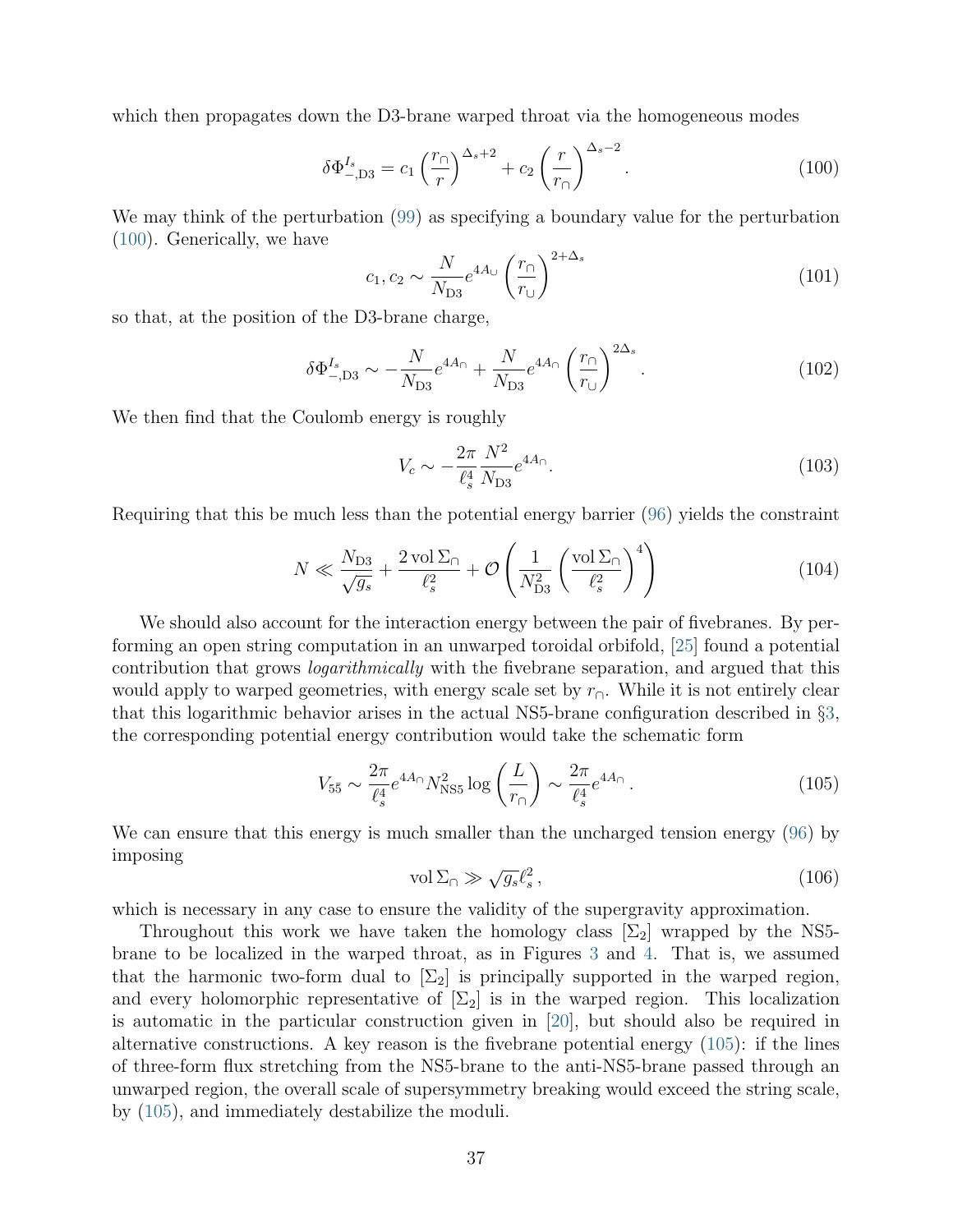#### <span id="page-38-0"></span>4.2.8 Antibrane tunneling and annihilation

Consider a Klebanov-Strassler throat that arises from  $N_{D3}$  D3-branes probing a conifold with  $M_{\text{KS}}$  D5-branes wrapping the shrinking two-cycle. We take  $N_{\text{D3}} = M_{\text{KS}} K_{\text{KS}}$ ; then  $K_{\text{KS}}$  is the number of units of  $H_3$  flux on the B-cycle.

If N anti-D3-branes are placed at the tip of this throat, they create a metastable, exponentially long-lived state provided that  $N \lesssim 0.08 M_{KS}$  [\[26\]](#page-57-8). With more anti-D3-branes,  $N \gtrsim 0.08 M_{\rm KS}$ , the anti-D3-branes rapidly annihilate [\[26\]](#page-57-8) against the flux supporting the warped throat, decaying to the state with  $K'_{\text{KS}} = K_{\text{KS}} - 1$ . The D3-brane charge carried by flux is then  $N'_{D3} = N_{D3} - M_{KS}$ , and  $M_{KS} - N$  D3-branes appear, but no anti-D3-branes remain.

While  $N_{D3}$  sets the overall scale of warping in the throat,  $M_{KS}$  sets the warp factor at the tip,

$$
e^A|_{\cup} \sim \exp\left(-\frac{2\pi N_{\text{D3}}}{3g_s M_{\text{KS}}^2}\right) \tag{107}
$$

and

$$
g_s M_{\rm KS}^2 \lesssim N_{\rm D3} \tag{108}
$$

if the warping is non-negligible. To avoid the KPV instability [\[26\]](#page-57-8), the number of windings cannot exceed

$$
N \ll 0.08 \, g_s^{-1/2} N_{\text{D3}}^{1/2}.\tag{109}
$$

#### <span id="page-38-1"></span>4.2.9 Light NS5-brane modes

As discussed in §[3.2,](#page-19-0) dimensional reduction of the transverse fluctuations in the NS5-brane's position yields Kaluza-Klein excitations whose mass decreases as the relaxion is wound up. Intuitively, we may interpret the presence of two-form flux as increasing the effective volume of the NS5-brane. Since Kaluza-Klein masses will inversely scale with this effective volume, we should expect some modes to become light at large windings. As shown in Appendix [C.2,](#page-49-1) to second order the canonically normalized fluctuations are described by the action

$$
S_{\text{NS5}}^{(2)} = \int d^4x \sqrt{-g_4} \left( -V(c) - \frac{1}{2} g^{\mu\nu} \partial_{\mu} Y_I^{\hat{i}} \partial^{\mu} Y_i^I - \frac{1}{2} m_I^2(c) Y_I^{\hat{i}} Y_i^I + g(c) (c \partial_{\mu} c) (Y_I^{\hat{i}} \partial^{\mu} Y_i^I) - \frac{1}{2} g(c)^2 (\partial c)^2 Y_I^{\hat{i}} Y_i^I \right) \tag{110}
$$

with

<span id="page-38-2"></span>
$$
m_I^2 \sim \frac{4}{g_s \ell_{\rm E}^2} \frac{e^{2A_{\rm U}}}{N^2} \left(\frac{\ell_{\rm E}}{\ell_s}\right)^4
$$
 and  $g(N) \sim \frac{1}{2N^2}$  (111)

at large winding  $N^2 \gg 4(\ell_{\rm E}/\ell_s)^4/g_s$ , where  $\ell_{\rm E}^2$  is the Einstein-frame volume of the two-cycle  $\Sigma_2$  and the  $\lambda_I$  are eigenvalues of  $\Sigma_2$ 's Laplacian, labeled by the multi-index I. As discussed in the introduction, the appearance of light states is generic in realizations of monodromy in string theory, and one must ensure that these do not drastically affect the phenomenology.

The presence of  $\mathcal{O}(N)$  light states in the spectrum, including 3-7 strings and KK excitations of the NS5-branes, can have a range of consequences. For example, modes with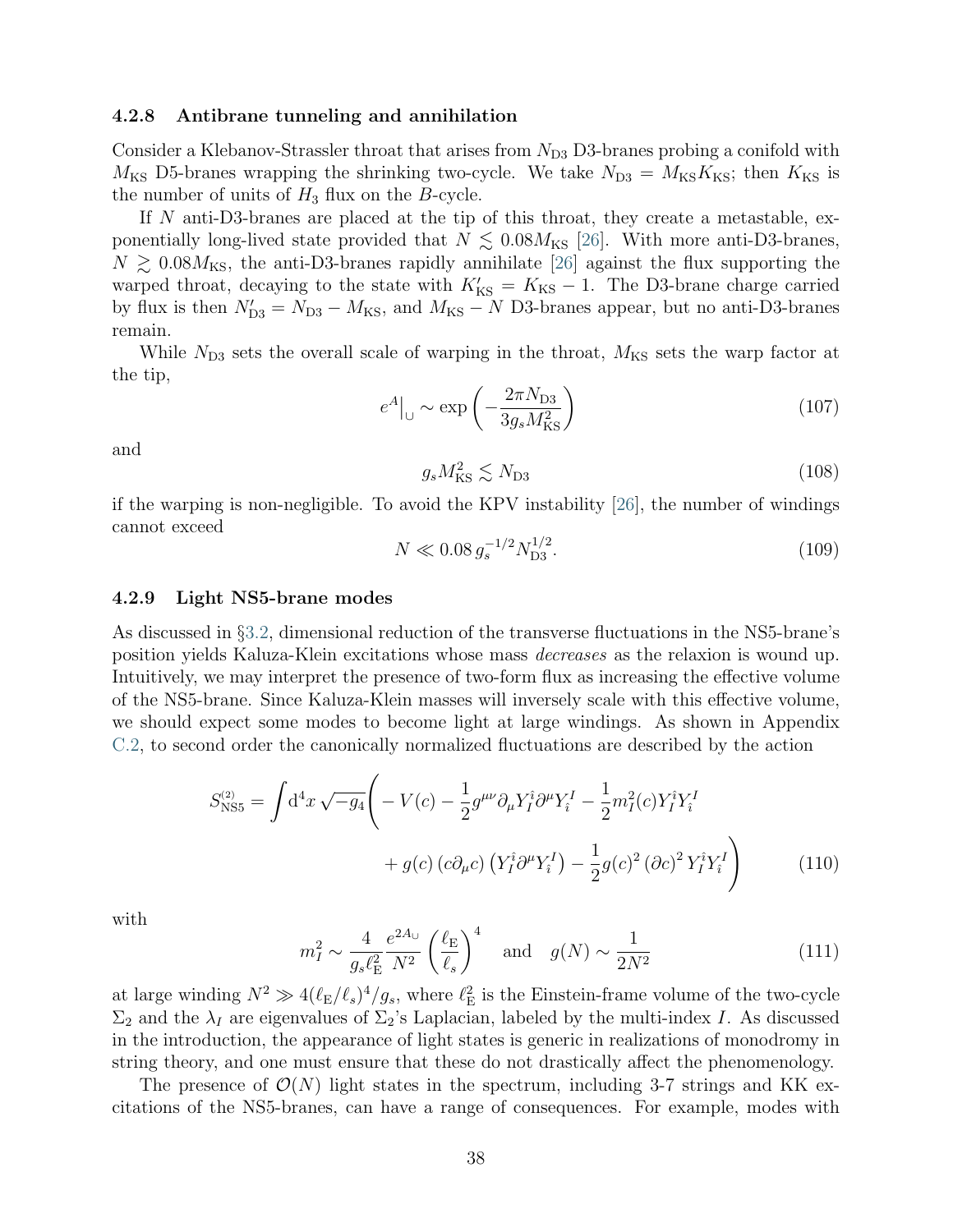mass  $m < 3H/2$  can fluctuate during inflation, storing energy and potentially impacting the late-time perturbations. Here we will examine just one effect of the KK modes, which is an enhanced probability of NS5-brane annihilation.

The masses of the canonically normalized fluctuations of the NS5-brane embedding [\(110\)](#page-38-2) decrease with N, and one might worry that these light modes facilitate an additional instability. For example, if these modes are thermally excited by some source of supersymmetry breaking elsewhere in the compact space, then the NS5-branes can more readily reach each other and either classically or quantum-mechanically annihilate.

A complete analysis of this process is beyond the scope of this work. We will instead use an approximate criterion for the onset of instability. The dominant instanton in the fourdimensional field theory responsible for the transition between the metastable and stable states (i.e., the states with and without the NS5/anti-NS5-brane dipole, respectively) will be SO(4)-symmetric, with radius determined by

$$
R_* \sim \frac{T_D}{\Delta V},\tag{112}
$$

where, in the thin-wall approximation,  $T<sub>D</sub>$  is the tension of the domain-wall interpolating between the two vacua and  $\Delta V$  is their difference in energy. We then assume a loss of control when the typical thermal fluctuations of a spatial region of size  $R_*$  are comparable to the distance between the two fivebranes,  $r_{RMS} \sim r_{\Omega}$ .

The difference in energies, in the probe approximation, is the potential energy contribution from the NS5-branes,

$$
\Delta V = \frac{2\pi}{\ell_s^4} N e^{4A_\cup} \tag{113}
$$

while the tension of the domain wall is determined by an NS5-brane winding  $N$  times around the minimum-volume three-cycle whose endpoints are  $\Sigma_2$  and  $\bar{\Sigma}_2$ . As described in Appendix [C.2,](#page-49-1) the tension of the domain wall follows from the NS5-brane action and is roughly

$$
T_{\rm D} \sim \frac{1}{\ell_s^3} N_{\rm D3}^{3/4} \left( e^{4A_{\cap}} - e^{4A_{\cup}} \right) \tag{114}
$$

and so

$$
R_* \sim \ell_s \frac{N_{\text{D3}}^{3/4}}{N} \left(\frac{r_{\text{c}}}{r_{\text{U}}}\right)^4 \tag{115}
$$

If the NS5-brane is in thermal equilibrium at temperature  $T$ , then a smooth excitation of size  $R_*$  in the canonically normalized fluctuations  $Y_I^{\hat{i}}$  gains a thermal expectation value

$$
\langle Y_I^{\hat{i}} Y_J^{\hat{j}} \rangle \sim \frac{T}{m_I^2} \frac{1}{R_*^3} \delta_{IJ} \delta^{\hat{i}\hat{j}}.
$$
\n(116)

The thermal fluctuation in the radial direction, averaged over  $\Sigma_2$ , is roughly

$$
\langle \delta r^2 \rangle \sim g_s \ell_s^2 \left(\ell_s T\right) \frac{N^4}{N_{\text{D3}}^{3/4}} \left(\frac{\ell_s}{\ell}\right)^2 \left(\frac{r_{\text{U}}}{r_{\text{D}}}\right)^{12} \tag{117}
$$

where  $\ell^2$  is the unwarped volume of the two-cycle  $\Sigma_2$ . The requirement that this is much smaller than the size of the dipole  $\langle \delta r^2 \rangle \ll r_\cap^2$  imposes the weak constraint

$$
N^4 \ll e^{4A_0} \frac{N_{\rm D3}^{5/4}}{g_s^{1/2}(\ell_s T)} \left(\frac{\ell_{\rm E}}{\ell_s}\right)^2 \left(\frac{r_0}{r_{\rm U}}\right)^{10}.\tag{118}
$$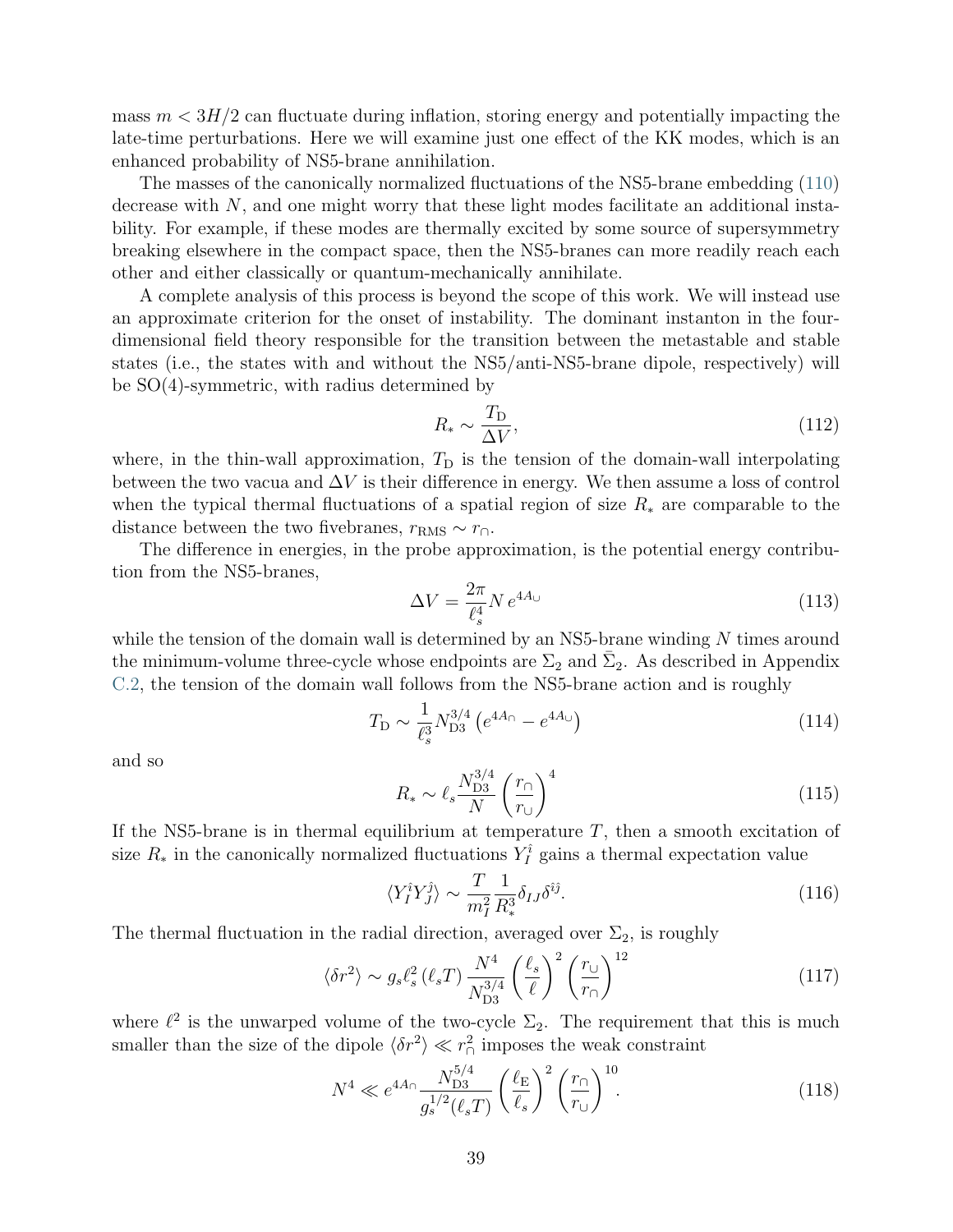# <span id="page-40-0"></span>5 Discussion and Outlook

We have identified many obstacles to realizing the relaxion mechanism in string theory. Some of these obstacles are extremely general, while others apply only to NS5-brane monodromy, the particular example we studied in detail. We will now step back and give some perspective on our results, explaining their scope of validity.

Our first observation was that axion monodromy in string theory proceeds by the accumulation of monodromy charge, and the backreaction of this charge substantially changes the couplings of the axion. This applies to any realization of axion monodromy in string theory. Thus, any ultraviolet completion in string theory of a relaxation mechanism that involves axion displacements  $\Delta \phi > f$  will be vulnerable to the backreaction of monodromy charge.

The effects of this backreaction will vary from one model to another. We focused on NS5 brane monodromy because this is, to our knowledge, the only scenario where the smallness of the shift symmetry breaking parameter  $g$  is natural—in this case, because of warping while in alternative constructions in string theory, one must fine-tune discrete data to achieve small g. In the NS5-brane model, we found that the barriers in the stopping potential are exponentially small in the winding number  $N \equiv \phi/f$ , leading to a runaway relaxion. We expect this barrier suppression phenomenon to be rather general, but not universal. However, the particular effects of backreaction on the axion decay constants detailed in §[4.2.6,](#page-35-0) and the constraints from annihilation in §[4.2.7](#page-36-0) and §[4.2.8,](#page-38-0) could be very different in other models.

Some of the challenges that we have identified might be milder in non-supersymmetric compactifications of string theory. In particular, in compactifications that break all supersymmetry at the Kaluza-Klein scale as in e.g. [\[27,](#page-57-9) [28\]](#page-57-10), tadpole constraints on the total charge need not be a serious limitation. On the other hand, ensuring metastability of such a configuration can be very challenging. Moreover, for an embedding of the relaxion in a non-supersymmetric compactification, the absence of spacetime supersymmetry below the KK scale might require either the KK scale or even the string scale to arise as the regulator of the relaxion setup at the relaxion cutoff scale M.

We assumed that the periodic stopping potential arises from non-perturbative effects that couple locally to the axion. This local coupling then exposes the stopping potential to an exponential suppression from warping. However, the stopping mechanism could instead arise from other effects, for example from heavy states [\[29\]](#page-57-11) coupled to the relaxion, or from the exponential production of massive particles [\[2\]](#page-56-1), which are not necessarily susceptible to the same failure modes.<sup>[16](#page-40-2)</sup>

### <span id="page-40-1"></span>5.1 Exact discrete shift symmetries for relaxions

Throughout this work we have considered axion monodromy, in which a source of monodromy completely breaks the shift symmetry of an axion. An important alternative is *alignment* of multiple periodic contributions to the axion potential, leaving an unbroken discrete shift symmetry. We now briefly outline this possibility and mention some of the obstacles to embedding this scenario in string theory.

<span id="page-40-2"></span><sup>16</sup>We thank E. Silverstein for illuminating discussions of these points.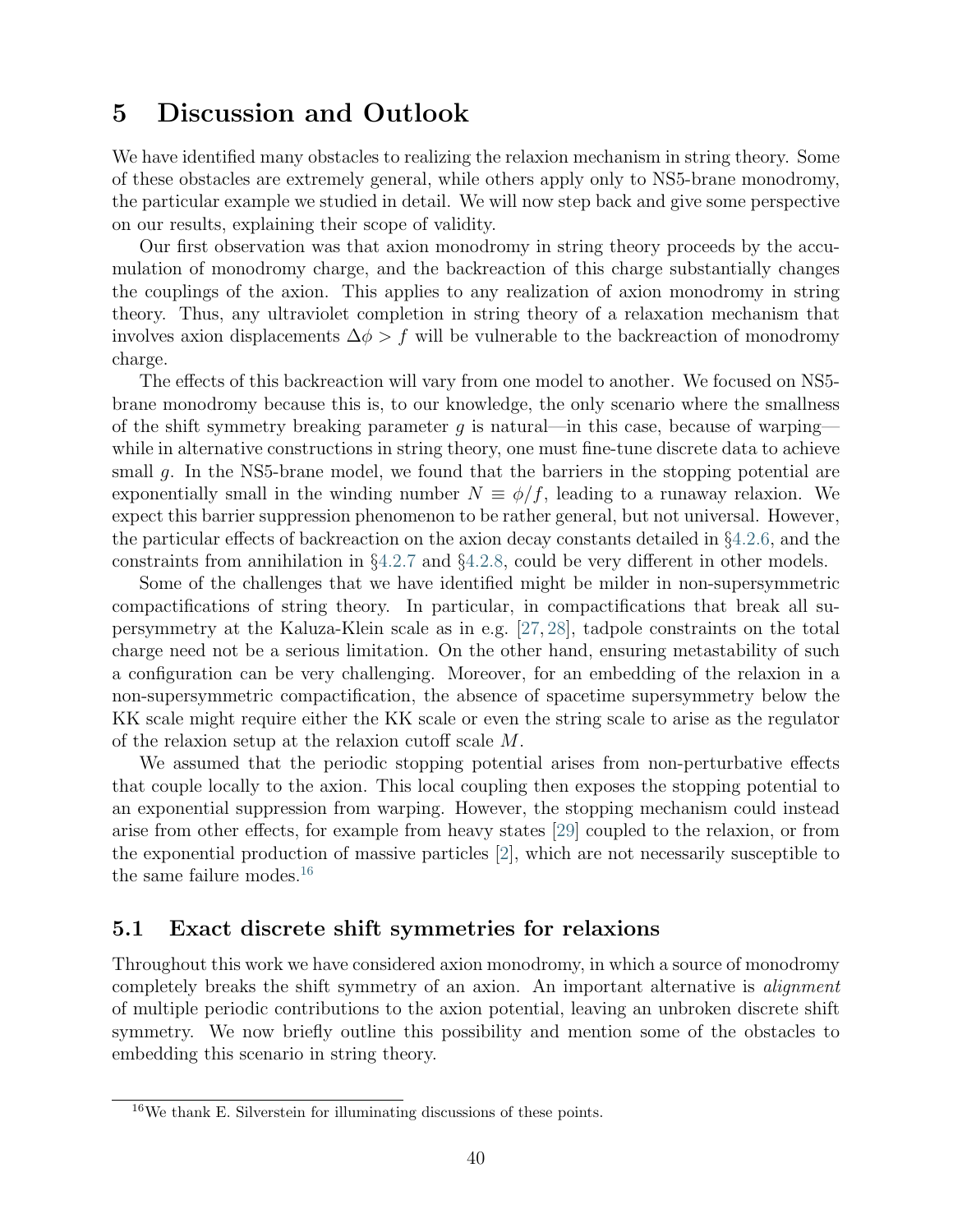The essential feature of the relaxion potential [\(1\)](#page-3-0) is the combination of a slowly-varying term  $\textcircled{B}$ , the linear  $gM^3\phi$ , and a quickly-varying term  $\textcircled{C}$ , the oscillatory  $\Lambda_c^3 v \cos(2\pi\phi/f)$ . As written,  $(\widehat{B})$  explicitly and completely breaks the discrete shift symmetry  $\phi \mapsto \phi + f$ . Alternatively, (B) could represent the leading term in the expansion of a function that is invariant under a much larger discrete shift  $\phi \mapsto \phi + kf$ . For example, we could have

$$
V_{\textcircled{B}} = gfM^3 \sin\left(\frac{2\pi\phi}{kf}\right),\tag{119}
$$

where  $\phi$ 's field space diameter is actually k times larger than would be naively inferred by only considering small displacements. We refer to these two cases as having an explicitly broken symmetry or an exact discrete symmetry, respectively. Thus far, we have only concentrated on the former. The explicit breaking is induced by a source of monodromy, an NS5-brane, and we have shown that the accumulation of monodromy charge leads to backreaction effects that spoil the relaxation mechanism. Given this difficulty, one might ask whether the relaxion mechanism could be more readily realized in a solution of string theory with an exact discrete shift symmetry.

As in the models with explicit breaking, the main difficulty in realizing a discrete shiftsymmetric relaxion lies in ensuring that the potential has structure over two—and only two—disparate scales. That is, the potential must roughly be the sum of two terms—a slowly varying term with periodicity f that apes the linear term  $(B)$  in  $(1)$ , and a quickly varying stopping potential with periodicity  $f_s \ll f$ . One might take, as a toy model, a potential that is generated only by the instantons with winding number 1 and  $k$ , so that the potential takes the schematic form

$$
V = M^2 e^{-S_1} \cos\left(\frac{2\pi\phi}{f}\right) |h|^2 + M^4 e^{-S_1} \cos\left(\frac{2\pi\phi}{f}\right) + M^3 e^{-S_k} v \cos\left(\frac{2\pi k\phi}{f}\right) \tag{120}
$$

For  $\phi \ll f$ , the potential is approximately a "monomial with modulations" with  $f_s = f/k$ , and has the  $\textcircled{A} \times \textcircled{B} \textcircled{C}$  structure of [\(1\)](#page-3-0), with  $g \propto e^{-S_1}$  and  $\Lambda_c^3 \sim M^3 e^{-S_k}$ . The analogue of [\(4\)](#page-4-1) in this two period model is then

$$
\frac{v}{M} \gtrsim \frac{1}{k} \left(\frac{M}{\Lambda_c}\right)^3 \sim \frac{1}{k} e^{S_k - S_1}.\tag{121}
$$

Naively, the generated hierarchy grows with  $k$ .

However, there are many problems with this toy model. First and foremost, the action for a k-instanton is typically  $S_k \geq kS_1$ , and we require that  $S_1 \gg 1$  in order to trust the instanton expansion. The stopping potential barriers will then shrink with  $k$ ,

$$
|V_{\text{stop}}| \propto e^{-kS_1} \propto g^k \tag{122}
$$

and, reminiscent of the suppression due to warping discussed in §[4.2.3,](#page-31-0) the maximum achievable hierarchy actually shrinks with  $k$ . The stopping potential is too small to stop the evolution near the point where the Higgs is massless. If some mechanism were able to enhance the k-instanton contribution, one must still explain the absence of j-instanton effects, with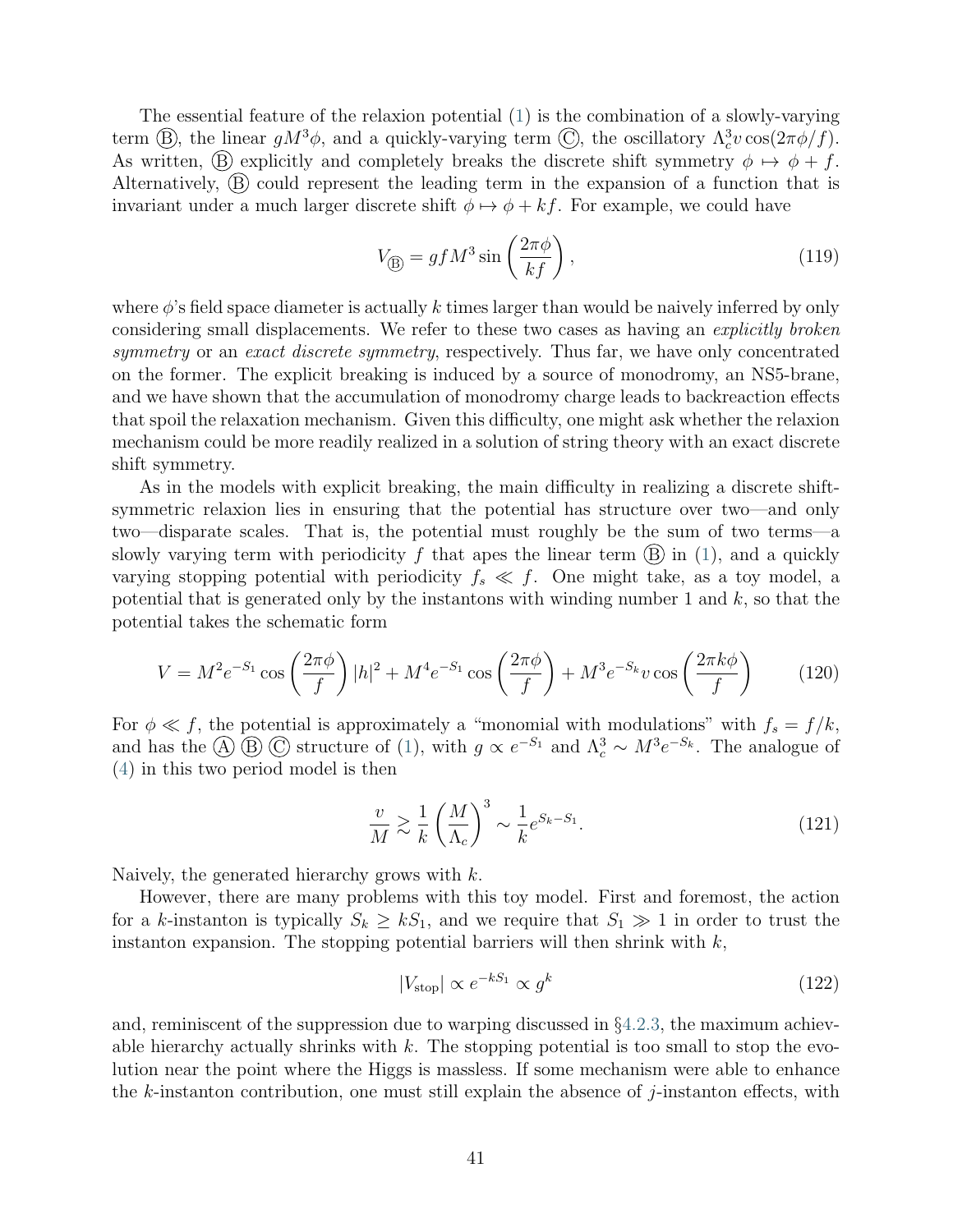$1 < j < k$ , and we find it implausible that all such effects could be negligible for  $k \gg 1$ .<sup>[17](#page-42-0)</sup> Furthermore, one would have to explain why the Higgs couples to instantons of winding 1 and k differently, and why the 1-instanton and k-instanton contributions do not *both* vanish when  $v = 0$ .

Many of these problems may be mitigated in models with multiple axions, as in the Kim-Nilles-Peloso mechanism [\[30\]](#page-57-12) and kinetic alignment setups [\[31,](#page-57-13) [32\]](#page-57-14) in the inflationary context. Scenarios for aligned relaxions have been presented in  $[33-35]$  $[33-35]$ <sup>[18](#page-42-1)</sup> A general multiaxion Lagrangian can be written (cf. e.g. [\[32\]](#page-57-14)) as

$$
\mathcal{L} = -K^{ij}\partial\phi_i\partial\phi_j - \sum_a \Lambda_a^4 \exp\left(-Q_a{}^i S_i\right) \left[1 - \cos\left(2\pi Q_a{}^i \phi_i\right)\right],\tag{123}
$$

where  $K^{ij}$  is a positive definite kinetic matrix of real numbers, while  $Q_a^i$  is a charge matrix containing integers. We imagine that there are "slow" and "fast" linear combinations of canonically normalized axions with effective decay constants f and  $f_s \ll f$ , respectively. The addition of another direction in field space solves several of the problems mentioned previously, at the cost of introducing much more complicated dynamics.

Foremost among the advantages is that the stopping potential is no longer necessarily suppressed. In the single axion model, the hierarchy between  $f_s$  and  $f$ —and so between v and  $M$ —was generated by a hierarchy in the charge matrix  $Q_a^i$ , and a high charge contribution is exponentially suppressed relative to a low charge contribution. In a multi-axion model,  $f_s \ll f$  may instead be realized in the kinetic matrix  $K^{ij}$ , and this does not impose an exponential hierarchy in the associated barrier heights. Of course, the hierarchy in the kinetic matrix must then be explained, but it is much easier to realize a hierarchy in the eigenvalues of a matrix of real numbers than in a matrix of bounded integers, and one does not need to explain why instantons with winding  $j, 1 \leq j \leq k$ , do not contribute.

A very mild degree of alignment has been demonstrated in explicit examples [\[37\]](#page-58-1), but whether alignment can yield large effective axion decay constants in string theory is an important open question, even for the  $\mathcal{O}(100)$  enhancements that could suffice for inflation. It is not obvious to us that the vastly larger enhancements needed for a relaxion scenario are possible in known compactifications. For example, the "clockwork" mechanism [\[34,](#page-57-16) [38\]](#page-58-2) requires a specific matrix of axion charges of instantons, and it remains to be seen whether this particular pattern of charges can arise in string theory. However, it is very plausible that linearly independent combinations of axions couple differently to the Higgs.

In summary, relaxion scenarios with exact discrete symmetries, built on the alignment of multiple instanton effects for one or more axions, are qualitatively different from the axion monodromy scenarios, with explicitly broken symmetry, considered in this work. However, both classes of models are vulnerable to ultraviolet physics. Axion monodromy scenarios suffer from the backreaction of monodromy charge, as we have explained. Aligned scenarios could avoid this problem, but require extremely special axion charges. These charges are ultimately topological data dictated by the ultraviolet theory, and it is not clear that string theory allows strong enough alignment to permit relaxation of a large hierarchy. Further-

<span id="page-42-0"></span><sup>&</sup>lt;sup>17</sup>Such a situation appears to conflict with the lattice form of the Weak Gravity Conjecture, but is already implausible regardless.

<span id="page-42-1"></span><sup>18</sup>See also [\[36\]](#page-58-3) for a recent discussion of naturalness constraints on such scenarios.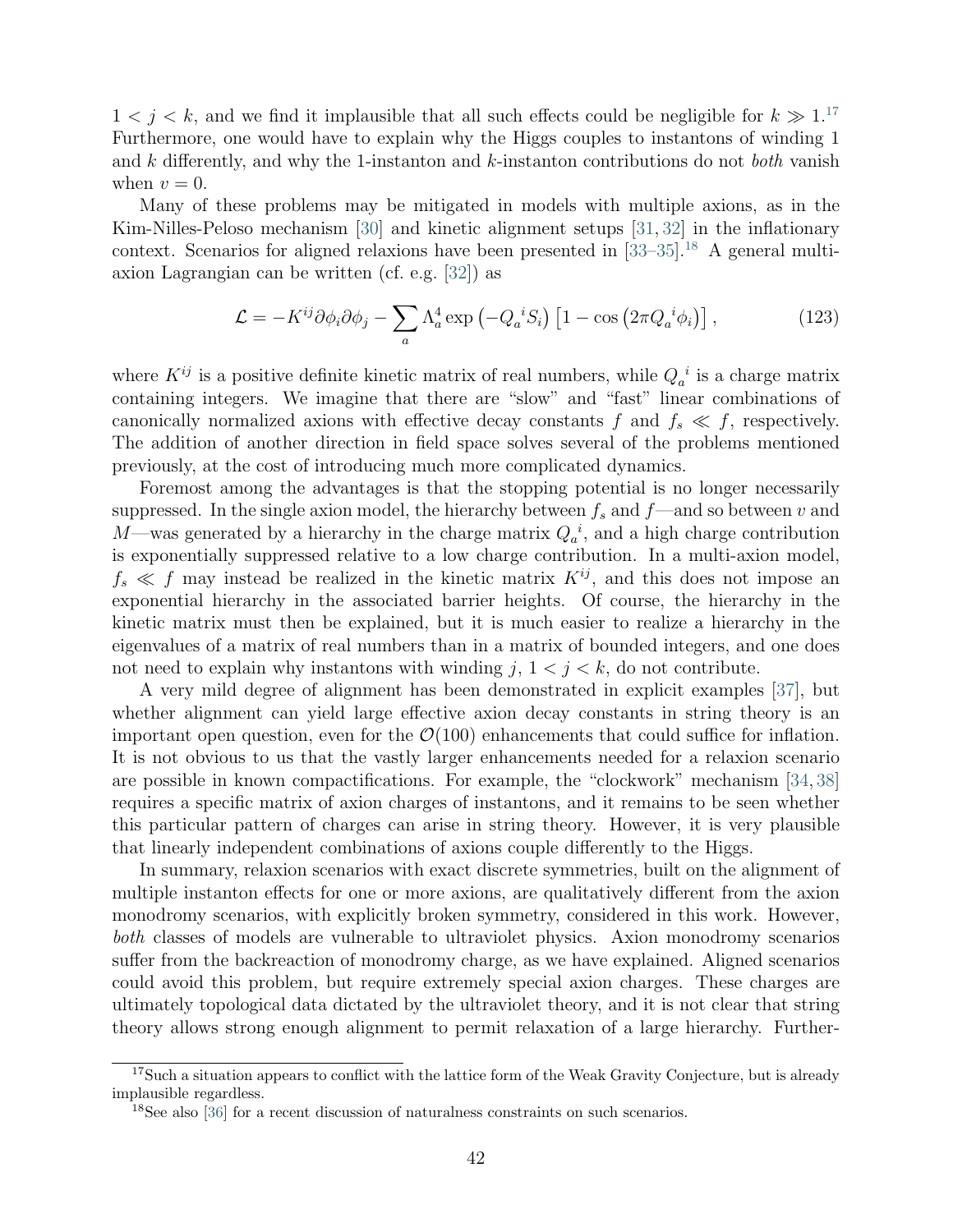more, these multi-axion models have much more complicated dynamics, and it is not clear that the dynamical generation of a large hierarchy can proceed in a robust way.

### <span id="page-43-0"></span>5.2 Constraints from the Weak Gravity Conjecture

The Weak Gravity Conjecture (WGC), a class of conjectures asserting that gravity must be the weakest force [\[39](#page-58-4)[–49\]](#page-58-5), leads to (still conjectural) constraints on axion theories. One could therefore ask whether the WGC constrains relaxion monodromy scenarios. It does [\[8,](#page-56-6) [9\]](#page-56-7), as we will briefly explain, but the known WGC constraints are far weaker than the limitations we have exposed in this work, which are independent of WGC considerations.

The WGC constrains monodromy scenarios by placing upper limits on the tension of domain walls. In the four-dimensional description of axion monodromy due to Kaloper, Lawrence, and Sorbo [\[11](#page-56-9)[–13\]](#page-56-15), Brown-Teitelboim domain walls connect different branches of the scalar potential. At the same time, when instanton effects lead to modulations of the axion potential, distinct critical points are connected across four-dimensional field theory domain walls, via Coleman-de Luccia tunneling. It turns out that the electric form of the WGC places constraints [\[8\]](#page-56-6) on the domain walls of the Kaloper-Lawrence-Sorbo model, while the magnetic WGC places constraints on the field theory domain walls associated with instanton modulations [\[9\]](#page-56-7). In both cases one finds a bound on the domain wall tension [\[8,](#page-56-6)[9\]](#page-56-7)

$$
T < mfM_{\rm pl},\tag{124}
$$

where m is the mass of the axion. For a relaxion model this implies a bound on the relaxion cutoff scale M of roughly the same order as the constraints already given in  $[1]$ .

We conclude that the constraints arising from very general four-dimensional quantum gravity considerations, such as the WGC, do not automatically capture all of the effects of actual embeddings in quantum gravity. Examining such embeddings is therefore crucial for assessing the viability of the relaxion mechanism in string theory.<sup>[19](#page-43-2)</sup>

## <span id="page-43-1"></span>6 Conclusions

Could a portion of the observed hierarchy between the weak scale and the Planck scale be a consequence of dynamical relaxation of the Higgs mass during cosmological evolution? This striking idea is the core of the relaxion mechanism [\[1\]](#page-56-0). In this scenario, the relaxation of the Higgs mass is driven by the slow evolution of an axion field, the relaxion, whose shift symmetry is very weakly broken by a potential term that introduces monodromy. After relaxation over many cycles of monodromy, the Higgs mass passes through zero, causing barriers to appear in the axion potential, and so halt the evolution. In effective field theory, the hierarchy that is generated is determined by the weak breaking parameter, and so is technically natural.

<span id="page-43-2"></span><sup>&</sup>lt;sup>19</sup>We note that this view concurs with the results of [\[11\]](#page-56-9), where some leading effects of backreaction on the axion Lagrangian are captured by a series of higher powers of gauge-invariant field strengths, whose coefficients must necessarily be determined in the UV theory, and in which strong backreaction effects can drive one far from the "natural" bottom-up estimates.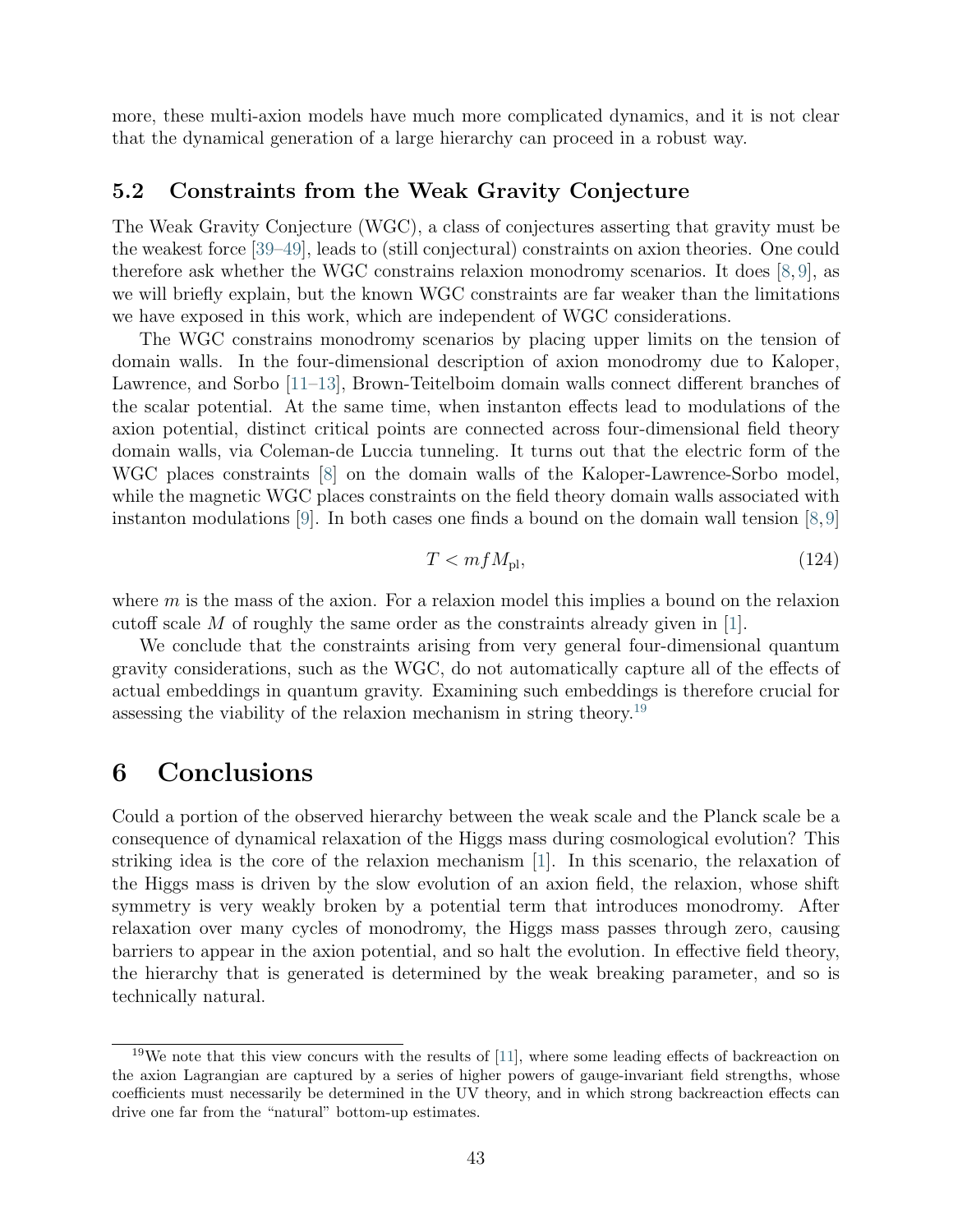In this work we asked whether the relaxion mechanism survives ultraviolet completion in string theory. Do the essential components for the scenario exist in a well-controlled compactification, and do these components work in concert in string theory as they do in effective field theory?

We found that the key components of the scenario can indeed be realized in string theory. The mechanism of axion monodromy, first developed in the context of large-field inflation in string theory, can produce—in the probe approximation—the secular relaxion potential needed for slow relaxation over many fundamental axion periods. Moreover, the extremely low scale of the secular potential required for the relaxion mechanism can be explained by situating the source of monodromy in a strongly warped region. This is possible in one known scenario for axion monodromy in string theory, the NS5-brane model of [\[18\]](#page-57-0), in which two-form axions acquire their potential from NS5-branes wrapping curves in a warped region.

However, our main result is that the structures required for monodromy in string theory present formidable and very general obstacles to a successful relaxion scenario in string theory. Monodromy proceeds by the accumulation of monodromy charge on a source of monodromy. As the relaxion rolls over  $N$  fundamental axion periods, it necessarily accumulates or discharges N units of monodromy charge. This large quantity of monodromy charge sources backreaction in the internal space, completely invalidating the probe approximation, and changing the couplings in the effective theory. The impact of monodromy charge is visible in a dual description as the appearance of  $N$  new light states.

We argued that the backreaction of monodromy charge can lead to disastrously large changes to the secular potential in any realization of the relaxion scenario via axion monodromy in string theory. In the specific case of the NS5-brane model, we computed the detailed form of these changes. The accumulation of monodromy charge suppresses the gauge coupling of the D7-brane gauge theory that generates the stopping potential. In the dual description, the N light states are charged under the D7-brane gauge group, and give a large threshold correction to the gauge coupling. The result is that the stopping potential is suppressed by a factor  $\exp(-\gamma_{\rm br}N)$ , where  $\gamma_{\rm br}$  is a constant determined by the geometry. The stopping potential is therefore completely negligible, and cannot halt the evolution when the Higgs mass passes through zero. The Higgs mass indeed relaxes to smaller values, but this process continues far into the tachyonic regime, in a relaxion runaway.

In summary, we have shown that the physics of ultraviolet completion in string theory does not decouple from the dynamics of the relaxion mechanism. Our results do not exclude the dynamical relaxation of hierarchies in string theory, but in our view they do exclude technically natural dynamical relaxation driven by axion monodromy. It would be valuable to understand whether some of the difficulties we have uncovered result from limitations in existing constructions, or if instead they are consequences of general structures in quantum gravity.

## Acknowledgments

We thank Nima Afkhami-Jeddi, Tom Hartman, Nemanja Kaloper, David E. Kaplan, Eric Kuflik, Cody Long, Miguel Montero, Surjeet Rajendran, Michael Stillman, Amir Tajdini, Irene Valenzuela, and Timo Weigand for valuable discussions. The work of L.M. is sup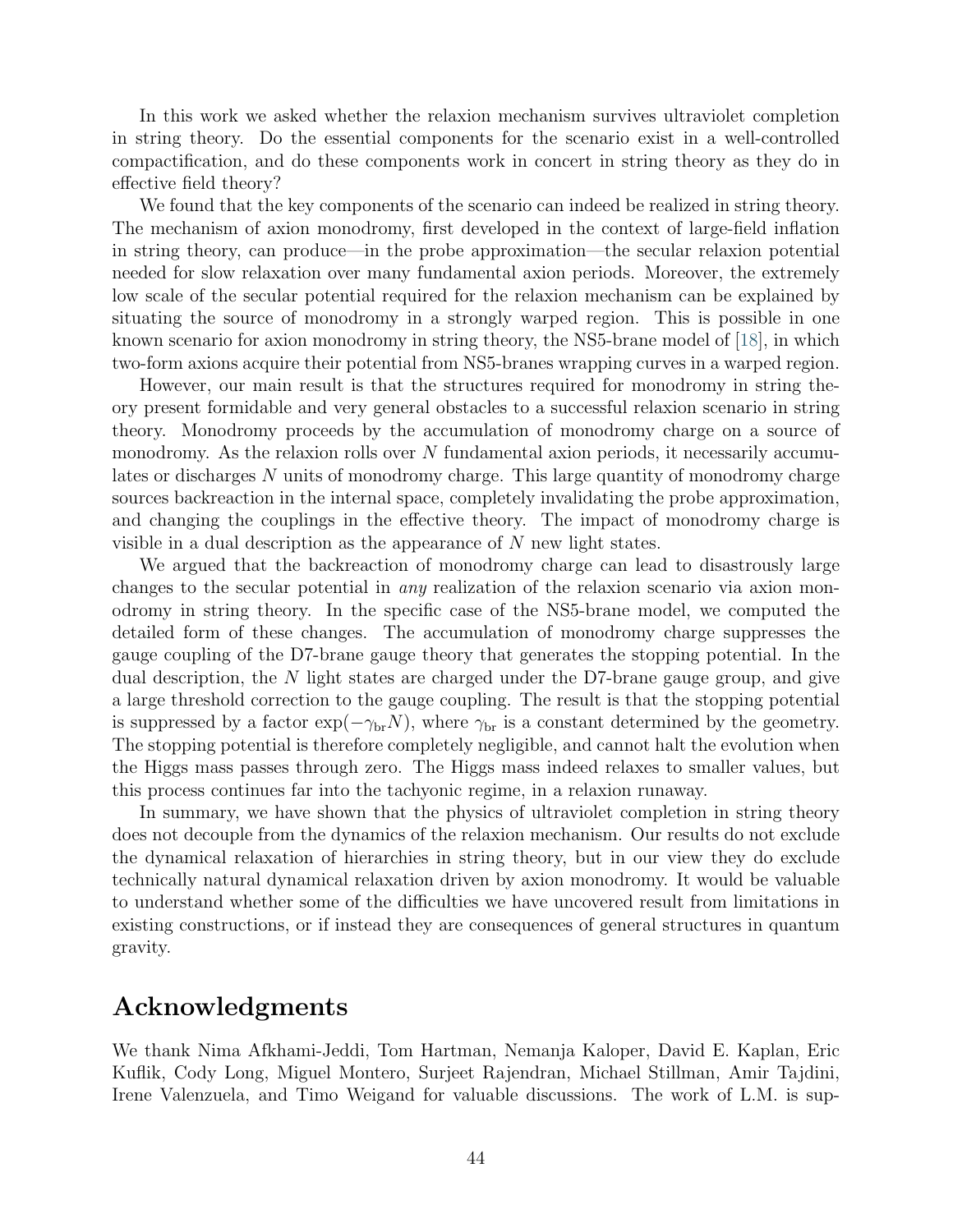ported in part by an NSF CAREER Award. The work of G.S. is supported in part by the Helmholtz Association. The work of A.W. is supported by the ERC Consolidator Grant STRINGFLATION under the HORIZON 2020 contract no. 647995.

# <span id="page-45-0"></span>A Axions in String Theory

There is an extensive literature on axions in string theory, but for the reader's convenience we now gather a few salient facts. We begin with the example of the Neveu-Schwarz two-form gauge potential  $B_2$ .

Integrating a ten-dimensional p-form gauge potential  $C_p$  over a non-trivial p-cycle in the compactification manifold will give rise to an axion in four dimensions. The number of independent, non-trivial p-cycles then determines the maximal number of axions arising from  $C_p$ . The two-form  $B_2$  has an associated field strength  $H_3 \equiv dB_2$ , and appears in the ten-dimensional type II and heterotic supergravity actions  $as^{20}$  $as^{20}$  $as^{20}$ 

$$
S_{\text{SUGRA}} \supset -\frac{1}{4\kappa_{10}^2} \int \mathrm{d}^{10} X \sqrt{-G^S} \, e^{-2\Phi} \, |H_3|^2 \tag{125}
$$

Reducing this action along a six-dimensional compact space  $X_6$ , each non-trivial two-cycle  $\Sigma_2^I$  with its associated harmonic form  $\omega_2^I$ ,  $\ell_s^{-2} \int_{\Sigma_2^I} \omega_2^J = \delta^J_{I}$ , gives rise to a four-dimensional axion  $b_I(x)$ ,

<span id="page-45-3"></span>
$$
b_I(x) \equiv \frac{1}{\ell_s^2} \int_{\Sigma_2^I} B_2,\tag{126}
$$

with  $B_2 = \sum_I b_I(x) \omega_2^I$ . Upon dimensional reduction, the first term of [\(125\)](#page-45-3) yields kinetic terms for the  $b_I$  axions,

<span id="page-45-1"></span>
$$
S_{\rm kin} = -\frac{1}{2} \int d^4 x \sqrt{-g} \gamma^{IJ} \partial_{\mu} b_I \partial^{\mu} b_J \qquad \frac{\gamma^{IJ}}{M_{\rm pl}^2} = \frac{g_s}{2 \mathcal{V}_{\rm E} \ell_s^6} \int_{X_6} *_{6} \omega_2^I \wedge \omega_2^J. \tag{127}
$$

If a basis of harmonic forms  $\omega_2^I$  is chosen such that  $\gamma^{IJ}$  is diagonal, then  $\phi_I = f_I b_I$  (no sum) are the canonically normalized axion fields, whose decay constants are the eigenvalues of  $\gamma$ ,  $f_I = \text{eig}_I \gamma^{JK}$ . For example, if the compact space is a product of two-spheres,  $X_6 =$  $S^2 \times S^2 \times S^2$ , each with volume  $L^2 \ell_s^2$ , then we simply have  $f_I^2 = M_{\rm pl}^2 L^{-4} / 2$ .

If  $X_6$  is Calabi-Yau, then the axion decay constants for two-form axions  $b_I$  and  $c_I$ —arising from the two-form potentials  $B_2$  and  $C_2$ , respectively, in type IIB string theory—may be simply computed from the intersection numbers  $\kappa_{IJK}$ , the volumes  $\ell_s^2 v^I$  of the two-cycles  $\Sigma_2^I$ , and the overall total volume  $\mathcal{V}_E$  of  $X_6$ . For example, for an axion  $c_- = \ell_s^{-2} \int_{\Sigma_2^-} C_2$ associated to an orientifold-odd cycle  $\Sigma_2^-$  the axion decay constant is

$$
\frac{f^2}{M_{\rm pl}^2} \sim g_s \frac{\kappa_{I-}-v^I}{\mathcal{V}_{\rm E}}.\tag{128}
$$

When fivebranes are introduced to create monodromy, the axion that experiences this monodromy will in general be a linear combination of the  $\omega_2^I$ , which we call  $\Omega$ . For example,

<span id="page-45-2"></span><sup>20</sup>Normalization conventions appear in Appendix [C.](#page-49-0)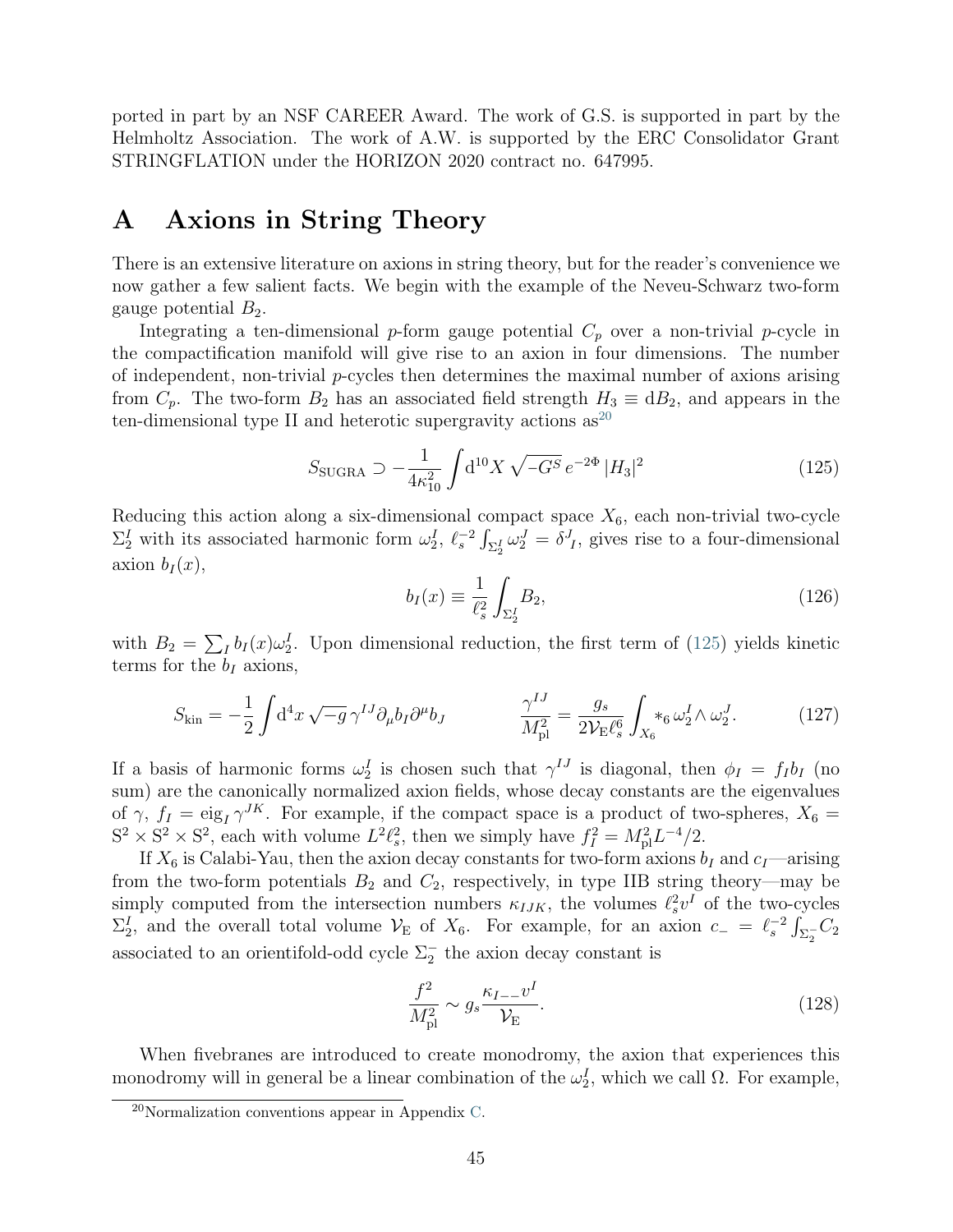in a variant of the axion monodromy construction detailed in  $\S$ [3,](#page-16-0) the (rel)axion  $c(x)$  arises from a two-form  $\Omega$  dual to the blowup cycle of an orbifold whose fixed point locus is  $\Sigma_0$ , with dim<sub>C</sub>  $\Sigma_{\rm o} = 1$ . As shown in [\[20\]](#page-57-2), the support of  $*\Omega \wedge \Omega$  is localized about  $\Sigma_{\rm o}$ . The six-dimensional metric is approximately a cone,

$$
\tilde{g}_{mn} \mathrm{d}y^m \mathrm{d}y^n \approx \mathrm{d}r^2 + r^2 \tilde{g}_{\theta\phi} \mathrm{d}\Psi^{\theta} \mathrm{d}\Psi^{\phi}
$$
\n(129)

and  $\Omega_{mn} \sim \Omega_{\theta\phi}$  to good approximation has its legs along the angular directions, so

$$
\frac{f^2}{M_{\rm pl}^2} \sim \frac{g_s}{\mathcal{V}_{\rm E}} \frac{1}{\ell_s^6} \int_{r_{\rm U}}^{r_{\rm \cap}} \mathrm{d}r \, r \int \mathrm{d}^5 \Psi \sqrt{\tilde{g}} \, \tilde{g}^{\theta \phi} \breve{g}^{\psi \chi} \Omega_{\theta \psi} \Omega_{\phi \chi} \approx \frac{g_s}{\mathcal{V}_{\rm E}} \frac{r_{\rm \cap}^2}{\ell_s^2}.
$$
\n(130)

Locally, we may think of the blow-up cycle as an Eguchi-Hanson space fibered over  $\Sigma_{\rm o}$ . Since the integrand is highly localized about  $\Sigma_o$ , we have  $\int * \Omega \wedge \Omega \approx \text{vol}(\Sigma_o)$ , and because of the conical nature of the six-dimensional metric, vol( $\Sigma_o$ ) is dominated by the contribution at  $r_{\Omega}$ , so  $\int *_{6} \Omega \wedge \Omega \propto r_{\cap}^{2}$ .

The axion enjoys a continuous shift symmetry to all orders in perturbation theory in both  $g_s$  and  $\alpha'$ . However, this continuous shift symmetry does not survive at the nonperturbative level, and is broken to a discrete shift symmetry by instantons carrying axion charge. In particular, fundamental strings are charged under  $B_2$ , via the coupling

<span id="page-46-0"></span>
$$
S(\mathcal{W}) = \ldots + \frac{i}{2\pi\alpha'} \int_{\mathcal{W}} d^2\sigma \sqrt{-h} \,\epsilon^{mn} B_{mn} + \ldots,\tag{131}
$$

where h is the metric on the string worldsheet  $W$ , and  $m, n$  are two-dimensional indices tangent to  $W$ . The string path integral receives a contribution from a Euclidean string whose worldsheet wraps  $\Sigma_2^I$ , termed a worldsheet instanton. This contribution will be proportional to  $e^{-S_I}$ , where  $S_I = S(\Sigma_2^I)$ . Because of the coupling [\(131\)](#page-46-0),

$$
S_I \supset 2\pi i b_I,\tag{132}
$$

and so the potential generated by these nonperturbative effects is still invariant under discrete shifts  $b_I \mapsto b_I + N$ ,  $N \in \mathbb{Z}$ , as  $e^{-S_I} \mapsto e^{-S_I + 2\pi i N} = e^{-S_I}$ . Thus, worldsheet instantons break the perturbative, continuous shift symmetry of  $b_I$  to the discrete shift  $b_I \mapsto b_I + 1$ .

The real part of the action [\(131\)](#page-46-0) is proportional to the volume of  $\Sigma_2^I$  in string units, and worldsheet instanton contributions become more important as the volume shrinks. These contributions are difficult to compute, so requiring computational control of the effective action constrains the sizes of cycles,  $\Sigma_2^I$ , and thus the sizes of the axion decay constants. A standard requirement for control is that the sizes of all cycles are much larger than the string length,  $v^{\alpha} \gg 1$ .

However, the two-cycle  $\Sigma_2^I$  may sit in a warped region, with warp factor  $e^A$ . For two-form axions, [\(127\)](#page-45-1) is unchanged—there is no explicit dependence on the warp factor. However, a ten-dimensional string will see a warped volume, and in particular the real part of the worldsheet instanton action is enhanced by factor  $e^{-2A}$ . This allows the two-cycle volumes  $v^{\alpha}$  to be smaller by a factor of  $e^{-2A}$  without loss of control, and so the axion decay constant can be very small in a highly warped throat.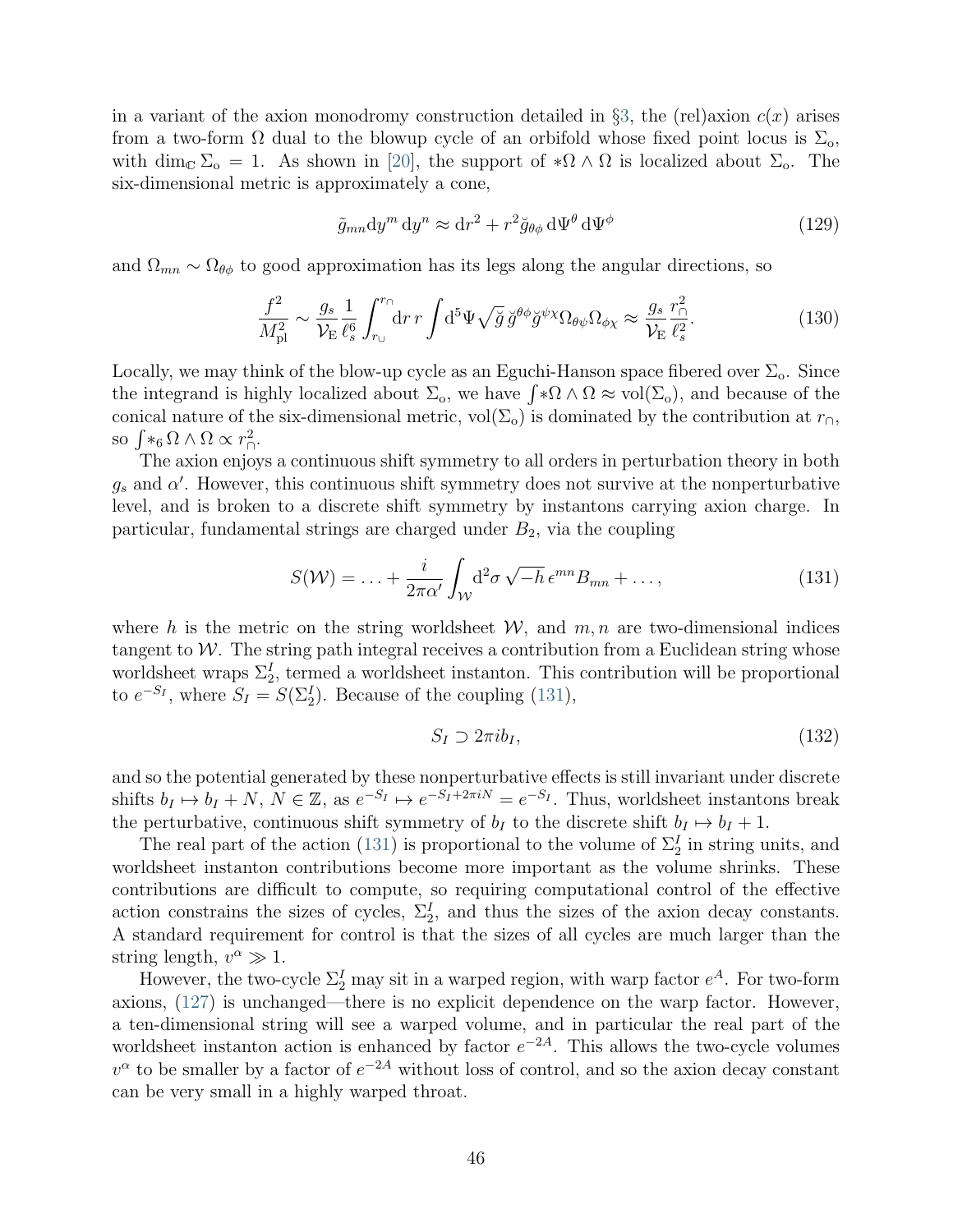If we take  $v^I$  to measure the warped volume of  $\Sigma_2^I$  in string units, i.e. the volume a ten-dimensional string would measure, then we may write

$$
\frac{f^2}{M_{\rm pl}^2} \sim g_s \frac{\kappa_{I-}-v^I}{\mathcal{V}_{\rm E}} e^{2A} |_{\Sigma_2^I} \ll g_s \frac{\kappa_{I-}-v^I}{\mathcal{V}_{\rm E}},\tag{133}
$$

keeping the constraint that  $v^I \gg 1$ .

# <span id="page-47-0"></span>B Necessity of the Intersection

In NS5-brane axion monodromy, D3-brane charge accumulates on an NS5-brane that wraps a two-cycle  $\Sigma_{\text{NS5}}$  (denoted  $\Sigma_2$  elsewhere in the text). Taking  $c(x) \equiv \int_{\Sigma_{\text{NS5}}} C_2$  to be the relaxion field, a stopping potential can be generated by strong gauge dynamics in a gauge theory  $G$ to which the relaxion has a nonvanishing axionic coupling  $\lambda c(x) F \wedge F$ , with  $\lambda$  a constant. We will take G to be realized on a stack of D7-branes wrapping a holomorphic four-cycle D (denoted  $\Sigma_4$  elsewhere in the text). The backreaction of the D3-brane charge changes the supergravity background, with the strongest effects occurring near  $\Sigma_{\text{NS5}}$ . In this appendix we show that any D for which  $\lambda \neq 0$  necessarily intersects  $\Sigma_{\text{NS5}}$ . Thus, one cannot mitigate the backreaction by arranging that  $D$  is outside of the warped region.

For our purposes, it suffices to show that D and  $\Sigma_{\text{NS5}}$  have at least one point in common, even though the intersection number  $[D] \cap \Sigma_{\text{NS5}}$  of the corresponding homology classes may vanish. We will use  $\cap_s$  to denote intersection as point sets, as distinct from the topological intersection  $[\Sigma_1] \cap [\Sigma_2]$ ,<sup>[21](#page-47-1)</sup> and we will show that  $\lambda \neq 0$  implies that  $D \cap_s \Sigma_{\text{NS5}}$ .

Consider a D7-brane that fills spacetime and wraps a smooth four-cycle  $D \subset X$  in the internal space X. The D7-brane couples to  $C_2$  axions via the Chern-Simons action

$$
S_{\text{CS}} = \mu_7 \int_{\mathcal{W}} \sum_p \iota^* C_p \wedge e^{\mathcal{F}} \supset \frac{\mu_7}{3!} \int_{\mathcal{W}} \iota^* C_2 \wedge \mathcal{F} \wedge \mathcal{F} \wedge \mathcal{F}, \tag{134}
$$

where  $W = \mathcal{M}^{3,1} \times D$  is the D7-brane worldvolume,  $\iota: D \to X$  is the inclusion map of D into X,  $\iota^*$  denotes the pullback onto D,  $F_2$  is the field strength of the worldvolume gauge theory, and  $\mathcal{F} = \iota^* B_2 + 2\pi \alpha' F_2$ . The axionic coupling to the gauge theory G on a stack of D7-branes wrapping  $D$  is therefore

$$
S_{\rm CS} \supset \frac{\mu_7}{2!} \left( \int_D \iota^* C_2 \wedge \mathcal{F} \right) \left( \int_{\mathcal{M}^{3,1}} \text{tr} \, \mathcal{F} \wedge \mathcal{F} \right) . \tag{135}
$$

Poincaré duality in D relates the flux F to a two-cycle  $S_{\mathcal{F}} \subset D$  which may further be viewed as a two-cycle  $\iota_* S_{\mathcal{F}}$  in X, so that

<span id="page-47-2"></span>
$$
\vartheta \equiv \int_D \iota^* C_2 \wedge \mathcal{F} = \int_{S_{\mathcal{F}}} \iota^* C_2 = \int_{\iota_* S_{\mathcal{F}}} C_2. \tag{136}
$$

The holomorphic representative  $\iota_* S_{\mathcal{F}}$  of the class  $[\iota_* S_{\mathcal{F}}]$  is contained, as a point set, in D. So establishing the condition

<span id="page-47-3"></span>
$$
\iota_* S_{\mathcal{F}} \cap_s \Sigma_{\text{NS5}} \neq \emptyset \tag{137}
$$

<span id="page-47-1"></span><sup>&</sup>lt;sup>21</sup>Two submanifolds M, N, of X have  $M \cap_s N \neq \emptyset$  if and only if M and N have at least one point in common, without regard to the orientation of M and N.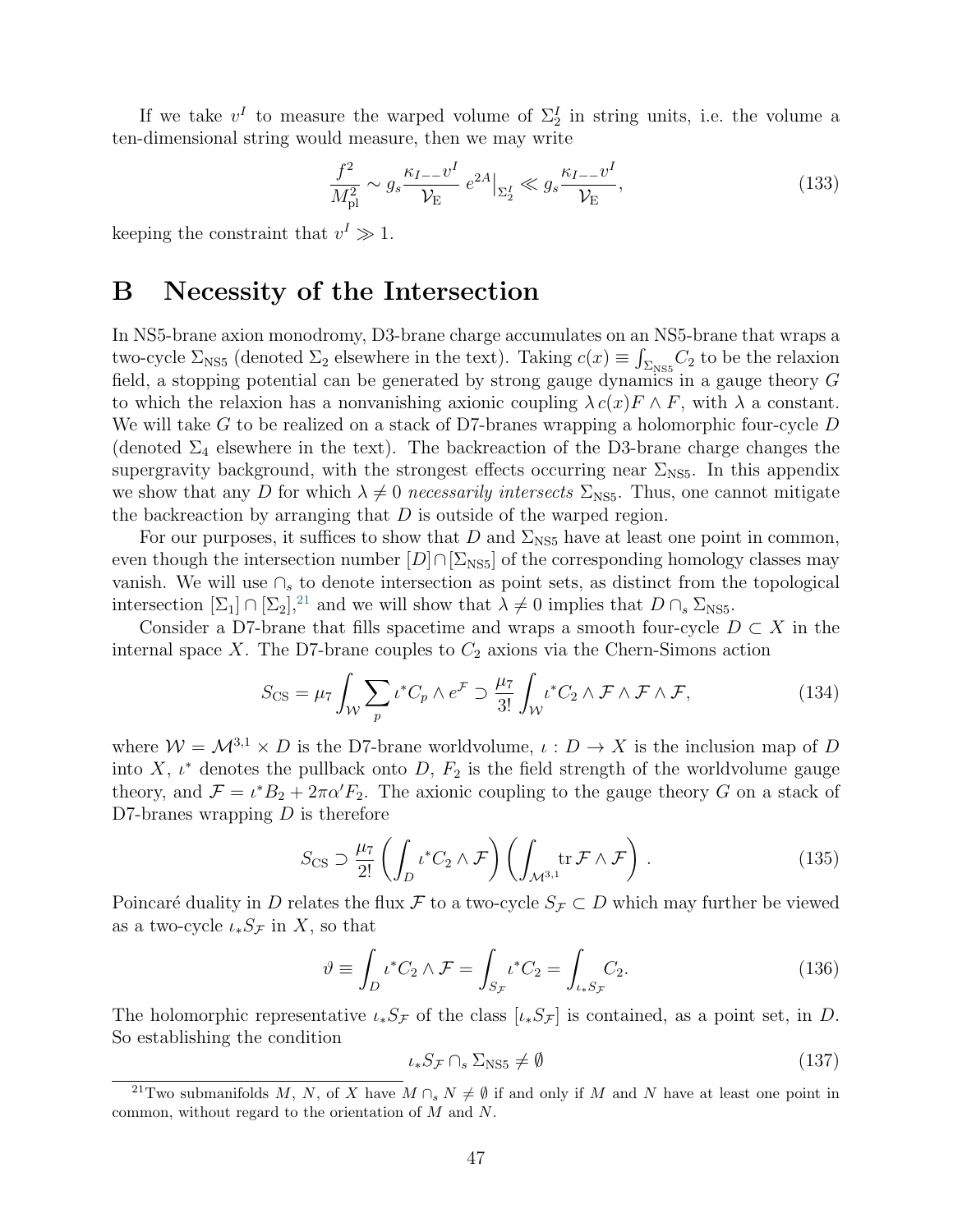will imply our desired result  $D \cap_s \Sigma_{\text{NS5}}$ .

Now we choose a basis of nontrivial two-cycle classes,  $\{[\Sigma_i]\}, I = 1, \ldots, p \equiv h^{1,1}$ , to span  $H_2(X,\mathbb{Z})$ . Without loss of generality, we may take the NS5-brane class  $[\Sigma_{\text{NS5}}]$  to be an element of this basis, say  $[\Sigma_1] \equiv [\Sigma_{\text{NS5}}]$ . There exists a dual basis of harmonic twoforms  $\omega^J$  such that  $\int_{\Sigma_I} \omega^J = \delta_I^J$ . Expanding  $\ell_s^{-2}C_2(x) = \sum_{i=1}^p c_I(x)\omega^I$ , the relaxion field is  $c_1(x) \equiv c(x)$ . We may also expand

<span id="page-48-0"></span>
$$
\iota_* S_{\mathcal{F}} = a_1[\Sigma_1] + \dots + a_p[\Sigma_p] + \text{(boundary)},\tag{138}
$$

for some integers  $a_I$ . Comparing to [\(136\)](#page-47-2), we see that  $\lambda \neq 0$  if and only if  $a_1 \neq 0$ .

The relation [\(138\)](#page-48-0) with  $a_1 \neq 0$  does not, on its own, imply [\(137\)](#page-47-3). For example, consider a basis of homology  $\{[\Sigma_1], [\Sigma_2]\}$ , with minimum volume representatives  $\{\Sigma_1, \Sigma_2\}$  that obey  $\Sigma_I \cap_s \Sigma_J = \delta_{IJ}$ . If  $[S] = a_1[\Sigma_1] + a_2[\Sigma_2]$ , then  $S \cap_s \Sigma_1 \neq \emptyset \iff a_1 \neq 0$ , regardless of the value of  $a_2$ . But working in the basis  $\{[\Sigma_1], [\Sigma_2'] = [\Sigma_2] - [\Sigma_1]\}\$ , for  $a_1 \neq 0$  and  $a_2 = 0$  we again have  $S \cap_s \Sigma_1 \neq \emptyset$ , while if  $a_1 = a_2$  we have instead  $S \cap_s \Sigma_1 = \emptyset$ . Thus, the condition [\(137\)](#page-47-3) depends on the relation between  $[\Sigma_1]$  and  $[\Sigma_2], \dots [\Sigma_p]$ , which we have not yet specified.

We may view this issue in a dual picture. The coupling [\(136\)](#page-47-2) can be written as the triple intersection of three divisors in  $X$ ,

$$
\vartheta = [D] \cap [D_{\mathcal{F}}] \cap [D_{NS5}], \qquad (139)
$$

where  $D_{\mathcal{F}} = \text{PD}_X(\iota_* \mathcal{F})$  and  $D_{\text{NS5}} = \text{PD}_X(\omega^1)$ , with  $\text{PD}_X$  denoting the Poincaré dual in X. The divisor  $D_{\text{NS5}}$  is dual to the curve  $\Sigma_{\text{NS5}}$ , in that  $D_{\text{NS5}}$  is Poincaré dual to the two-form  $\omega^1$  that is the dual vector to  $\Sigma_{\text{NS5}}$  with respect to the pairing  $\int_{\Sigma_I} \omega^J = \delta_I^J$ . It follows that  $[\Sigma_{\text{NS5}}] \cap [D_{\text{NS5}}] = 1$ . Moreover, the requirement of a nonvanishing axionic coupling,  $\vartheta \neq 0$ , implies that  $[D_{NS5}] \cap [D] \neq 0$ . Now although  $[\Sigma_{NS5}] \cap [D_{NS5}] \neq 0$  and  $[D_{NS5}] \cap [D] \neq 0$ , it appears that  $D_{\text{NS5}}$  could stretch between D and  $\Sigma_{\text{NS5}}$ , intersecting each, even though D and  $\Sigma_{\text{NS5}}$  remain widely separated.

To exclude this possibility, we use further facts about  $\Sigma_{\text{NS5}}$  and  $\iota_* S_{\mathcal{F}}$ . Preserving supersymmetry in the D7-brane worldvolume requires that  $\mathcal{F} \in H^2(D, \mathbb{Z})$  be of type  $(1, 1)$ , and so its Poincaré dual  $\iota_* S_{\mathcal{F}}$  is a holomorphic curve. Heuristically,  $\iota_* S_{\mathcal{F}}$  can be viewed as the curve wrapped by a D5-brane dissolved in  $D$ : if the D7-brane were annihilated by introducing an anti-D7-brane, a D5-brane on  $\iota_* S_{\mathcal{F}}$  would remain. Moreover,  $\Sigma_{\text{NS}5}$  is itself an irreducible holomorphic curve. (In a construction in which  $\Sigma_{\text{NS5}}$  is a sum of irreducible holomorphic curves, this argument can be applied to each component.) We can therefore express  $\iota_* S_{\mathcal{F}}$ uniquely as a finite sum of distinct irreducible holomorphic curves  $\{\sigma_A\}, A = 1, \ldots K$  (with  $\Sigma_{\text{NS5}} \equiv \sigma_1$ :

$$
\iota_* S_{\mathcal{F}} = a_1 \Sigma_{\text{NS5}} + a_2 \sigma_2 + \dots + a_K \sigma_K, \qquad a_A \in \mathbb{Z} \ge 0, \tag{140}
$$

and we have shown above that a relaxionic coupling,  $\lambda \neq 0$ , requires  $a_1 \neq 0$ . Because the  $\sigma_A$ are distinct irreducible holomorphic curves, they intersect each other at most at points. So  $\iota_* S_{\mathcal{F}}$  contains all but finitely many of the points of  $\Sigma_{\text{NS5}}$ . The condition [\(137\)](#page-47-3) then follows, and so D must intersect  $\Sigma_{\text{NS5}}$ , which is what we set out to prove.

Note that if the  $\sigma_A$  were simply a set of distinct, irreducible simplicial complexes, the relation [\(137\)](#page-47-3) would not be automatic. If  $\sigma_1$  intersected some of  $\sigma_2, \ldots, \sigma_K$  along suitable two-simplices, then  $\sum_i a_A \sigma_A$  might have no points in common with  $\sigma_1$ , because adding  $a_2\sigma_2 + \ldots a_K\sigma_K$  could subtract all the points of  $\sigma_1$ . For curves intersecting at most at points, this is not possible.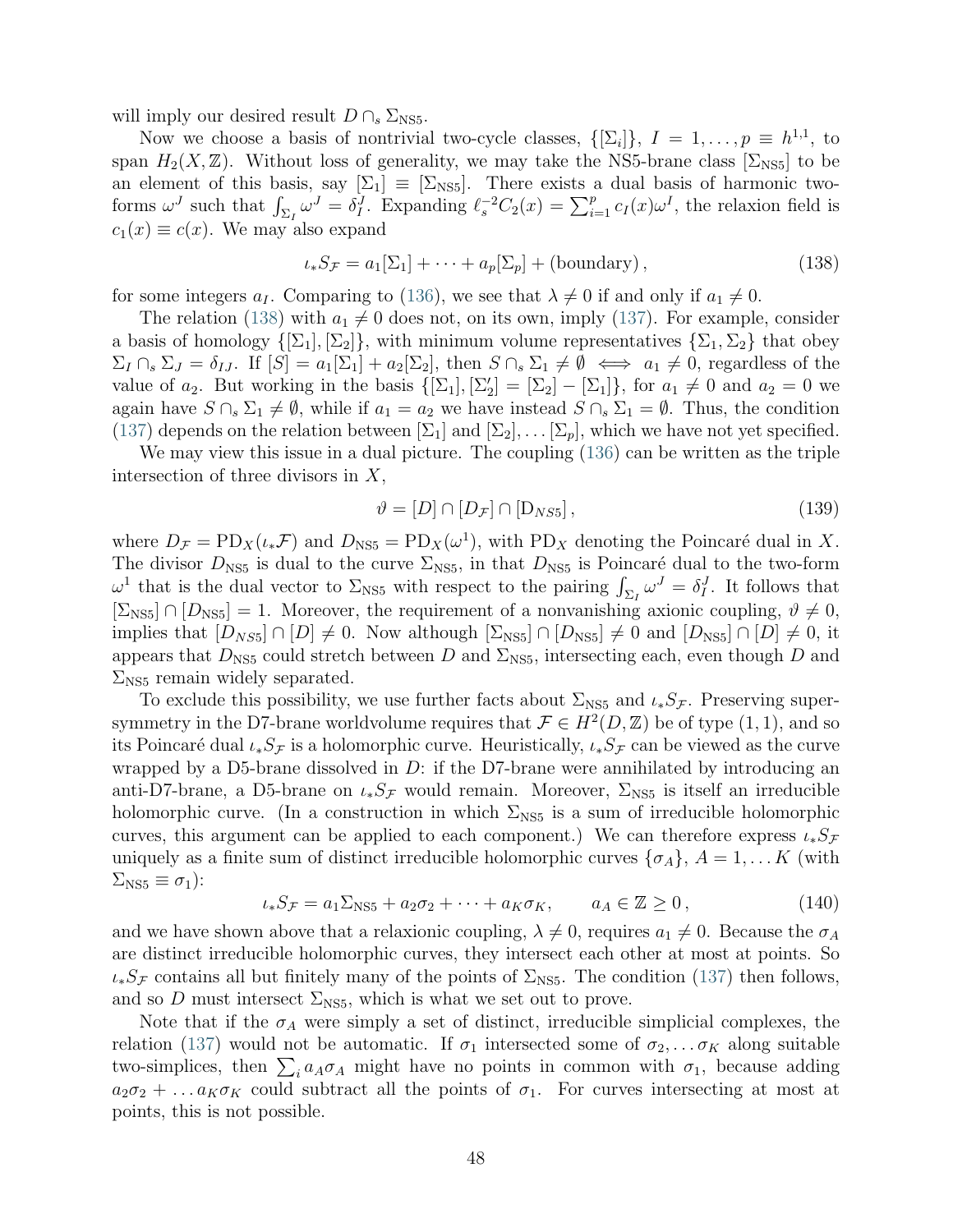# <span id="page-49-0"></span>C Type IIB Supergravity with Fivebranes

### C.1 Conventions for type IIB supergravity

The bosonic part of the type IIB supergravity action in Einstein frame is

$$
S_{\rm IIB} = \frac{1}{2\kappa_{10}^2} \int d^{10}X \sqrt{-G_{\rm E}} \left( R_{\rm E} - \frac{|\partial \tau|^2}{2(\text{Im}\,\tau)^2} - \frac{|G_3|^2}{2\,\text{Im}\,\tau} - \frac{1}{4} |\tilde{F}_5|^2 \right) - \frac{i}{8\kappa_{10}^2} \int \frac{C_4 \wedge G_3 \wedge \bar{G}_3}{\text{Im}\,\tau} \tag{141}
$$

with  $2\kappa_{10}^2 = \ell_s^8/2\pi$ ,  $G_3 \equiv F_3 - \tau H_3$ ,  $\tau \equiv C_0 + i e^{-\Phi}$ ,  $F_{p+1} = dC_p$ ,  $H_3 = dB_2$ ,  $\tilde{F}_5 =$  $F_5 - \frac{1}{2}C_2 \wedge H_3 + \frac{1}{2}B_2 \wedge F_3$ , and  $\tilde{F}_5 = *_{10}\tilde{F}_5$  is imposed at the level of the equations of motion. We define the string length

$$
\ell_s^2 = (2\pi)^2 \alpha'.\tag{142}
$$

The actions for extremal Dp-branes and NS5-branes are given by

$$
S_{\text{D}p} = -\mu_p \int d^{p+1} \xi \, e^{-\Phi} \sqrt{-\det(G_{ab} + B_{ab} + 2\pi\alpha' F_{ab})} + S_{\text{CS}}
$$
 (143)

and

$$
S_{\rm NS5} = -\mu_5 \int d^6 \xi \, e^{-2\Phi} \sqrt{-\det(G_{ab} - e^{\Phi} (C_{ab} + 2\pi \alpha' F_{ab}))} + S_{\rm CS},\tag{144}
$$

respectively, where  $\mu_p = 2\pi/\ell_s^{p+1}$ , and  $F_{ab}$  is the gauge field strength on the brane worldvolume. The Chern-Simons term for a Dp-brane reads

$$
S_{\text{CS}} = \mu_p \int \sum_n C_n \wedge e^{\mathcal{F}}, \qquad (145)
$$

where we have introduced the notation  $\mathcal{F} = B_2 + 2\pi \alpha' F$ . The Chern-Simons piece sets the flux quantization condition

$$
\frac{1}{\ell_s^{p+1}} \int_{\Sigma^p} F_{p+1} \in \mathbb{Z}.\tag{146}
$$

We expand in a basis of  $H^2(X_6)$ , denoted  $\omega^I(y)$ , with normalization

$$
\int_{\Sigma^J} \omega^I = \ell_s^2 \delta^I_J. \tag{147}
$$

We list our index conventions in Table [3.](#page-50-0)

### <span id="page-49-1"></span>C.2 Einstein-frame potentials for fivebranes

The DBI action for a D5-brane is

$$
S_{\rm DBI} = -\frac{2\pi}{\ell_s^6} \int d^6 \xi \, e^{-\Phi} \sqrt{-\det\left(G_{ab}^S + \mathcal{F}_{ab}\right)} \tag{148}
$$

where  $G_{ab}^S$  and  $B_{ab}$  are the pull-backs onto the brane worldvolume of the ten-dimensional string-frame metric and NS-NS two-form  $B_2$ , respectively.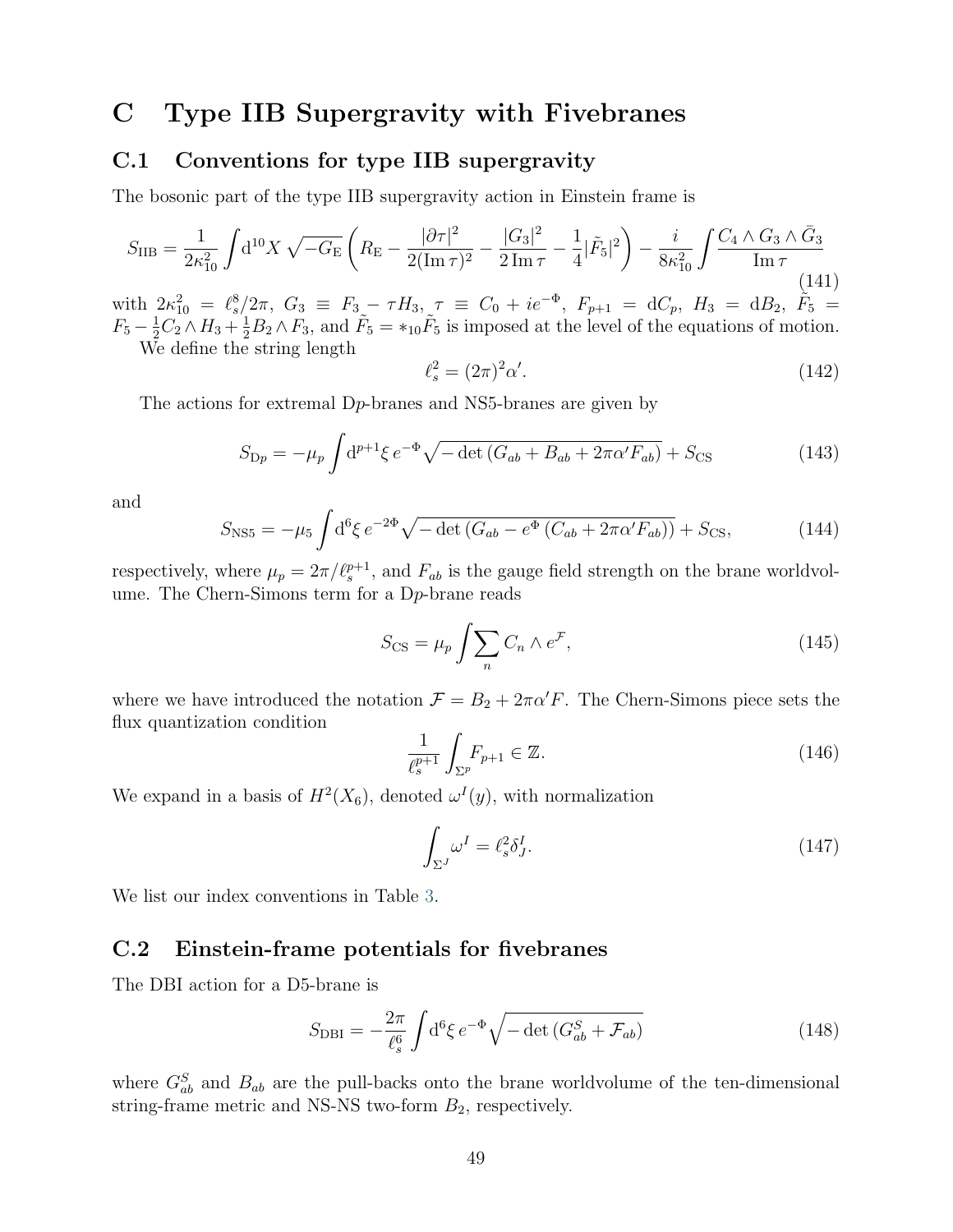<span id="page-50-0"></span>

| <b>Directions</b>         | <b>Indices</b>                     |
|---------------------------|------------------------------------|
| $(3+1)$ -dim spacetime    | $\mu, \nu, \rho, \ldots$           |
| 6-dim internal space      | $m, n, \ldots$                     |
| 5-dim angular space       | $\theta, \phi, \ldots$             |
| brane worldvolume         | $a, b, \ldots$                     |
| transverse to worldvolume | $i, j, k, \ldots$                  |
| transverse vielbein       | $\hat{i}, \hat{j}, \hat{k}, \dots$ |
| along cycle $\Sigma_2$    | $\alpha, \beta, \ldots$            |

Table 3: Guide to index conventions.

The ten-dimensional string-frame metric is related to the Einstein-frame metric via

$$
G_{MN}^S = e^{\Phi/2} G_{MN}^E,\tag{149}
$$

which we assume takes a warped product form

$$
G_{MN}^{E} dX^{M} dX^{N} = e^{2A(y)} g_{\mu\nu} dx^{\mu} dx^{\nu} + e^{-2A(y)} \tilde{g}_{mn} dy^{m} dy^{n}, \qquad (150)
$$

where  $g_{\mu\nu}$  and  $\tilde{g}_{mn}$  are metrics on the four-dimensional spacetime and the six-dimensional internal space, respectively.

Defining

$$
b(x) = \frac{1}{\ell_s^2} \int_{\Sigma_2} B_2 = \frac{1}{\ell_s^2} \int_{\Sigma_2} \ell_s^2 b(x) \, dy \wedge dz,
$$
 (151)

choosing coordinates on  $\Sigma_2$  such that  $dy \wedge dz$  is harmonic, and setting  $F_{ab} = 0$ , we may write

$$
e^{\Phi/2} G_{ab}^E + B_{ab} = \begin{pmatrix} e^{\Phi/2} e^{2A(y)} g_{\mu\nu} & 0\\ 0 & \mathbf{m} \end{pmatrix}
$$
 (152)

with

$$
\mathbf{m} = \begin{pmatrix} e^{\Phi/2} e^{-2A} \tilde{g}_{yy} & e^{\Phi/2} e^{-2A} \tilde{g}_{yz} + \ell_s^2 b/2 \\ e^{\Phi/2} e^{-2A} \tilde{g}_{yz} - \ell_s^2 b/2 & e^{\Phi/2} e^{-2A} \tilde{g}_{zz} \end{pmatrix} . \tag{153}
$$

With  $\tilde{g}_2 \equiv \tilde{g}_{yy}\tilde{g}_{zz} - \tilde{g}_{yz}^2$ , we have

$$
\sqrt{-\det(G_{ab} + B_{ab})} = e^{\Phi + 4A} \sqrt{-\det g} \sqrt{e^{\Phi} e^{-4A} \tilde{g}_2 + \ell_s^4 b^2 / 4}.
$$
 (154)

Upon integration over  $\Sigma_2$ , we may take  $e^{-4A}\tilde{g}_2 \to \ell_{\rm E}^4$ , where  $\ell_{\rm E}^2$  is the characteristic size of  $\Sigma_2$ in the ten-dimensional Einstein frame. The DBI action, upon dimensional reduction, then yields a four-dimensional potential for the b axion,

$$
S_{\rm DBI} = \int d^4x \sqrt{-g} \left( -\frac{\pi e^{4A}}{\ell_s^4} \sqrt{\frac{g_s}{4} \left(\frac{\ell_{\rm E}}{\ell_s}\right)^4 + b^2} \right). \tag{155}
$$

The dimensional reduction of the NS5-brane action follows similarly.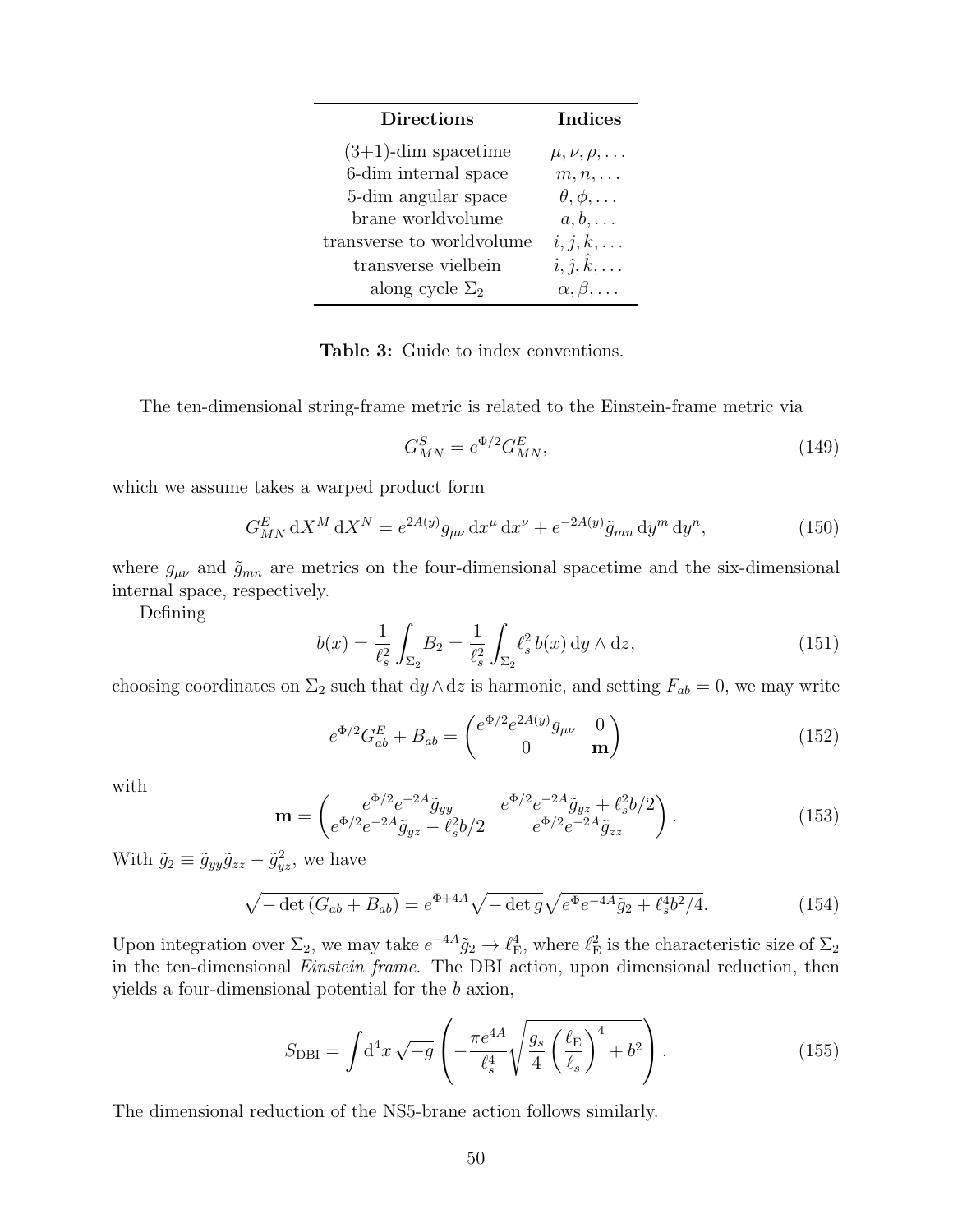We will also be interested in the spectrum of Kaluza-Klein excitations, which we now compute. Setting  $F_{ab} = 0$ , the NS5-brane action is

$$
S_{\rm NS5} = -\frac{2\pi}{\ell_s^6} \int d^6 \xi \, e^{-2\Phi} \sqrt{-\det \mathbf{M}} \tag{156}
$$

with  $\mathbf{M}_{ab} = G_{ab} - e^{\Phi} C_{ab}$ . Expanding in fluctuations  $\delta \mathbf{M}_{ab}$ , we have

$$
\sqrt{-\det\left(\overline{\mathbf{M}} + \delta \mathbf{M}\right)} = \sqrt{-\det\overline{\mathbf{M}}}\left(1 + \frac{1}{2}\operatorname{tr}\overline{\mathbf{M}}^{-1}\delta \mathbf{M}\right),\tag{157}
$$

with

$$
\overline{\mathbf{M}} = \begin{pmatrix} e^{\Phi/2} e^{2A} g_{\mu\nu} & 0\\ 0 & \mathbf{m} \end{pmatrix} \tag{158}
$$

and

$$
\mathbf{m} = \begin{pmatrix} e^{\Phi/2} e^{-2A} \tilde{g}_{yy} & e^{\Phi/2} e^{-2A} \tilde{g}_{yz} - e^{\Phi} \ell_s^2 c/2 \\ e^{\Phi/2} e^{-2A} \tilde{g}_{yz} + e^{\Phi} \ell_s^2 c/2 & e^{\Phi/2} e^{-2A} \tilde{g}_{zz} \end{pmatrix} . \tag{159}
$$

As above,

$$
\sqrt{-\det \overline{M}} = e^{\Phi + 4A} \sqrt{-g} \sqrt{e^{\Phi} e^{-4A} \tilde{g}_2 + e^{2\Phi} \ell_s^4 c^2 / 4}.
$$
 (160)

The fluctuation  $\delta M$  arises from allowing the embedding of the NS5-brane to fluctuate. We may explicitly write the pull-back as

$$
G_{ab} - e^{\Phi} C_{ab} = \Pi_{ab}^{MN} \left( G_{MN} - e^{\Phi} C_{MN} \right). \tag{161}
$$

If we take the embedding of the fivebrane to be specified by  $X^M(\xi^a)$  and allow the brane to fluctuate in the transverse directions  $X^M(\xi^a) = \delta_a^M \xi^a + \delta_j^M X^j(\xi^b)$ , the projection operator is then

$$
\Pi_{ab}^{MN} \equiv \frac{\partial X^M}{\partial \xi^a} \frac{\partial X^N}{\partial \xi^b} = \delta_a^M \delta_b^N + \delta_a^M \delta_j^N \frac{\partial X^j}{\partial \xi^b} + \delta_b^N \delta_i^M \frac{\partial X^i}{\partial \xi^b} + \delta_i^M \delta_j^N \frac{\partial X^i}{\partial \xi^a} \frac{\partial X^j}{\partial \xi^b}.
$$
 (162)

Assuming a product metric  $G_{ai}^E = 0$ , we have

$$
\delta \mathbf{M}_{ab} = e^{\Phi/2} e^{-2A} \tilde{g}_{ij} \frac{\partial X^i}{\partial \xi^a} \frac{\partial X^j}{\partial \xi^b}.
$$
\n(163)

and the NS5-brane action may be written

$$
S_{\rm NS5} = -\frac{2\pi}{\ell_s^6} \int d^6\xi \, e^{-\Phi} e^{4A} \sqrt{-g} \sqrt{e^{\Phi} e^{-4A} \tilde{g}_2 + e^{2\Phi} \ell_s^4 c^2/4} \left( 1 + \frac{1}{2} e^{-4A} g^{\mu\nu} \tilde{g}_{ij} \partial_{\mu} X^i \partial_{\nu} X^j \right. \\
\left. + \frac{1}{2} \frac{e^{\Phi} e^{-4A} \tilde{g}_2}{e^{\Phi} e^{-4A} \tilde{g}_2 + e^{2\Phi} \ell_s^4 c^2/4} \tilde{g}_{ij} \tilde{g}^{\alpha\beta} \tilde{\nabla}_{\alpha} X^i \tilde{\nabla}_{\beta} X^j \right). \tag{164}
$$

We define the canonically normalized fields as

$$
Y^{\hat{i}} = FE^{\hat{i}}_{\ j}X^j\tag{165}
$$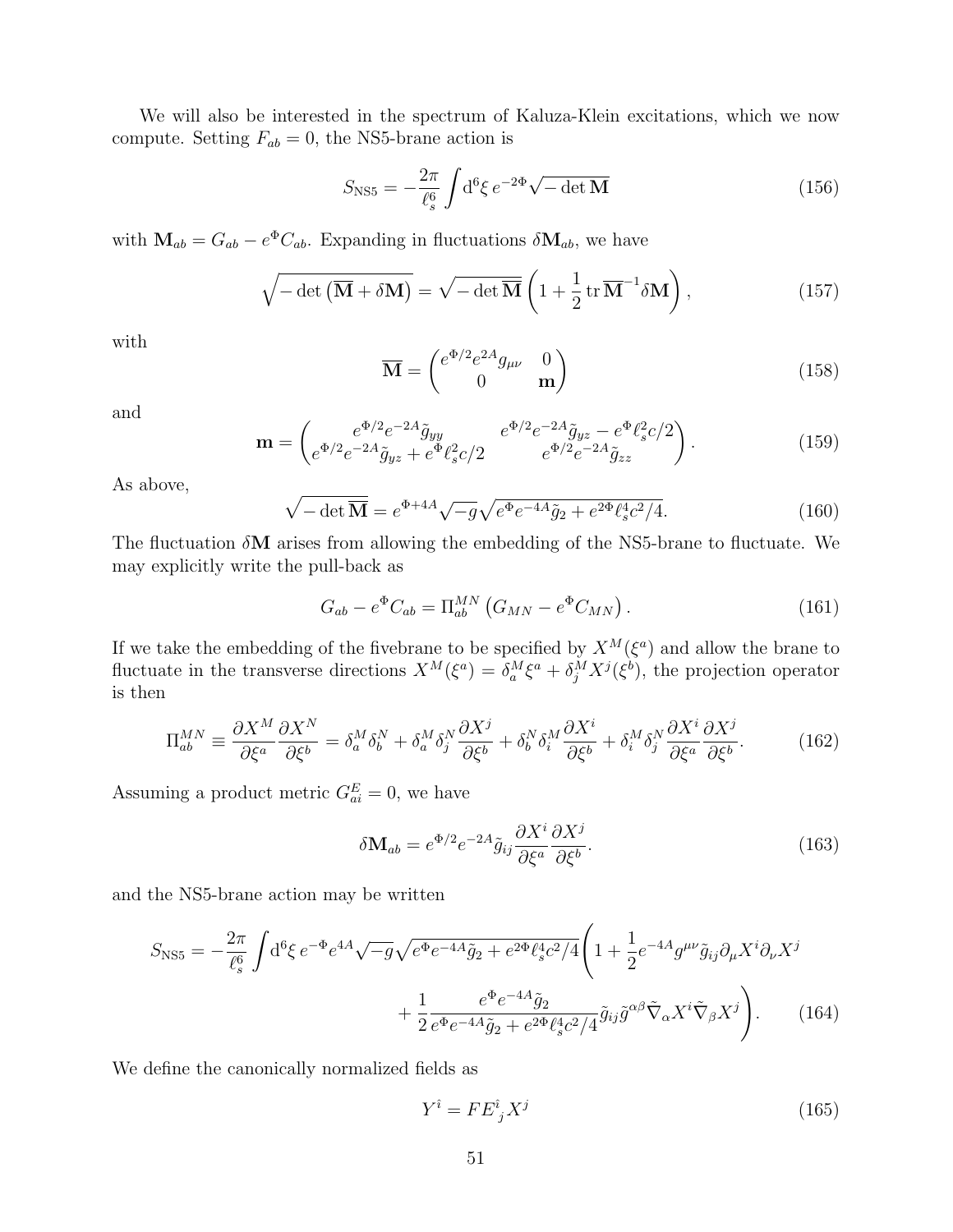with

$$
F^{2}(x^{\mu}, y, z) = \frac{2\pi}{\ell_{s}^{6}} \frac{e^{-\Phi}}{\sqrt{\tilde{g}_{2}}} \sqrt{e^{\Phi}e^{-4A}\tilde{g}_{2} + e^{2\Phi}\ell_{s}^{4}c^{2}/4} \quad \text{and} \quad \tilde{g}_{ij} = \delta_{\hat{i}\hat{j}}E^{\hat{i}}_{\;i}E^{\hat{j}}_{\;j}.\tag{166}
$$

We have assumed that  $\tilde{g}_{i\alpha} = 0$ , and thus  $\tilde{\nabla}_{\alpha} E^{\hat{j}}_{j} = 0$ . Decomposing in real  $\tilde{g}_2$  harmonics gives

$$
\tilde{\nabla}^2 \mathcal{Y}^I = -\frac{e^{-2A}}{\ell_{\rm E}^2} \lambda^I \mathcal{Y}^I \qquad Y^{\hat{\imath}} = \sum_I Y_I^{\hat{\imath}} \mathcal{Y}^I \qquad \int d^2 \sigma \sqrt{\tilde{g}_2} \mathcal{Y}^I \mathcal{Y}^J = \delta^{IJ}.
$$
 (167)

The action is

$$
S_{\text{NS5}} = \int \mathrm{d}^4 x \sqrt{-g} \Bigg( -V(c) - \frac{1}{2} g^{\mu\nu} \partial_{\mu} Y_I^{\hat{\imath}} \partial^{\mu} Y_i^I - \frac{1}{2} m_I^2(c) Y_I^{\hat{\imath}} Y_i^I + g(c) \left( c \partial_{\mu} c \right) \left( Y_I^{\hat{\imath}} \partial^{\mu} Y_i^I \right) - \frac{1}{2} g(c)^2 \left( \partial c \right)^2 Y_I^{\hat{\imath}} Y_i^I \Bigg) \tag{168}
$$

with

$$
V(c) \equiv \frac{\pi}{\ell_s^4} \frac{e^{4A}}{\sqrt{g_s}} \sqrt{4 \left(\frac{\ell_E}{\ell_s}\right)^4 + g_s c^2}
$$
 (169a)

$$
g(c) \equiv \frac{g_s}{2} \left( 4 \left( \frac{\ell_{\rm E}}{\ell_s} \right)^4 + g_s c^2 \right)^{-1} \tag{169b}
$$

$$
m_I^2(c) \equiv \frac{\mu_5^2 e^{-\Phi}}{F^4} \frac{e^{-2A}}{\ell_{\rm E}^2} \lambda_I = 4\lambda_I \frac{e^{2A}}{\ell_{\rm E}^2} \left(\frac{\ell_{\rm E}}{\ell_s}\right)^4 \left(4\left(\frac{\ell_{\rm E}}{\ell_s}\right)^4 + g_s c^2\right)^{-1}.\tag{169c}
$$

Finally, we will be interested in the tension of the domain wall interpolating between the metastable and stable states of the NS5-brane axion monodromy scenario. In the thin-wall approximation, the domain wall corresponds to an NS5-brane winding  $n$  times around the minimum volume three-cycle  $\Sigma_3$  whose endpoints are  $\Sigma_2$  and  $\overline{\Sigma}_2$ , the two-cycles wrapped by the NS5-brane and anti-NS5-brane, respectively. The tension can then be read off by reducing the action

$$
S_{\rm NS5} = -\frac{2\pi}{\ell_s^6} \int_{\mathcal{D}} d^6 \xi \, e^{-2\Phi} \sqrt{-\det(G_{ab}^S - e^{\Phi} C_{ab})} \to -T_D \int_{\mathcal{D}^{2,1}} d^3 x \sqrt{-\det(\mathcal{P}(g_4))}. \tag{170}
$$

where  $\mathcal{P}(g_4)$  denotes the pullback of the spacetime metric  $g_{\mu\nu}$  onto the world-volume of the domain wall  $\mathcal{D}^{2,1}$ .

We can gain intuition for this tension by modeling the three-cycle  $\Sigma_3$  as

$$
ds_{\Sigma_3}^2 = dr^2 + r^2 (dy^2 + dz^2), \qquad (171)
$$

where the two-torus volume form is  $dy \wedge dz$ , and  $r \in [r_{\cup}, r_{\cap}]$ . Then

$$
G_{ab}^S - e^{\Phi} C_{ab} = \begin{pmatrix} e^{\Phi/2} e^{2A} \mathcal{P}(g_4)_{\mu\nu} & 0 & 0 \\ 0 & e^{-2A} e^{\Phi/2} & 0 \\ 0 & 0 & \mathbf{m} \end{pmatrix}
$$
(172)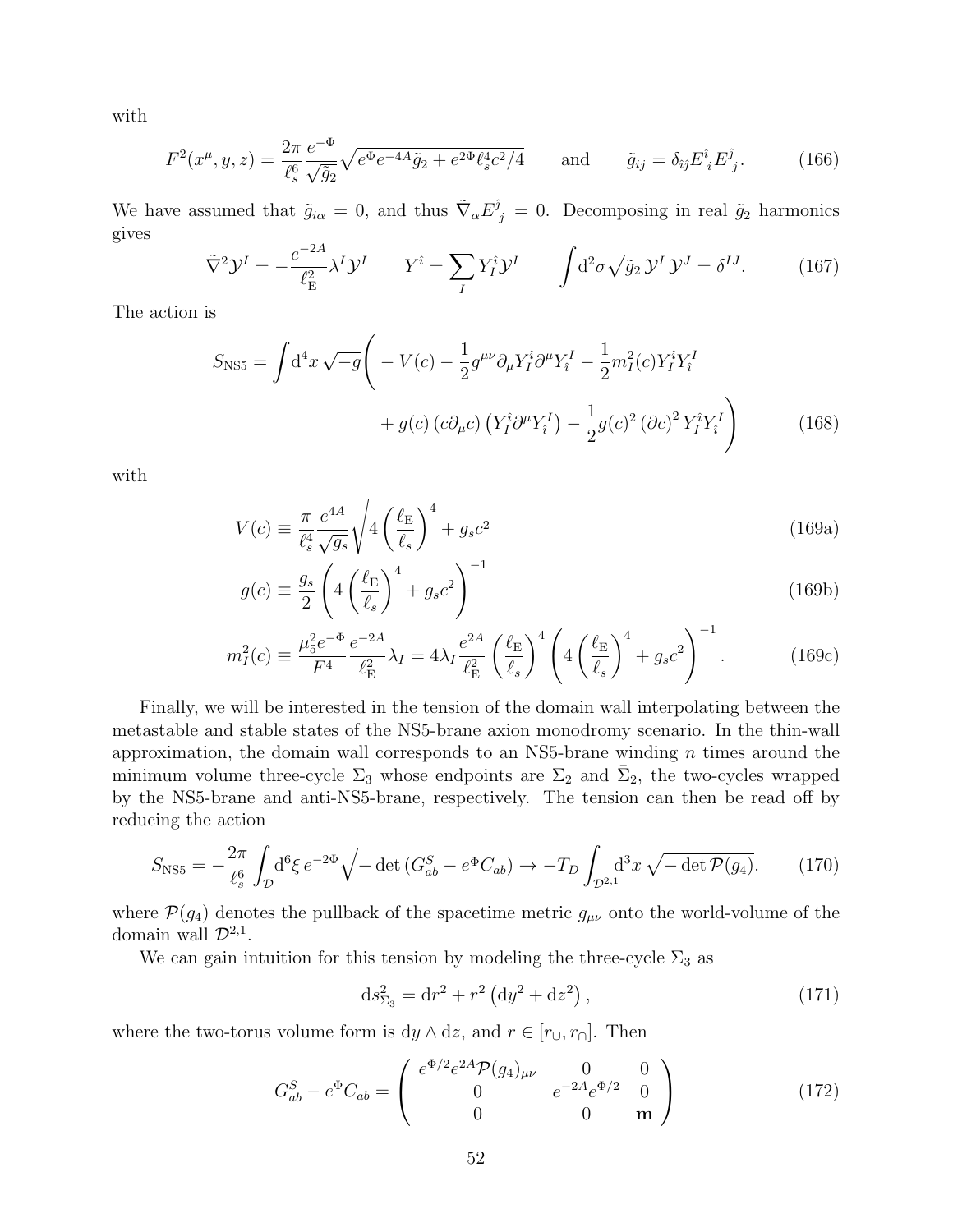where

$$
\mathbf{m} = \begin{pmatrix} e^{-2A} e^{\Phi/2} r^2 & -e^{\Phi} \ell_s^2 c/2 \\ -e^{\Phi} \ell_s^2 c/2 & e^{-2A} e^{\Phi/2} r^2 \end{pmatrix},
$$
(173)

and so

$$
S_{\rm NS5} = -\left(\frac{2\pi}{\ell_s^6} \int_{r_{\rm U}}^{r_{\rm C}} dr \, e^{-3\Phi/4} e^{3A} \sqrt{e^{-4A}r^4 + e^{\Phi}\ell_s^4 c^2/4}\right) \int_{\mathcal{D}^{2,1}} d^3x \sqrt{-\det \mathcal{P}(g_4)}.\tag{174}
$$

The tension then takes the form

$$
T_{\rm D} = \frac{2\pi}{\ell_s^3} \frac{L^3}{g_s^{3/4} \ell_s^3} \frac{1}{4} \left( e^{4A_{\cap}} - e^{4A_{\cup}} \right) \sqrt{1 + \frac{g_s \ell_s^4 c^2}{4L^4}} \sim \frac{1}{\ell_s^3} N_{\rm D3}^{3/4} \left( e^{4A_{\cap}} - e^{4A_{\cup}} \right),\tag{175}
$$

since we must have  $g_s \ell_s^4 c^2 / 4L^4 \sim N^2 / N_{\text{D3}} \ll 1$  to avoid the KPV instability.

# <span id="page-53-0"></span>D Backreaction on the Internal Space

When one introduces a source of monodromy in a compactification, and explicitly breaks supersymmetry, the corresponding stress-energy will backreact on the metric, affecting the parameters in the low-energy effective theory. In the NS5-brane model detailed in §[3.2,](#page-19-0) a key source of stress-energy is anti-D3-brane charge induced on the anti-NS5-brane. Because D3-brane charge preserves the same supersymmetry as the background, it will not backreact on the internal metric at leading order.<sup>[22](#page-53-1)</sup> However, the anti-D3-brane charge will break the remaining supersymmetry of the background and perturb the internal metric. Furthermore, both D3-brane and anti-D3-brane charge will perturb the warp factor  $e^{4A}$ . In this appendix we calculate the perturbations to the internal metric and the warp factor.

At the level of the supergravity equations of motion, we may approximate the  $N$  units of induced anti-D3-brane charge as N anti-D3-branes smeared about the anti-NS5-brane. These anti-D3-branes do not source the metric directly, but do so through a combination of the warp factor  $e^{4A}$  and the  $\tilde{F}_5$  field which we denote  $\Phi_{-}$ , where  $\Phi_{\pm} \equiv e^{4A} \pm \alpha$ , and

<span id="page-53-2"></span>
$$
F_5 = (1 + *_{10}) \, d\alpha(y) \wedge d\text{vol}_{\mathbb{R}^{1,3}}.
$$
 (176)

The equations of motion for  $\Phi_{\pm}$  and the internal Einstein equation read

$$
\tilde{\nabla}^2 \Phi_+ = \frac{2}{\Phi_+ + \Phi_-} (\tilde{\nabla} \Phi_+)^2 + \frac{1}{2} g_s \ell_s^4 (\Phi_+ + \Phi_-)^2 \sum_i \delta(D3_i) \tag{177a}
$$

$$
\tilde{\nabla}^2 \Phi_{-} = \frac{2}{\Phi_{+} + \Phi_{-}} (\tilde{\nabla} \Phi_{-})^2 + \frac{1}{2} g_s \ell_s^4 (\Phi_{+} + \Phi_{-})^2 \sum_{i} \delta(\overline{\text{D3}}_i)
$$
(177b)

$$
\tilde{R}_{mn} = \frac{2}{(\Phi_+ + \Phi_-)^2} \tilde{\nabla}_{(m} \Phi_+ \tilde{\nabla}_{n)} \Phi_- \tag{177c}
$$

<span id="page-53-1"></span> $^{22}$ In the presence of anti-brane charge, the D3-brane charge will backreact on the internal metric at second order. Similarly, if the D3-brane charge is large enough a better description becomes available in which the D3-branes are dissolved into flux and a new warped throat is formed, corresponding to the analysis of  $\S 4.2.1$ . In what follows, we will take  $N \ll N_{D3}$  and assume that the induced anti-D3-brane charge may be thought of as a small perturbation to the geometry.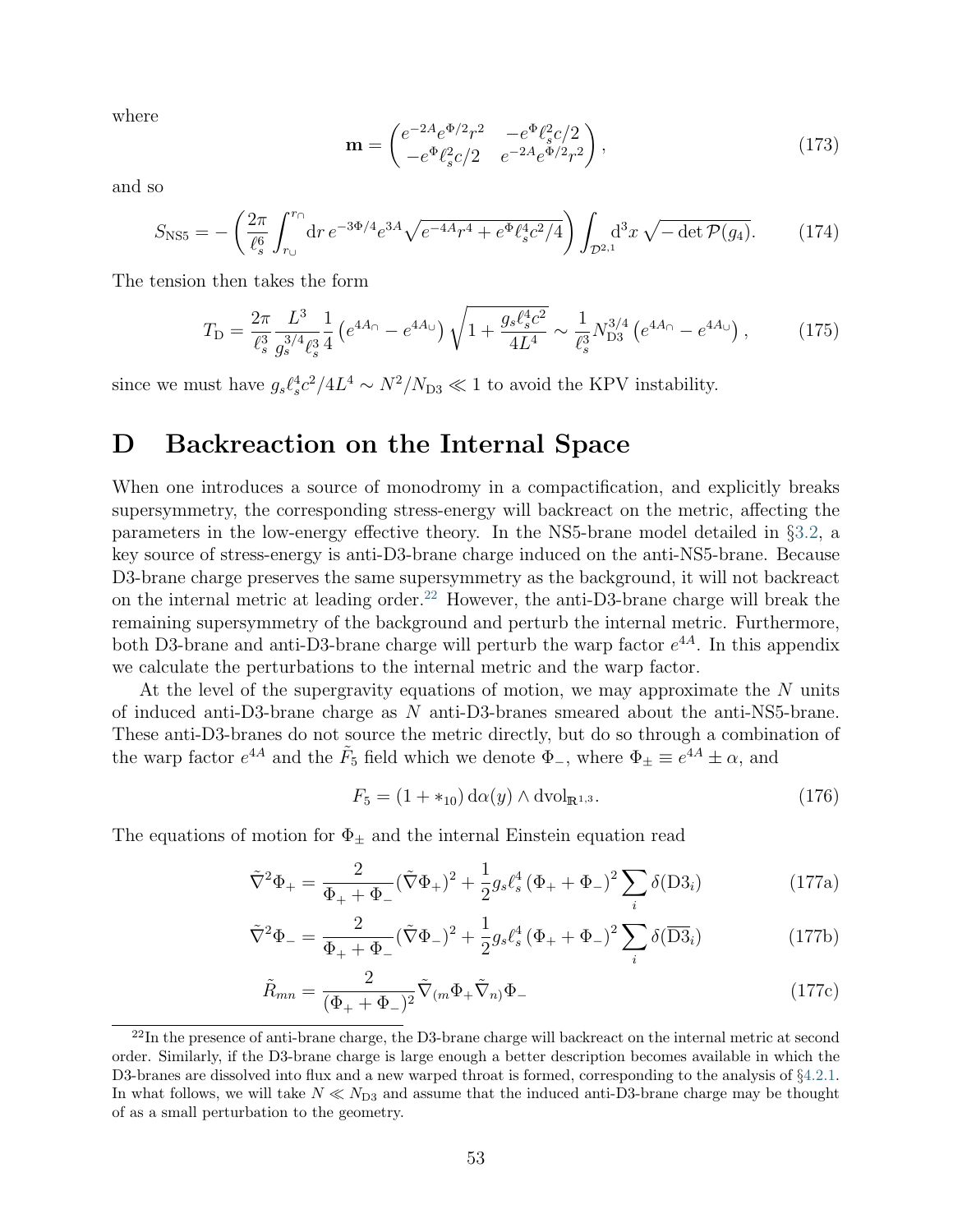where we use  $\tilde{\nabla}$ , etc., to denote quantities related to the unwarped, internal metric  $\tilde{g}_{mn}$ . We treat the anti-D3-branes as a perturbation to an imaginary self-dual background, in which

<span id="page-54-1"></span>
$$
\Phi_+ \approx \frac{2r^4}{L^4} \qquad \text{and} \qquad \Phi_- = 0,\tag{178}
$$

 $L^4 \propto g_s N_{\text{D3}} \ell_s^4$ , and the internal metric is taken to be the conifold, a cone over  $T^{1,1}$ ,

$$
\tilde{g}_{mn} dy^m dy^n = dr^2 + r^2 ds_{T^{1,1}}^2 = dr^2 + r^2 \tilde{g}_{ij} d\Psi^i d\Psi^j.
$$
 (179)

We linearize the system of equations  $(177)$  using the expansions<sup>[23](#page-54-0)</sup>

$$
\tilde{g}_{mn} = \tilde{g}_{mn}^{(0)} + \delta \tilde{g}_{mn} \tag{180a}
$$

$$
\delta \tilde{g}_{rr} = \sum_{I_s} \tau^{I_s}(r) \mathcal{Y}^{I_s}(\Psi)
$$
\n(180b)

$$
\delta \tilde{g}_{r\theta} = \sum_{I_v} b^{I_v}(r) \mathcal{Y}_{\theta}^{I_v}(\Psi)
$$
\n(180c)

$$
\delta \tilde{g}_{\theta\phi} = \sum_{I_s} \frac{1}{5} \pi^{I_s}(r) \breve{g}_{\theta\phi} \mathcal{Y}^{I_s}(\Psi) + \sum_{I_t} \phi^{I_t}(r) \mathcal{Y}^{I_t}_{\theta\phi}(\Psi)
$$
(180d)

$$
\Phi_{-} = \Phi_{-}^{(0)} + \delta \Phi_{-}^{(1)}(r, \Psi) = \sum_{I_s} \delta \Phi_{-}^{I_s}(r) \mathcal{Y}^{I_s}(\Psi)
$$
\n(180e)

where  $\mathcal{Y}^{I_s}(\Psi)$ ,  $\mathcal{Y}_{\theta}^{I_t}(\Psi)$  and  $\mathcal{Y}_{\theta\phi}^{I_t}(\Psi)$  are the scalar, transverse vector, and transverse traceless tensor harmonics on  $T^{1,1}$ , with appropriate Laplacian eigenvalues  $\lambda(I_s)$ ,  $\lambda(I_v)$ , and  $\lambda(I_t)$ , respectively.

The Einstein metric on  $T^{1,1}$  is

$$
ds_{T^{1,1}}^2 = \frac{1}{6} \left( d\theta_1^2 + \sin^2 \theta_1 d\varphi_1^2 \right) + \frac{1}{6} \left( d\theta_2^2 + \sin^2 \theta_2 d\varphi_2^2 \right) + \frac{1}{9} \left( \cos \theta_1 d\varphi_1 + \cos \theta_2 d\varphi_2 + d\psi \right)^2, \tag{181}
$$

and in these coordinates a basis of scalar harmonics is given by

$$
\mathcal{Y}^{I_s}(\varphi_1, \theta_1, \varphi_2, \theta_2, \psi) = e^{i\frac{R}{2}\psi} e^{im_1\varphi_1} e^{im_2\varphi_2} d_{m_1\frac{R}{2}}^{(j_1)}(\theta_1) d_{m_2\frac{R}{2}}^{(j_2)}(\theta_2)
$$
(182)

where  $I_s \equiv \{j_1, m_1, j_2, m_2, R\}$  is a multi-index,  $d_{m_1m_2}^{(j)}(\theta)$  is the Wigner (small) d-matrix, and  $\theta_i \in [0, \pi)$ ,  $\phi_i \in [0, 2\pi)$ , and  $\psi \in [0, 4\pi)$ . We will only need the scalar harmonics in the following, with eigenvalues  $\lambda_s(j_1, j_2, R) = 6(j_1(j_1 + 1) + j_2(j_2 + 1) - R^2/8)$ .

We will only focus on the radial scaling of the dominant metric perturbation. The presence of the anti-D3-brane charge on the NS5-brane may be interpreted as N anti-D3 branes smeared over the two-cycle wrapped by the NS5-brane. The backreaction is heavily dependent on the geometric details of this smearing, so the reported radial scalings may be reduced by suitable geometric tuning. However, we expect a generic smearing to source all possible angular modes and any order-of-magnitude estimates to be set by the dominant mode.

<span id="page-54-0"></span><sup>&</sup>lt;sup>23</sup>We use the conventions of [\[50\]](#page-58-6), except that angular indices are denoted  $\theta, \phi, \ldots, \tilde{g}_{mn}^{\text{here}} = g_{mn}^{\text{there}}$ , and  $\breve{g}_{ij}^{\text{here}} = \tilde{g}_{\theta\phi}^{\text{there}}.$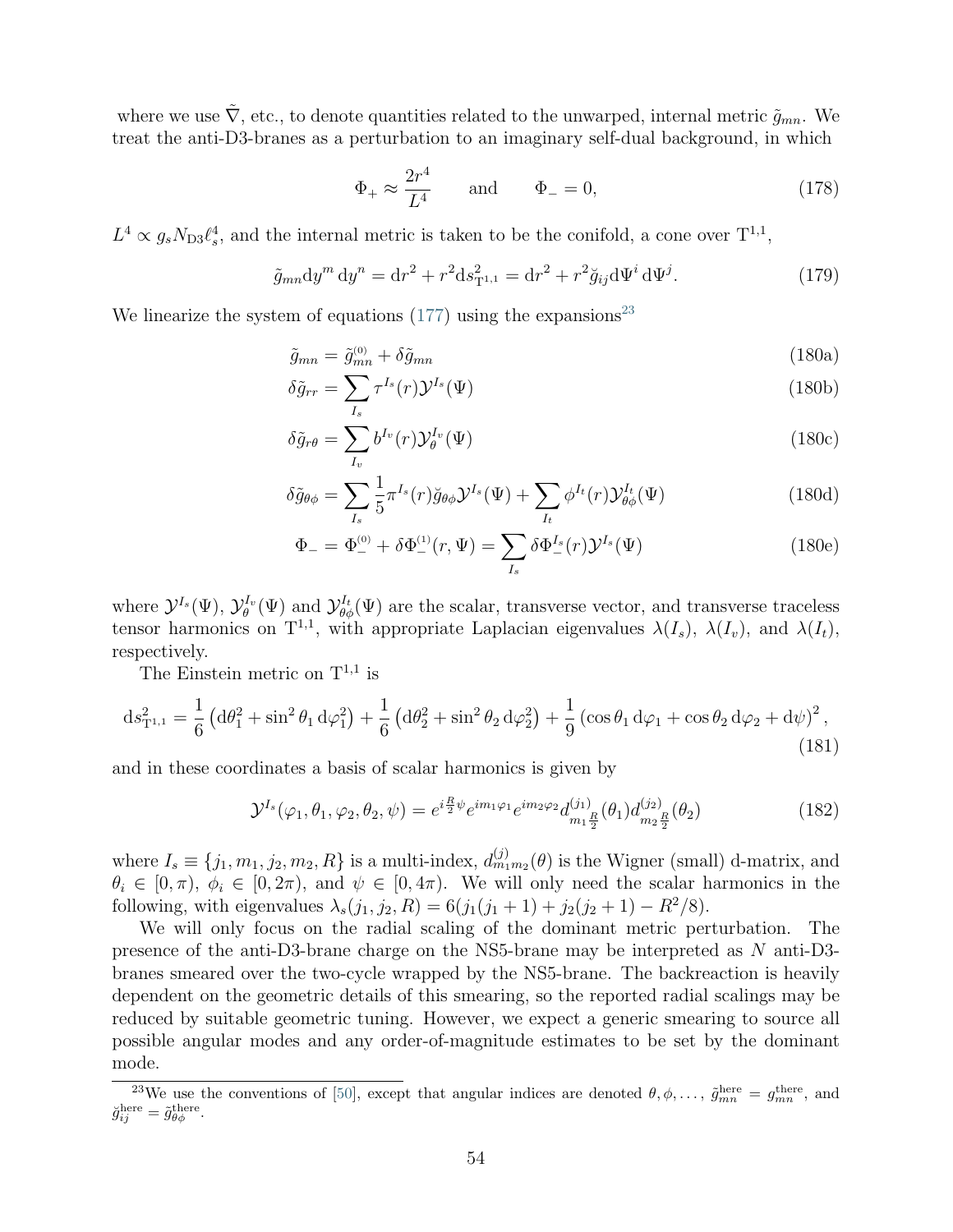When placed in the background [\(178\)](#page-54-1), the anti-D3-branes will feel a force towards small  $r$ . In the actual configuration, interactions with the anti-NS5-brane provide a stabilizing force that keeps the three-brane charge localized around the two-cycle, but the system [\(177\)](#page-53-2) does not account for this force. The effects of the stabilizing force could be included by sourcing appropriate perturbations in the warped throat, but doing so would leave the radial scaling of the dominant perturbation unchanged, and so our analysis applies in any case.

For an anti-D3-brane at  $(r', \Psi')$ , we find that

$$
\delta \Phi_-^{I_s}(r; r', \Psi') = -\frac{1}{\Delta_s} \frac{g_s \ell_s^4}{L^4} \frac{r'^4}{L^4} \left( \left( \frac{r'}{r} \right)^{2+\Delta_s} \theta(r - r') + \left( \frac{r}{r'} \right)^{\Delta_s - 2} \theta(r' - r) \right) \mathcal{Y}^{I_s}(\Psi'), \tag{183}
$$

so in the area of interest,

$$
\delta \Phi_-^{I_s}(r; r', \Psi') \propto -\frac{1}{\Delta_s} \frac{N}{N_{\text{D3}}} \frac{r'^4}{L^4} \left(\frac{r'}{r}\right)^{2+\Delta_s},\tag{184}
$$

where  $\Delta_s \equiv \sqrt{4 + \lambda(I_s)}$ . This  $\Phi$ <sub>-</sub> profile induces a metric perturbation

$$
\pi^0(r) = 0 \qquad \qquad \pi^{I_s}(r) \propto r^2 \frac{N}{N_{\text{D3}}} \left(\frac{r'}{r}\right)^{6+\Delta_s},\tag{185a}
$$

$$
\tau^0(r) \propto \frac{N}{N_{\text{D3}}} \left(\frac{r'}{r}\right)^8 \qquad \tau^{I_s}(r) \propto -\frac{N}{N_{\text{D3}}} \left(\frac{r'}{r}\right)^{6+\Delta_s}.\tag{185b}
$$

From the spectroscopy of  $T^{1,1}$ , the lowest scalar mode has quantum numbers  $(\frac{1}{2}, \frac{1}{2})$  $(\frac{1}{2}, \pm 1)$  and  $\Delta_s = 7/2$ , so the dominant metric perturbation is

$$
\delta \tilde{g}_{mn} \mathrm{d}y^m \mathrm{d}y^n \propto \frac{N}{N_{\mathrm{D3}}} \left(\frac{r'}{r}\right)^{19/2} \mathcal{Y}^{\frac{1}{2}, \frac{1}{2}, 1}(\Psi) r^2 \breve{g}_{\theta\phi} \mathrm{d}\Psi^{\theta} \mathrm{d}\Psi^{\phi}
$$
(186)

where  $\mathcal{Y}^{\frac{1}{2},\frac{1}{2},1}(\Psi)$  is some real superposition of angular harmonics with  $(j_1, j_2, R) = (\frac{1}{2}, \frac{1}{2})$  $\frac{1}{2}, \pm 1$ ).

The perturbations in both the warp factor and internal metric will alter the gauge coupling function,

$$
\frac{8\pi^2}{g_{\rm YM}^2} = \frac{4\pi}{\ell_s^4} \int_{\Sigma_4} d^4\xi \sqrt{\tilde{g}_4} e^{-4A},\tag{187}
$$

on a stack of D7-branes wrapping a divisor  $\Sigma_4$ , such that

$$
\delta \left( \frac{8\pi^2}{g_{\rm YM}^2} \right) = \frac{4\pi}{\ell_s^4} \int_{\Sigma_4} {\rm d}^4 \xi \sqrt{\tilde{g}_4} \left( -2\Phi_+^{-2} \left( \delta \Phi_+^{(1)} + \delta \Phi_-^{(1)} \right) + \Phi_+^{-1} \tilde{g}^{ab} \delta \tilde{g}_{ab} \right). \tag{188}
$$

We proved in Appendix [B](#page-47-0) that, in order for these D7-branes to couple to  $c = \ell_s^{-2} \int_{\Sigma_2} C_2$ supersymmetrically,  $\Sigma_4$  must not only descend into the warped throat but actually intersect  $\Sigma_2$ . We expect the supergravity description to break down near the intersection and a local model to be more apt and, from the open-string picture discussed in §[1,](#page-2-0) we expect this contribution to be  $\mathcal{O}(N)$ . Furthermore, away from the intersection, the supergravity approximation becomes accurate and we have shown above N D3-branes induce an  $\mathcal{O}(N/N_{\text{D3}})$ fractional perturbation. This contribution is then

$$
\delta \left( \frac{8\pi^2}{g_{\rm YM}^2} \right) \propto N_{\rm D3} \int_{\Sigma_4} {\rm d}^4 \xi \sqrt{\tilde{g}_4} \, r^{-4} \left( -2\Phi_+^{-1} \left( \delta \Phi_+^{(1)} + \delta \Phi_-^{(1)} \right) + \tilde{g}^{ab} \delta \tilde{g}_{ab} \right) \propto N. \tag{189}
$$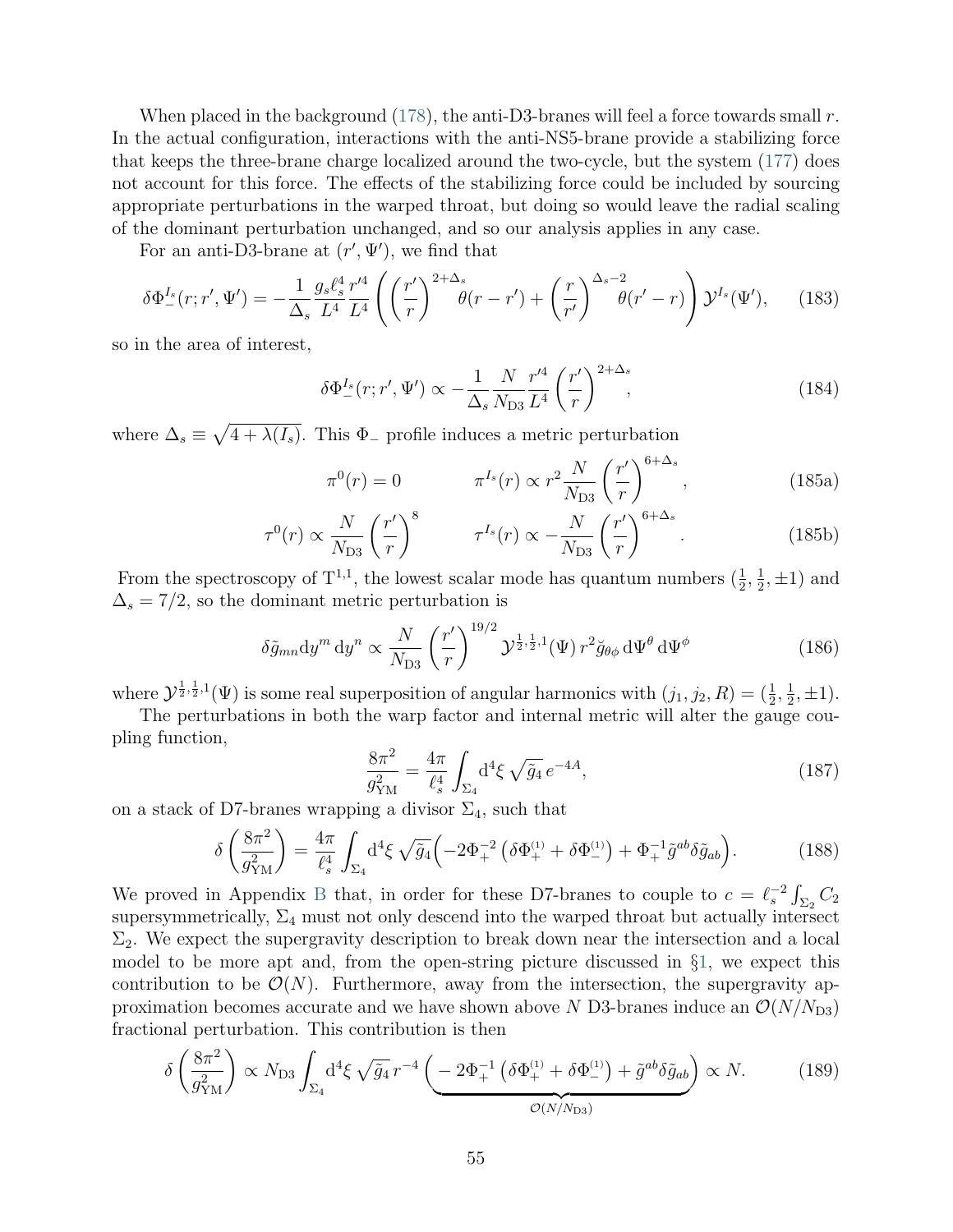# References

- <span id="page-56-0"></span>[1] P. W. Graham, D. E. Kaplan and S. Rajendran, "Cosmological Relaxation of the Electroweak Scale," [Phys. Rev. Lett.](http://dx.doi.org/10.1103/PhysRevLett.115.221801) 115 (2015) 221801, [[1504.07551](http://arxiv.org/abs/1504.07551)].
- <span id="page-56-1"></span>[2] A. Hook and G. Marques-Tavares, "Relaxation from particle production," [1607.01786](http://arxiv.org/abs/1607.01786).
- <span id="page-56-2"></span>[3] S. P. Patil and P. Schwaller, "Relaxing the Electroweak Scale: the Role of Broken dS Symmetry," *JHEP* **02** [\(2016\) 077,](http://dx.doi.org/10.1007/JHEP02(2016)077) [[1507.08649](http://arxiv.org/abs/1507.08649)].
- [4] S. Di Chiara, K. Kannike, L. Marzola, A. Racioppi, M. Raidal and C. Spethmann, "Relaxion Cosmology and the Price of Fine-Tuning," Phys. Rev. D93 [\(2016\) 103527,](http://dx.doi.org/10.1103/PhysRevD.93.103527) [[1511.02858](http://arxiv.org/abs/1511.02858)].
- <span id="page-56-3"></span>[5] T. Kobayashi, O. Seto, T. Shimomura and Y. Urakawa, "Relaxion window," [1605.06908](http://arxiv.org/abs/1605.06908).
- <span id="page-56-4"></span>[6] D. Baumann and L. McAllister, Inflation and String Theory. Cambridge University Press, 2015.
- <span id="page-56-5"></span>[7] R. S. Gupta, Z. Komargodski, G. Perez and L. Ubaldi, "Is the Relaxion an Axion?," JHEP 02 [\(2016\) 166,](http://dx.doi.org/10.1007/JHEP02(2016)166) [[1509.00047](http://arxiv.org/abs/1509.00047)].
- <span id="page-56-6"></span>[8] L. E. Ibanez, M. Montero, A. Uranga and I. Valenzuela, "Relaxion Monodromy and the Weak Gravity Conjecture," JHEP 04 [\(2016\) 020,](http://dx.doi.org/10.1007/JHEP04(2016)020) [[1512.00025](http://arxiv.org/abs/1512.00025)].
- <span id="page-56-7"></span>[9] A. Hebecker, F. Rompineve and A. Westphal, "Axion Monodromy and the Weak Gravity Conjecture," JHEP 04 [\(2016\) 157,](http://dx.doi.org/10.1007/JHEP04(2016)157) [[1512.03768](http://arxiv.org/abs/1512.03768)].
- <span id="page-56-8"></span>[10] K. Furuuchi, "Excursions through KK modes," JCAP 1607 [\(2016\) 008,](http://dx.doi.org/10.1088/1475-7516/2016/07/008) [[1512.04684](http://arxiv.org/abs/1512.04684)].
- <span id="page-56-9"></span>[11] N. Kaloper and A. Lawrence, "A Monodromy from London," [1607.06105](http://arxiv.org/abs/1607.06105).
- <span id="page-56-11"></span>[12] N. Kaloper and L. Sorbo, "A Natural Framework for Chaotic Inflation," [Phys. Rev.](http://dx.doi.org/10.1103/PhysRevLett.102.121301) Lett.  $102$  [\(2009\) 121301,](http://dx.doi.org/10.1103/PhysRevLett.102.121301) [[0811.1989](http://arxiv.org/abs/0811.1989)].
- <span id="page-56-15"></span>[13] N. Kaloper, A. Lawrence and L. Sorbo, "An Ignoble Approach to Large Field Inflation," JCAP 1103 [\(2011\) 023,](http://dx.doi.org/10.1088/1475-7516/2011/03/023) [[1101.0026](http://arxiv.org/abs/1101.0026)].
- <span id="page-56-10"></span>[14] N. Kaloper, M. Kleban, A. Lawrence and M. S. Sloth, "Large Field Inflation and Gravitational Entropy," [1511.05119](http://arxiv.org/abs/1511.05119).
- <span id="page-56-12"></span>[15] J. R. Espinosa, C. Grojean, G. Panico, A. Pomarol, O. Pujolàs and G. Servant, "Cosmological Higgs-Axion Interplay for a Naturally Small Electroweak Scale," [Phys.](http://dx.doi.org/10.1103/PhysRevLett.115.251803) Rev. Lett. 115 [\(2015\) 251803,](http://dx.doi.org/10.1103/PhysRevLett.115.251803) [[1506.09217](http://arxiv.org/abs/1506.09217)].
- <span id="page-56-13"></span>[16] B. Batell, G. F. Giudice and M. McCullough, "Natural Heavy Supersymmetry," [JHEP](http://dx.doi.org/10.1007/JHEP12(2015)162) 12 [\(2015\) 162,](http://dx.doi.org/10.1007/JHEP12(2015)162) [[1509.00834](http://arxiv.org/abs/1509.00834)].
- <span id="page-56-14"></span>[17] J. L. Evans, T. Gherghetta, N. Nagata and Z. Thomas, "Naturalizing Supersymmetry with a Two-Field Relaxion Mechanism," [1602.04812](http://arxiv.org/abs/1602.04812).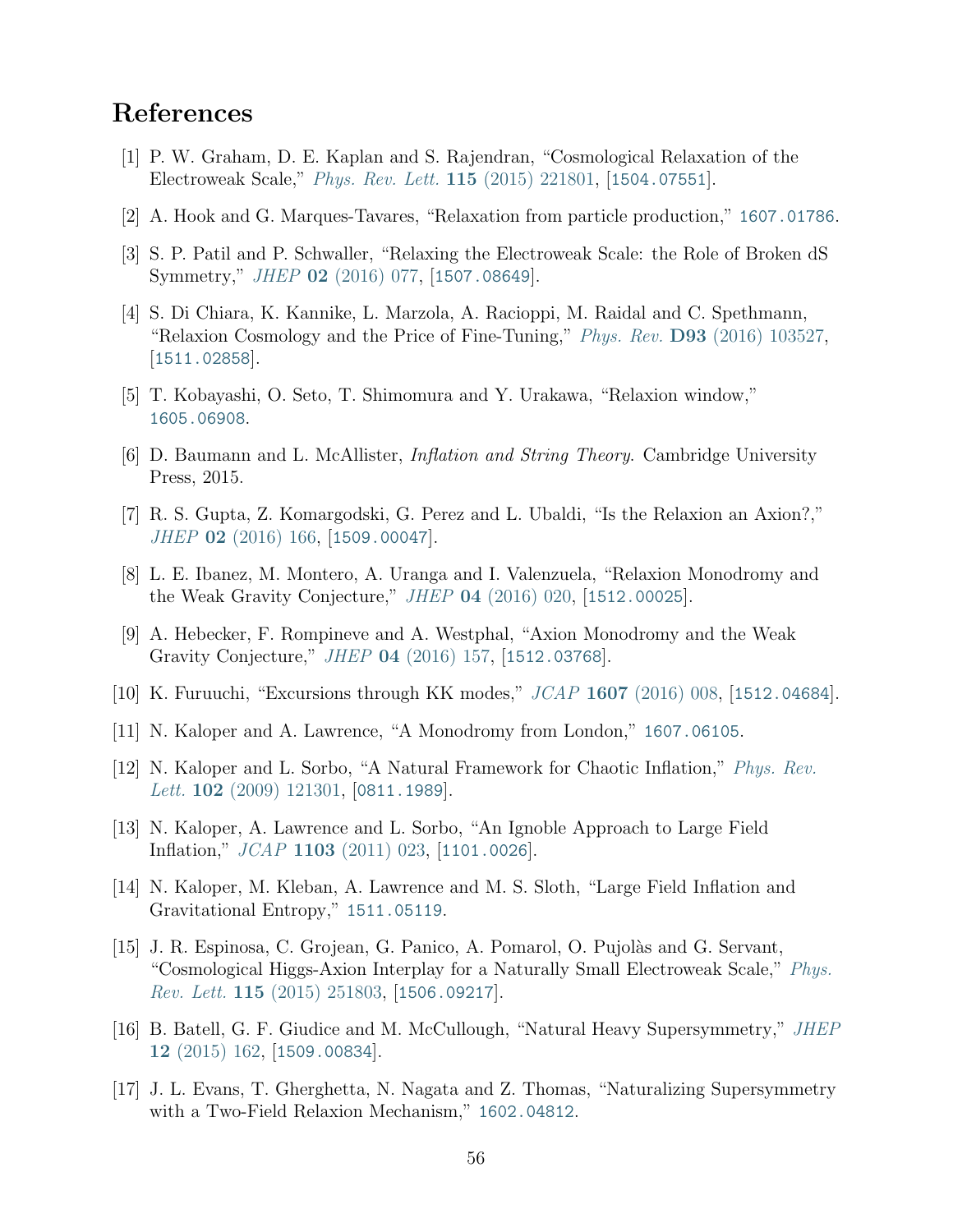- <span id="page-57-0"></span>[18] L. McAllister, E. Silverstein and A. Westphal, "Gravity Waves and Linear Inflation from Axion Monodromy," Phys. Rev. D82 [\(2010\) 046003,](http://dx.doi.org/10.1103/PhysRevD.82.046003) [[0808.0706](http://arxiv.org/abs/0808.0706)].
- <span id="page-57-1"></span>[19] E. Silverstein and A. Westphal, "Monodromy in the CMB: Gravity Waves and String Inflation," Phys. Rev. D78 [\(2008\) 106003,](http://dx.doi.org/10.1103/PhysRevD.78.106003) [[0803.3085](http://arxiv.org/abs/0803.3085)].
- <span id="page-57-2"></span>[20] R. Flauger, L. McAllister, E. Pajer, A. Westphal and G. Xu, "Oscillations in the CMB from Axion Monodromy Inflation,"  $JCAP$  1006 [\(2010\) 009,](http://dx.doi.org/10.1088/1475-7516/2010/06/009) [[0907.2916](http://arxiv.org/abs/0907.2916)].
- <span id="page-57-3"></span>[21] M. Aganagic, C. Beem, J. Seo and C. Vafa, "Geometrically Induced Metastability and Holography," Nucl. Phys. B789 [\(2008\) 382–412,](http://dx.doi.org/10.1016/j.nuclphysb.2007.08.018) [[hep-th/0610249](http://arxiv.org/abs/hep-th/0610249)].
- <span id="page-57-4"></span>[22] A. Klemm, B. Lian, S. S. Roan and S.-T. Yau, "Calabi-Yau fourfolds for M theory and F theory compactifications," Nucl. Phys.  $B518$  [\(1998\) 515–574,](http://dx.doi.org/10.1016/S0550-3213(97)00798-0) [[hep-th/9701023](http://arxiv.org/abs/hep-th/9701023)].
- <span id="page-57-5"></span>[23] M. Berg, D. Marsh, L. McAllister and E. Pajer, "Sequestering in String Compactifications," JHEP 06 [\(2011\) 134,](http://dx.doi.org/10.1007/JHEP06(2011)134) [[1012.1858](http://arxiv.org/abs/1012.1858)].
- <span id="page-57-6"></span>[24] C. P. Burgess, M. Majumdar, D. Nolte, F. Quevedo, G. Rajesh and R.-J. Zhang, "The Inflationary brane anti-brane universe," JHEP 07 [\(2001\) 047,](http://dx.doi.org/10.1088/1126-6708/2001/07/047) [[hep-th/0105204](http://arxiv.org/abs/hep-th/0105204)].
- <span id="page-57-7"></span>[25] J. P. Conlon, "Brane-Antibrane Backreaction in Axion Monodromy Inflation," [JCAP](http://dx.doi.org/10.1088/1475-7516/2012/01/033) 1201 [\(2012\) 033,](http://dx.doi.org/10.1088/1475-7516/2012/01/033) [[1110.6454](http://arxiv.org/abs/1110.6454)].
- <span id="page-57-8"></span>[26] S. Kachru, J. Pearson and H. L. Verlinde, "Brane / flux annihilation and the string dual of a nonsupersymmetric field theory," JHEP 06 [\(2002\) 021,](http://dx.doi.org/10.1088/1126-6708/2002/06/021) [[hep-th/0112197](http://arxiv.org/abs/hep-th/0112197)].
- <span id="page-57-9"></span>[27] A. Saltman and E. Silverstein, "A New handle on de Sitter compactifications," [JHEP](http://dx.doi.org/10.1088/1126-6708/2006/01/139) 01 [\(2006\) 139,](http://dx.doi.org/10.1088/1126-6708/2006/01/139) [[hep-th/0411271](http://arxiv.org/abs/hep-th/0411271)].
- <span id="page-57-10"></span>[28] L. McAllister, E. Silverstein, A. Westphal and T. Wrase, "The Powers of Monodromy," JHEP 09 [\(2014\) 123,](http://dx.doi.org/10.1007/JHEP09(2014)123) [[1405.3652](http://arxiv.org/abs/1405.3652)].
- <span id="page-57-11"></span>[29] R. Flauger, M. Mirbabayi, L. Senatore and E. Silverstein, "Productive Interactions: heavy particles and non-Gaussianity," [1606.00513](http://arxiv.org/abs/1606.00513).
- <span id="page-57-12"></span>[30] J. E. Kim, H. P. Nilles and M. Peloso, "Completing natural inflation," [JCAP](http://dx.doi.org/10.1088/1475-7516/2005/01/005) 0501 [\(2005\) 005,](http://dx.doi.org/10.1088/1475-7516/2005/01/005) [[hep-ph/0409138](http://arxiv.org/abs/hep-ph/0409138)].
- <span id="page-57-13"></span>[31] T. C. Bachlechner, M. Dias, J. Frazer and L. McAllister, "Chaotic inflation with kinetic alignment of axion fields,"  $Phys. Rev.$   $D91$  [\(2015\) 023520,](http://dx.doi.org/10.1103/PhysRevD.91.023520) [[1404.7496](http://arxiv.org/abs/1404.7496)].
- <span id="page-57-14"></span>[32] T. C. Bachlechner, C. Long and L. McAllister, "Planckian Axions in String Theory," JHEP 12 [\(2015\) 042,](http://dx.doi.org/10.1007/JHEP12(2015)042) [[1412.1093](http://arxiv.org/abs/1412.1093)].
- <span id="page-57-15"></span>[33] K. Choi and S. H. Im, "Realizing the relaxion from multiple axions and its UV completion with high scale supersymmetry," JHEP 01 [\(2016\) 149,](http://dx.doi.org/10.1007/JHEP01(2016)149) [[1511.00132](http://arxiv.org/abs/1511.00132)].
- <span id="page-57-16"></span>[34] D. E. Kaplan and R. Rattazzi, "Large field excursions and approximate discrete symmetries from a clockwork axion," *Phys. Rev.* **D93** [\(2016\) 085007,](http://dx.doi.org/10.1103/PhysRevD.93.085007) [[1511.01827](http://arxiv.org/abs/1511.01827)].